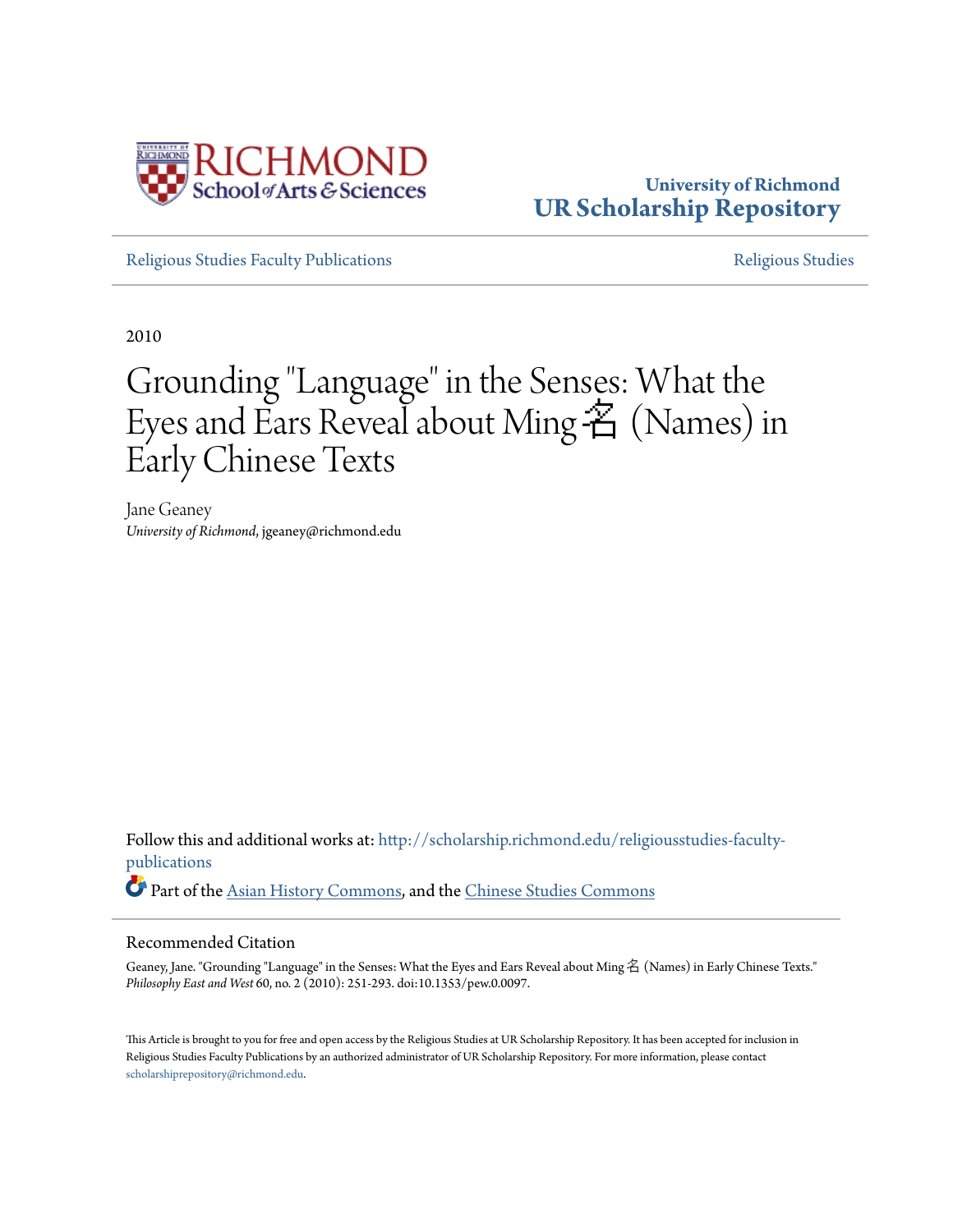# GROUNDING "LANGUAGE" IN THE SENSES: WHAT THE EYES AND EARS REVEAL ABOUT MING 名 (NAMES) IN EARLY CHINESE TEXTS

#### **Jane Geaney**

Department of Religion, University of Richmond

Scholarship on early Chinese theories of "language" regularly treats the term ming 名 (name) as the equivalent of "word." But there is a significant difference between a "word" and a "name."1 Moreover, while a "word" is often understood to mean a unit of language that is identifiable in its sameness across speech and writing, there is reason to believe that a ming was mainly used to mean a unit of meaningful sound.<sup>2</sup> Analyzing the function of *ming* is a prerequisite for understanding early Chinese theories of "language"—if such a term is even appropriate. Such an analysis will also clarify early Chinese views of the relation of speech to a nonalphabetic script.<sup>3</sup>

I place "language" in quotation marks because notions of language are historically constructed and variably defined. Before the Common Era, Chinese people would perhaps have possessed a general concept of "speech" in addition to a concept of "Chinese speech." But until their encounters with other cultures made familiarity with other scripts commonplace, there is little reason to suspect they operated with a similarly general concept of "writing."<sup>4</sup> Thus, early Chinese attitudes about speech, writing, and "language" might be distinct enough to merit attention.

It has been many decades since the publication of Jacques Derrida's Of Grammatology, with its much debated references to Chinese "ideograms." Derrida makes two controversial comments about Chinese writing. First, he challenges the assumption that writing has a historical telos in which phonetic writing is the normal "outcome." And second, although he mocks the idea of a graph having a "symbolic" relationship to a "reality singular and unique like itself," he seems to speculate without irony about Chinese writing as a "movement of civilization outside all logocentrism."5 Derrida asks whether every language must involve a "heliocentric" model of speech and writing. He observes that privileging speech over writing (as in privileging meaning over words or reality over appearance) portrays the latter as a surrogate that serves to indicate the superior status of the former. And he deplores the fact that writing always seems posed as such an "eclipse" of a direct experience of speech. In this way, Derrida encourages rethinking "language" at a fundamental level.

Sinologists have not yet taken Derrida's comments seriously enough to recognize the need for a thorough analysis of early Chinese metalinguistic terminology.<sup>6</sup> It is hard to imagine how we can respond to Derrida's speculation that Chinese writing might dislocate the transcendental categories of Western philosophy's episteme without taking into account that terminology. An understanding of early Chinese metalinguistic terms seems necessary in order to justify claims about whether this or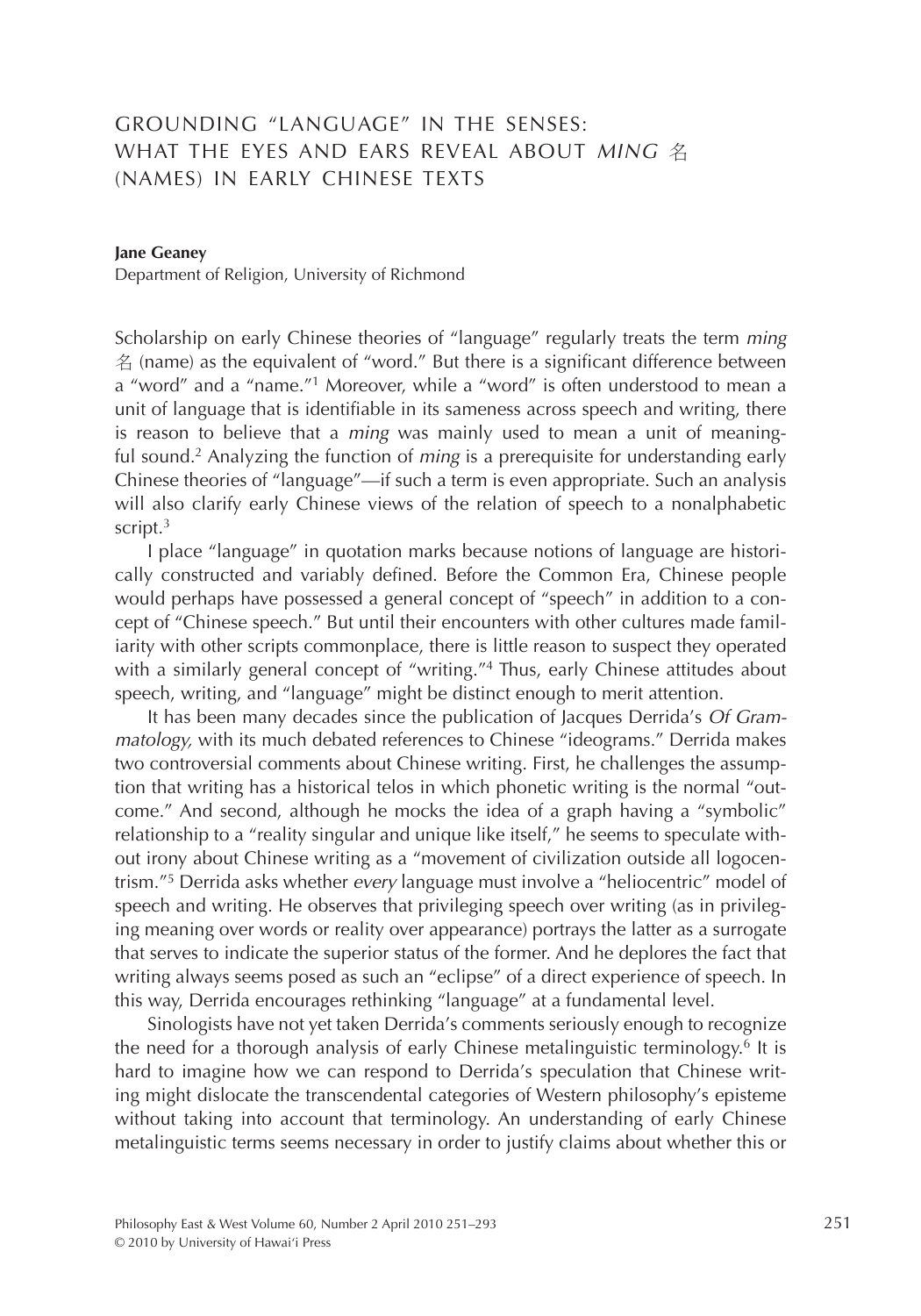that early Chinese "school of thought" or text is "logocentric" or "phonocentric."7 To lay the groundwork for a more informed discussion of these terms in the context of early China, this article focuses on the term ming and examines its role in relation to early Chinese ideas about sight and sound. Starting with conceptions of these bodily perceptions, I seek to understand the terminology for speech and writing.

In brief, what is at stake in this analysis of ming is the following. In early Chinese texts, certain concepts associated with logocentrism (e.g., reality/appearance, presence/absence) function in a way that is neither the same as, nor exactly the reverse of, the Western philosophical episteme. Moreover, there is no automatic construction of "language" as "absence." To make this point, I present early Chinese metalinguistic terms like ming in the context of the epistemology of the period, wherein reliable knowledge depends on balance between aural and visual modalities.<sup>8</sup> Early Chinese texts associate the aural and visual with (among other things) speech on the one hand and its enactment on the other.<sup>9</sup> In addition to the epistemological context, aesthetic and rhetorical tendencies are also crucial for understanding notions of speech and writing in early Chinese texts. In other words, the perceptual symmetry conforms to a stylistic ideal of balancing aural and visual metaphors—part of a pervasive early Chinese literary aesthetic that favors parallelism. Despite this over-determined emphasis on parallelism, the fragmentary and scattered early Chinese textual evidence about conceptions of speech and writing does not always produce parallels in which writing is constructed as visual. Indeed, books often "speak."10 Nor do the two sides of the parallels necessarily emerge as equals: hierarchies do occur within such parallels in early Chinese texts.<sup>11</sup> Nevertheless, the fact that *visually* perceived action serves as the guarantor of speech seems to counterbalance the "absence" sometimes associated with writing. In short, the emphasis in early Chinese texts on the reliability of vision makes up for occasional suggestions of absence. Hence, this article argues that, as a result of the fact that attention to writing and speech is often subsumed within balances of sight and sound, early Chinese texts do not produce the equations "speech = presence" on the one hand and "writing = absence" on the other.

At the center of this argument is the fact that ming is rarely used to mean "graph" in early Chinese texts.<sup>12</sup> This raises doubts about how *ming* should be understood, and on this subject two scholars of pre-Qin philosophy of language quietly disagree. Consistent with his view of early Chinese philosophy as nominalistic, A. C. Graham makes the claim that *ming* "was always discussed in terms of the spoken." He also attributes to the *Xunzi* and the Neo-Mohists the view that similarity in sound is what makes one name the same as another.<sup>13</sup> For his part, Chad Hansen only briefly notes his view that something quite different is the case. In the Warring States, he writes, the term *ming* refers to word types, of which graphs and speech are tokens.<sup>14</sup> While neither philosopher elaborates on his interpretation of *ming*, this implicit disagreement is not to be taken lightly. For any thinker who endeavors to reconstruct coherent pre-Qin theories of language, such an important element of a metalinguistic framework is crucial to the overall argument.

I propose to explain the use of the term ming by reference to the gradual Qin/ Han standardization of the Chinese script, beginning with Qin writing reforms and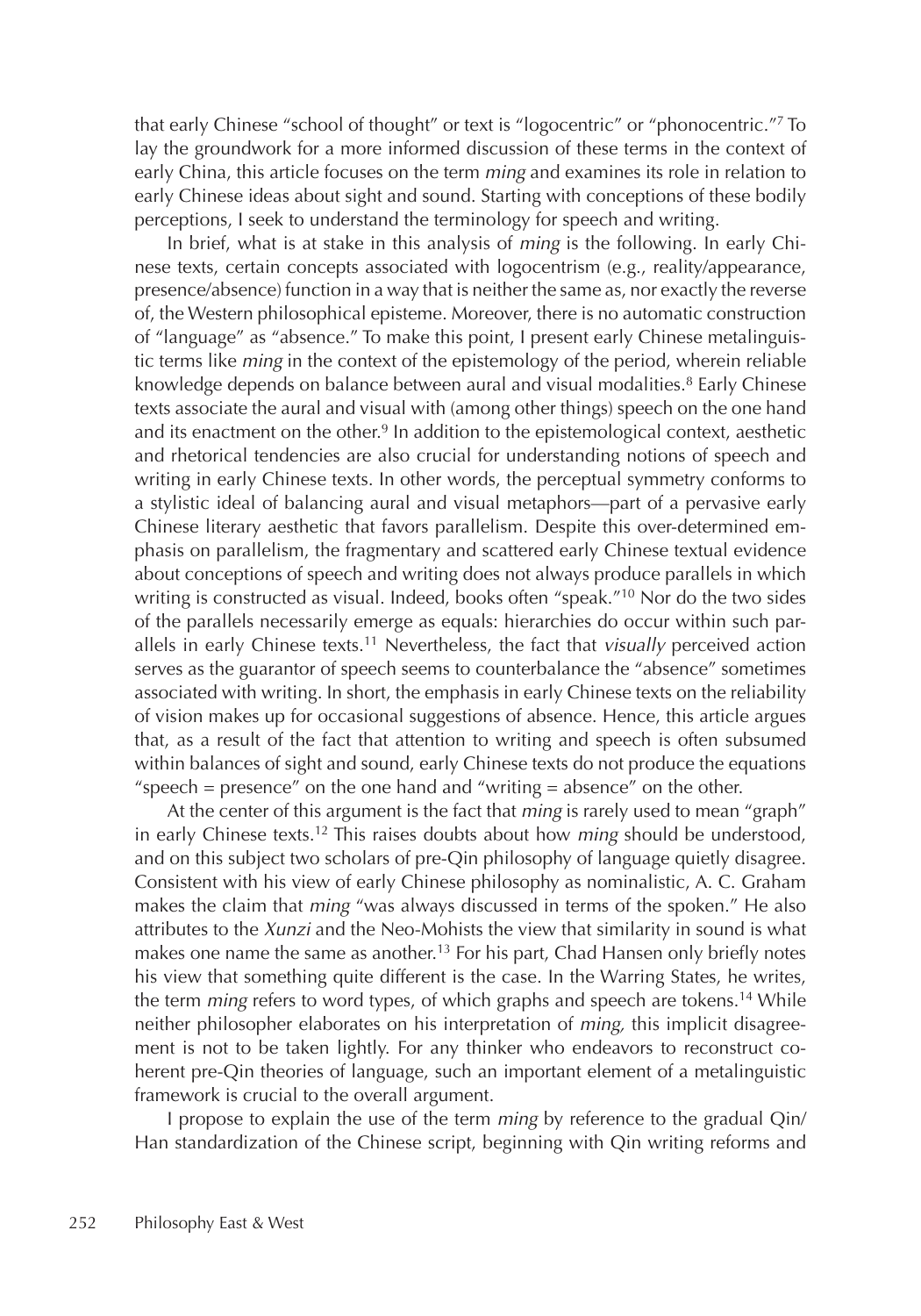culminating with the publication of the first-century Shuowen jiezi.<sup>15</sup> Texts from early China indicate that in at least two cases—one from the Yili and one from the Guanzi—ming does function as "graph." On the face of it, these examples might serve as evidence that in early China ming was used to mean something like "words," in the sense of a linguistic unit that is readily identifiable across both writing and speech. On that assumption, despite the rarity of explicit uses of ming as "graph," uses of *ming* might always implicitly be intended to mean "writing" as well as "speech." However, the period in which the occurrences appear complicates this assumption. The passages, from both the Yili, which contains pre-Qin and pre-Han materials, and from the *Guanzi*, which was written after the start of the Qin, probably date from the period when scriptural standardization became an issue.<sup>16</sup>

With this in mind, my argument is that, at a time when the need to refer to writing in terms of individual units was acute, and before  $zi \ncong$  fully occupied this role, ming appeared as "written units."<sup>17</sup> The few explicit uses of ming as "graph" constituted one tentative solution to the need for a term meaning a unit of writing. But I argue that this adaptation of *ming* was unsuccessful, because multiple associations of ming with sound and reputation worked against the use of ming to include the visual realm of writing. In aural and visual parallels, ming took its place on the side of the aural. In other words, ming was never used to mean "word" in the sense of something that equally encompasses units of both speech and writing. Instead, ming was briefly adopted as a means to refer to individual units of writing. But this usage did not catch on, because names were conceptualized as originally spoken and because, in the Qin/Han standardization of the Chinese script, sound (phonetic considerations) needed to be balanced with sight. Thus, the rarity of the use of ming as "graph" reflects a desire to balance speech with a visual nonalphabetic script, within the context of an overall tendency to valorize symmetry in style and perception.

## Background

There are two fairly obvious aspects of early Chinese discussions of "language" that should deter any hopes of easily correlating modern or traditional Western metalinguistic frameworks with those of early China. I can only sketch them briefly here, although each merits its own full analysis.

#### Myths about the Origins of Speech and Writing Divorce the Two

The mythologies about the origins of names, commands, and "crying out" appear to have nothing to do with stories about the origin of writing. Consider, for example, this passage from the Chunqui fanlu, which might be a relatively late text, but it puts together some of the more fragmented references to the origin of speech (discussed below in the section titled "Music"). The passage in question begins with the standard idea of correcting names (zhengming  $E \& 2$ ).<sup>18</sup> It grounds this correction in the very mouths of the ancient sages: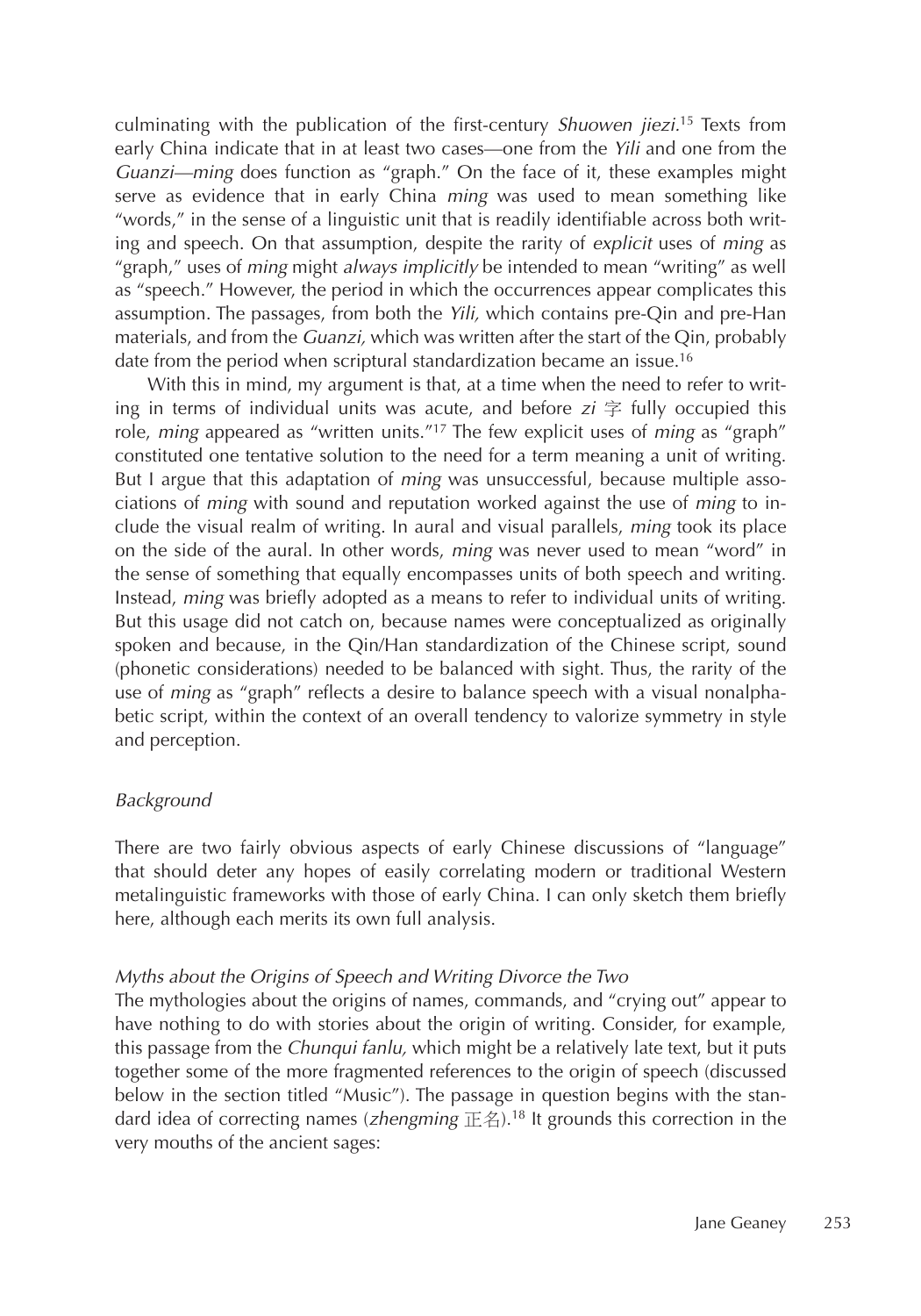古之聖人,謞而效天地謂之號,鳴而(命施)〔施命〕謂之名。名之為言鳴與命也,號 之為言謞而效也,謞而效天地者為號,鳴而命者為名。名號異聲而同本,皆鳴號而達 天意者也。

When the sages of old uttered cries in imitation of heaven and earth, those were what we call appellations; when they cried [*ming* 鳴] in giving commands, those were what we call names. Ming (name  $\hat{\mathcal{Z}}$ ) is, so to speak, ming (cry 鳴) and ming (command 命). Hao (appellation 號) is, so to speak, xiao (call out 謞) and xiao (imitate 效). Calling out in imitation of heaven and earth is an appellation. Crying in commanding is naming. Name and appellation have different sounds but the same root—both cry and call out in order to achieve heaven's intent. (Chunqiu fanlu, 10.1, 深察名號)

In this story, names, cries, and appellations originate in sounds like the cries of birds.

By contrast, myths concerning the origin of writing, which also arises in imitation of heaven and earth, make no reference whatsoever to sound. According to one version of this type of myth, dating from the late Warring States, the lines of the Eight Trigrams seem to be the first form of writing. The Xici appendix to the Yijing describes their invention in this way:

古者包犧氏之王天下也,仰則觀象於天,俯則觀法於地,觀鳥獸之文與地之宜,近取 諸身,遠取諸物,於是始作八卦....

In antiquity, as for Mr. Xi [i.e., Fu Xi] ruling all under heaven—looking up he observed the images in the heavens and looking down he observed the models in the earth. He looked at how the markings of the birds and animals were appropriate to the earth. Near at hand he took them from his body, and at a distance he took them from things. With these he first made the eight trigrams. . . . (*Yijing,* 繫辭下)<sup>19</sup>

In this mythology, writing derives from these visible lines.<sup>20</sup> But myths of this sort, like the reference to returning to knotting cords in *Laozi* chapter 80, are not about "writing" as it is typically understood. They are about what linguist Roy Harris calls "non-glottic writing"—in other words, writing that is not recorded speech, but more like charts, diagrams, and mathematical or musical notations.21 This form of "writing" may assist in counting, or have mantic and mnemonic functions, but it has no necessary connection to speech.

According to Francoise Bottero, the first Chinese attempt to portray the development from non-glottic to glottic writing did not occur until the Shuowen jiezi (ca. 100). The standard reading of wen  $\overline{x}$  and  $z_i \overline{z}$  in that work's title is that wen means a simple graph, while zi is a compound graph. But the opposition between wen  $\dot{\chi}$  and zi  $\dot{\varphi}$  does not preexist the *Shuowen jiezi*, so the interpretation of the title is uncertain.<sup>22</sup> Against the standard reading, Bottero argues that the *wen* and  $zi$  in the title indicate a distinction between the earliest form of writing, which symbolizes directly without mediation of spoken language, and a later developed form, which is a graphic representation of spoken words. Bottero contends that Xu Shen's account of Cangjie's creation of writing introduced sound as the second of a two-stage process. First, Cangjie depicted patterns of things, represented directly through written emblems (wen). Afterwards, he invented zi by employing images to represent words of the spoken language ("attaching [ $yi \triangleq$ ] the phonetic dimension, i.e., pronuncia-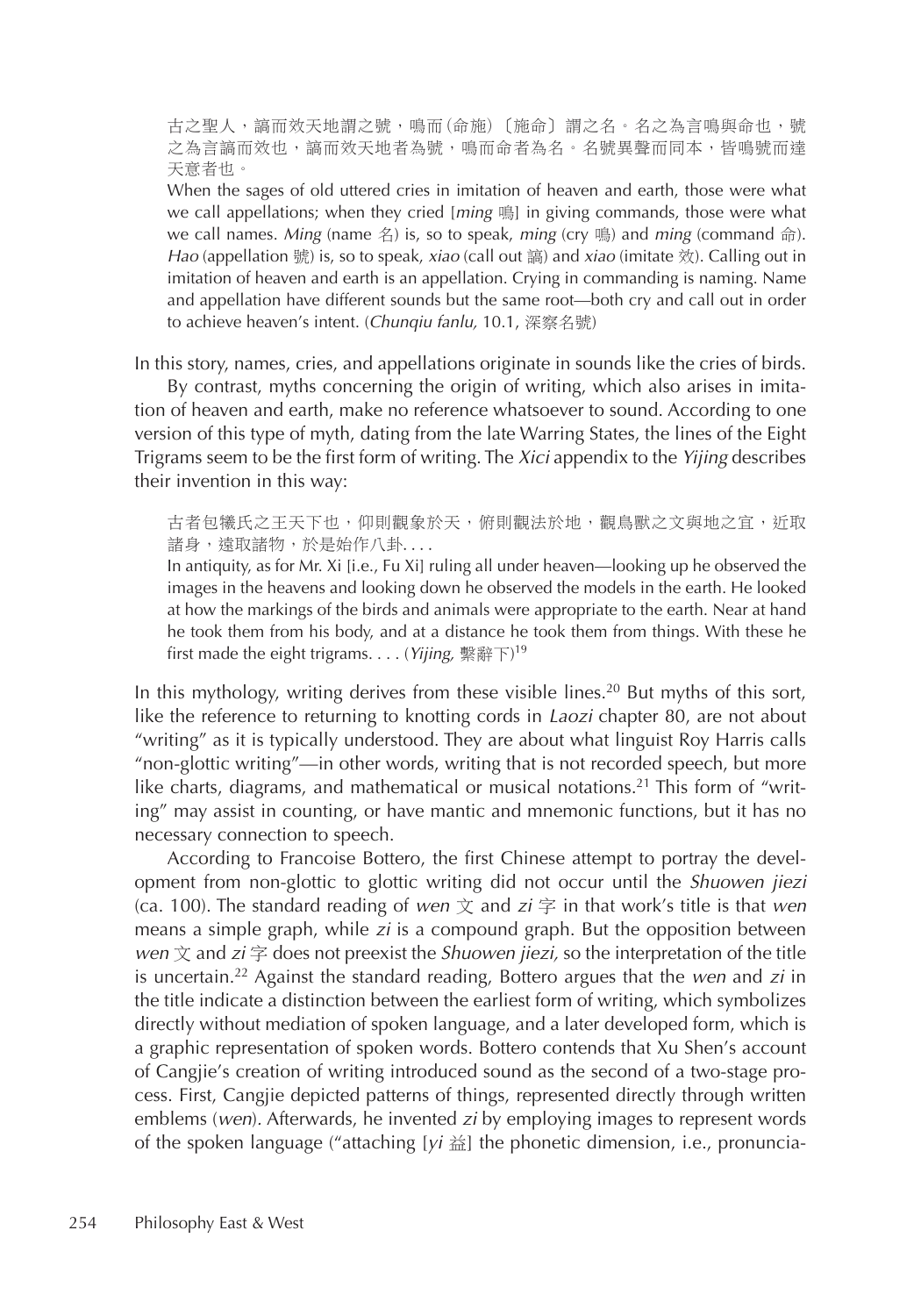tion to them").<sup>23</sup> If Bottero's argument is correct, then Xu Shen's work was original in being the first to put together these two different roles of writing. In any case, prior to the first century C.E., there is no evidence of an earlier attempt to incorporate the use of writing to record speech into the mythology of non-glottic writing. From that perspective, it makes sense to suggest that early Chinese writers did not think of graphs as primarily transcriptions of speech. As Bottero puts it, according to this view, "The ancients knew how to read before they knew how to write."24

# There Is No Obvious Early Chinese Counterpart for "Word," at Least before the First **Century**

The term "word" can be variously defined, but for the purposes of this argument, what is important is the idea of a unit that possesses a kind of "sameness" across different media, specifically spoken and written. A variety of causes might account for the sameness that makes a given word "the same word" whether in speech or writing. For instance, the sameness might derive from being shared "tokens" of a "type."25 Or the sameness might be explained by the view that the written word is a copy of a spoken word or vice versa. But in each case, the significance for my argument is the potential to claim, on such a basis, that a spoken form of a particular word is somehow "the same as" a written form.

What is interesting about the history of Chinese metalinguistic terminology is that the closest approximation to a unit of that sort has been a "Chinese character," which is readily identifiable in writing by the spaces surrounding it. As Endymion Wilkinson puts it, "almost without exception classical philologists after the Han called 'words' characters ( $zi \ncong$ )."<sup>26</sup> But the concept of a  $zi$  does not necessarily entail "sameness" across speech and writing. Again, in early myths of the origin of writing, at least from before the Shuowen, there are no suggestions that a graph has any connection to sound. Hence, there is no mythological claim that zi originated as a record of speech. Nor does the reverse seem to be the case—that speech began as a copy of zi. As we have just seen, the origins of writing and speech appear to occur independently of one another.

The problem of grasping the difference between zi and "word" is further complicated by the fact that zi was only consistently used for "graph" beginning sometime in the Han. Earlier, there appears to be no uniformity in terminology for a single unit of writing.<sup>27</sup> Several terms could be used to mean a unit of writing, and ming  $\&$  was among them.28 Discussions of the use of ming as "graph" date back to the secondcentury commentator Zheng Xuan (127–200 C.E.), who is often cited to support the claim that "graph" is a suitable reading of ming in pre-Qin texts. Indeed, Zheng Xuan asserts repeatedly that, in certain early Chinese texts, the term *ming* means *zi*. His opinion appears to put an end to the matter, especially given how often it is cited. However, there are additional issues for consideration created by the fact that Zheng Xuan's claim is retrospective. What he actually writes is that ming in these earlier texts meant what his readers of the second century now mean by zi. Zheng Xuan says this in a variety of similar ways about different texts, but the general pattern is "Where those in the past said *ming*, we now say  $zi$ ."<sup>29</sup> Thus, as Zheng Xuan's formula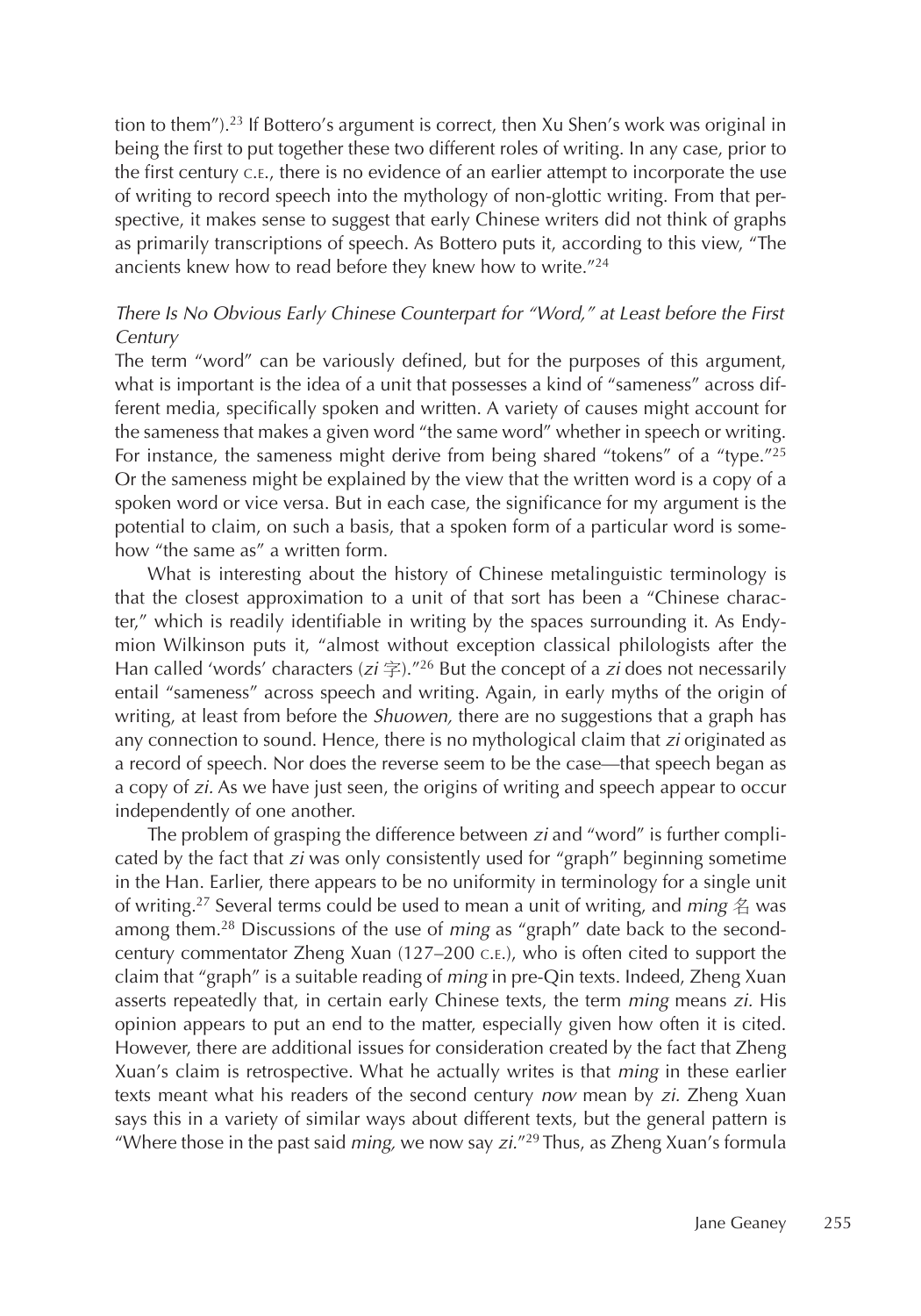indicates, ming must have ceased to be used to mean zi, since his second-century readers needed to be alerted to this archaic usage.

Because Zheng Xuan presents his comments about ming only when writing is at issue, it is apparent that he means ming was used to mean "graph"—not that it was used to mean "word." For instance, his commentary appears about a passage from the Yili:

百名以上書於策,不及百名書於方。

If a letter contains more than a hundred *ming*, it is written on bamboo tablets tied together; but if there are fewer than a hundred, it is written on a square board. (Yili, chap. 8, 聘禮)<sup>30</sup>

In another instance, Zheng Xuan adds this comment about a passage from the Zhouli that mentions *shuming* 書名.<sup>31</sup> The most controversial appearance of his formulaic comment about *ming* as zi appears in his discussion of zhengming  $E4$  (correction of names) in the Lunyu, where his point is that correcting names refers to rectifying the script system. These examples attest that, in saying "ming is now zi," Zheng Xuan means that zi has replaced ming as meaning "a unit of writing," not that zi has replaced ming as meaning "word."

Zheng Xuan's formulaic comment is reliable in its confirmation that ming did once function as graph, but it is less reliable about the scope of this usage (since he dates it as far back as the Lunyu).<sup>32</sup> The rare extant examples of *ming* used in this way point to a more specific time frame around the end of the Warring States and probably before the Han.<sup>33</sup> The timing of this usage of *ming* raises perplexing questions for the interpretation of *ming* in early Chinese texts as meaning "word"—in the sense of an abstract unit that is "the same" across writing or speech. If, throughout early Chinese texts, an instance of ming meant something of that sort, we would have to believe that this usage disappeared by the second century, and the only comment we have on this drastic change in metalinguistic terminology comes from Zheng Xuan. If so, then what was at best a largely implicit use of *ming* was also poorly noted and temporary.

# Patterns of Sound and Sight

Literary Chinese features patterns of parallel phrasing that often help determine how interpretation should proceed.<sup>34</sup> While the parallel style is impossible to miss, its significance for interpretation is sometimes less clear. The parallelism may appear to be a reflection of "reasonable" rules, the observance of which will produce coherent interpretations.35 Certainly by the early medieval period, parallel style seems reasonable to the author of the Wenxin diaolong, who observes that both sides of a linguistic parallelism are necessary because all things that have limbs have them in pairs.<sup>36</sup> On the other hand, the habitual patterning may also be seen as a mindless tendency or the unthinking effects of something like a "linguistic unconscious."<sup>37</sup> My argument is that *ming* is aural in this linguistic unconscious. Linguistic parallelism entails two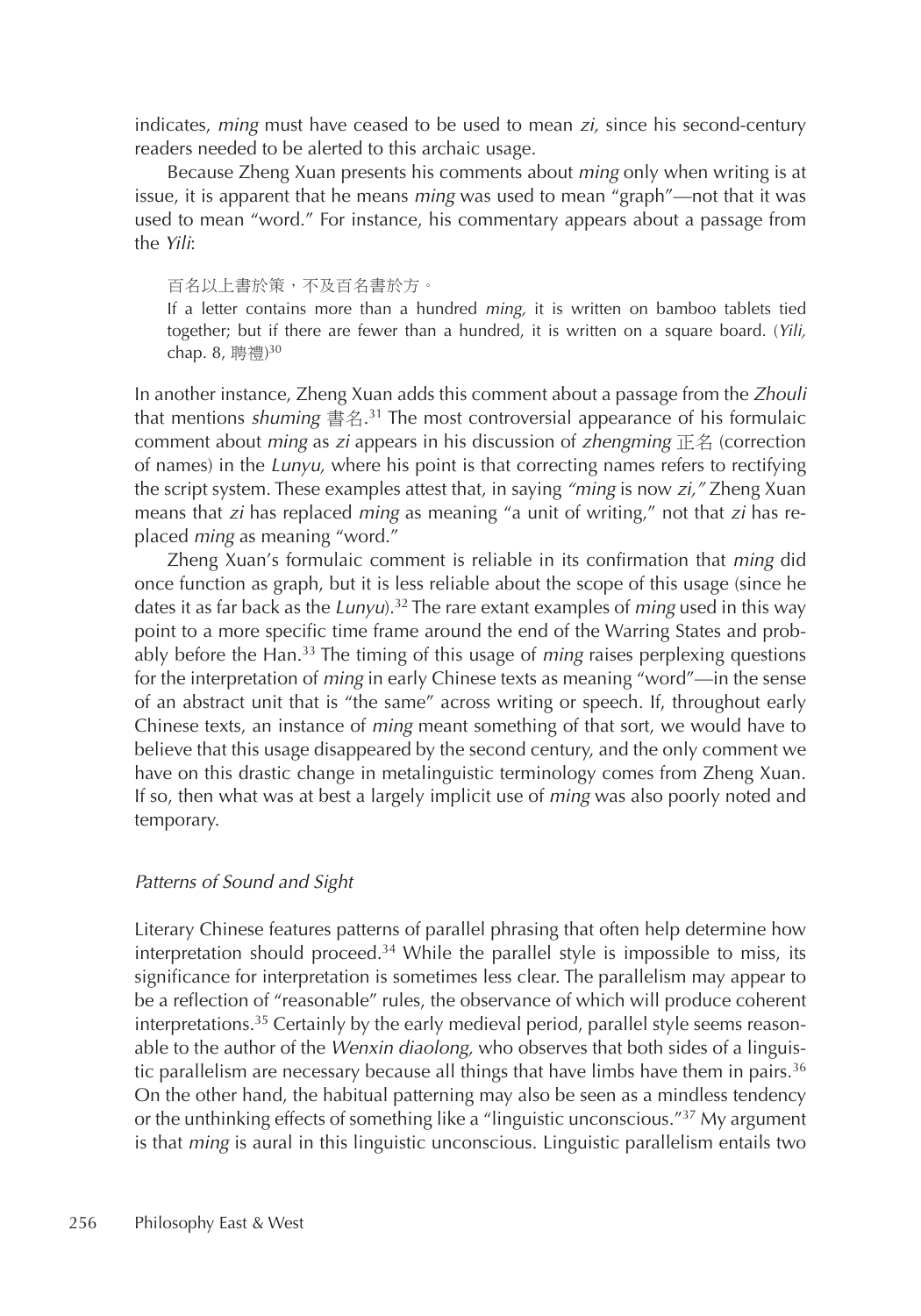predictable requirements that affect ming: first, sound is contrasted with sight, and second, names are contrasted with a specific finite set of terms.

The contrast of sound and sight in early Chinese texts is evident in parallels of speech—which is audible, with action, which is visible.<sup>38</sup> In making this claim, I am taking the graph yan 言, often translated as "language," to mean "speech." In pre-Qin texts, metaphors of yan—coming out of the mouth, being emitted, being heard, and being listened to—all imply that yan is specifically speech. The *Xunzi* contrasts yan to action, as what is heard as opposed to what is seen. $39$ 

It should be noted that in early Chinese texts, books are often referred to as speaking (yue  $\boxdot$  and yan  $\hat{\equiv}$ ) and being heard (wen  $\hat{\equiv}$ ). But the fact that the content of books is sometimes described as speech does not counter this understanding of yan as speech. It simply reflects that sayings were recorded and books were recited. While early Chinese mythology of the origin of writing does not depict writing as a record of speech, early Chinese texts were certainly aware of this use.

Historically, as early Chinese texts became more interested in the relationship between speech and writing, increasingly frequent contrasts between yan and writing occurred. Yang Xiong's 揚雄 (53 B.C.E.–18 C.E.) Fayan explains the difference between speech and writing in these terms: "Speech is the sound of the heartmind and writings the paintings of the heartmind" (言、心聲也,書、心畫也). <sup>40</sup> The first century Lunheng, while extolling the power of speech over writing, specifies that what exits the mouth is yan, whereas written lines are literature.<sup>41</sup> It also notes that yan is what is emitted by the mouth, while writing is what is established on bamboo strips.<sup>42</sup> The fifth-century Wenxin diaolong says that what is emitted from the mouth is yan, while what belongs to the brush is literature.<sup>43</sup> Furthermore, it claims that the heartmind entrusts sound to yan, while yan entrusts shape to written graphs.<sup>44</sup> In the matching of sound and vision, the sound of yan is juxtaposed with the visibility of writing, as this brief historical sketch of contrasts between speech and writing testifies.

If early Chinese texts understand yan as meaning "speech" (rather than "language"), then there is much less reason to expect *ming* to be something other than aural. Examples in early Chinese texts often show ming substituting for yan and vice versa. Indeed sometimes the two appear together explicitly as things that are heard. For example, there is this passage from the Han Feizi:

夫以實(告)〔害〕我者,秦也,以名救我者,楚也。 聽楚之虛言 而輕(誣)強秦之實禍,則危國之本也。

[The state of] Qin is harassing us in deed (shi), while Chu is rescuing us in name (ming). If we listen to Chu's empty speech (yan) and make light of forceful Qin's fulfilled (shi) calamity,<sup>45</sup> this is the root of endangering the state. (*Han Feizi*, chap. 10,  $+$ 過)

Thus, the ming of Chu, like its empty talk, is speech. And, as the *Xunzi* notes, speech is the aural contrast of visible action.<sup>46</sup> Substitutions of this sort that replace ming for yan indicate that, like yan, ming is aural.

The fact that yan is best interpreted as most often meaning "speech" is also important because, if there is a tendency to interpret early Chinese discussions about ming as being about a linguistic unit identifiable across writing and speech, it is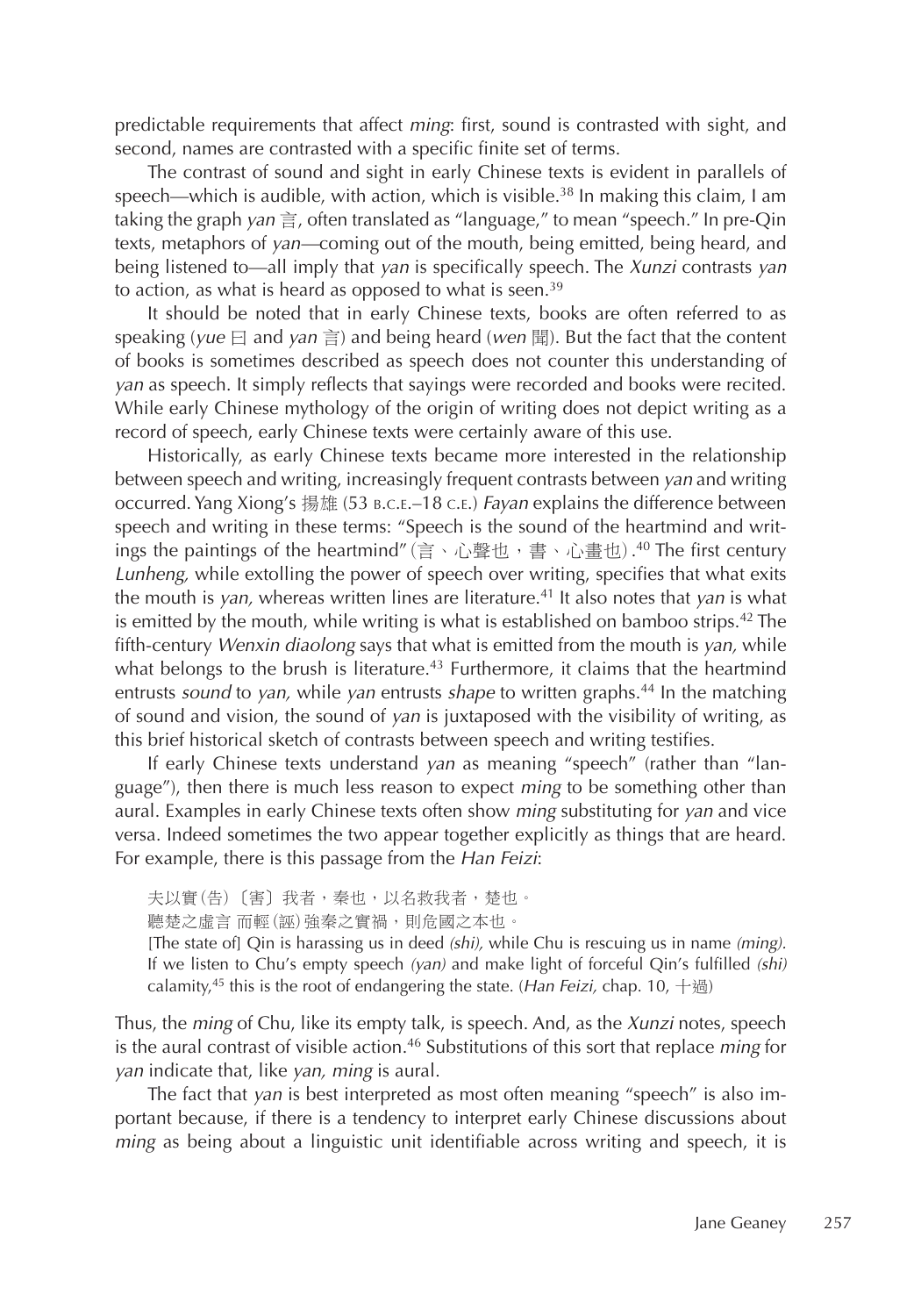partly because it is far more likely for Western philosophy to have philosophical discussions about language, rather than just speech. But if yan is interpreted as "speech," then these texts spend a great deal of time philosophizing about speech. So, too, they philosophize about names, which, I am arguing, they take to be units of meaningful sound, rather than a more abstract entity involved in both writing and speech.

# Aural/ Visual Patterns Involving Ming

As with yan, ming is consistently aural in different types of aural/visual patterns. This "aurality" of ming becomes particularly apparent once Han and post-Han texts begin to debate the respective values of writing and speech. It may seem odd to appeal to later texts to support a claim that *ming* functions as "meaningful sound" in an earlier period, so let me say something about why I think this is necessary. Taking into account the retrospection of Zheng Xuan's claim that ming formerly meant "graph," we can assume that its use does not include meaning "graph" in the second century, and perhaps earlier, since Zheng Xuan does not expect his readers to remember that it once had such a reading. This narrows the question of whether *ming* is used to mean "graph" to texts from the first century or earlier. The only clear examples of ming functioning as graph seem to date to around the late Warring States or Qin period. Nevertheless, those who are accustomed to thinking of "word" as an obvious concept, likely to be found in any culture's metalinguistic framework, may be reluctant to grant the significance of *ming's* almost exclusively aural usage. Hence, without a contrast to writing, the "aurality" of ming might not suffice to refute their argument that *ming* might be used in a way that implicitly includes writing even when speech is at issue. Unfortunately, as noted above, contemplation about glottic writing is a late development in Chinese history.<sup>47</sup> Therefore, my only recourse is to make the case that (a) aural/visual parallels involving *ming* in contrast to something visual are so stylistically and philosophically important that they appear regularly throughout the history of premodern Chinese texts, and (b) this undermines the plausibility of ming being conceived of as anything but aural in early Chinese texts.

Before turning to the contrasts of *ming* with writing, I will first describe the role of ming in earlier aural/visual contrasts. The fact that ming falls on the aural side of the contrast is hard to miss in cases like ming and xing  $E$  (form) or ming and se  $\oplus$ (color), as in this passage from the Lushi chunqiu:

道也者,視之不見,聽之不聞,... 不可為形,不可為名,...

Of the  $da$ , when we look for it, it is invisible, and when we listen for it, it is inaudible.  $\dots$ [I]t cannot act as form  $(xing \#)$ , it cannot act as ming. (Lushi chunqiu, chap. 5.2, 仲夏 紀:大樂)

Although the perceptual modes are less apparent, ming is also regularly contrasted with visual items like *ti* 體 (body) and *shen* 身 (body-person), as in this passage from the Guanzi: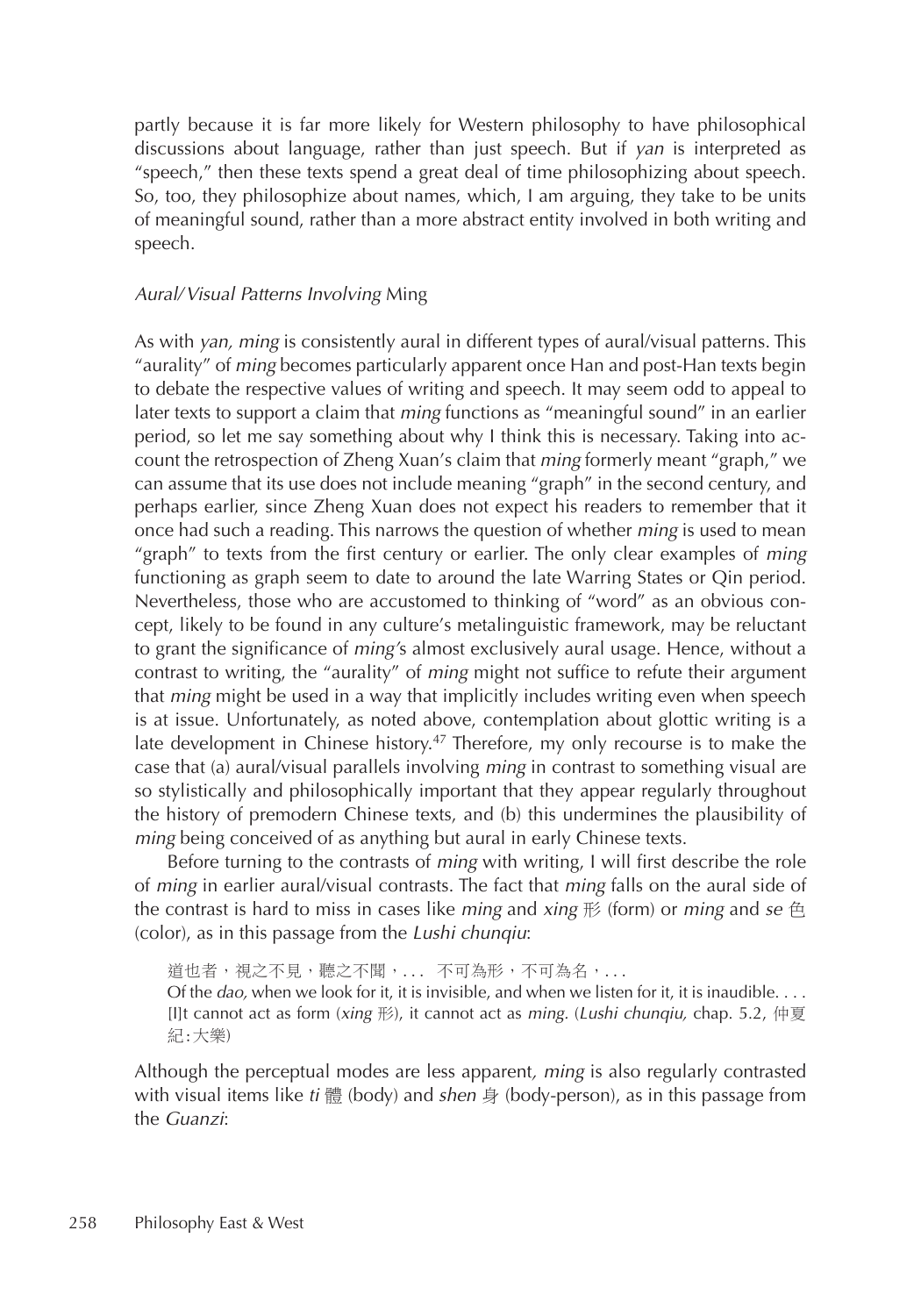發於名聲,凝於體色,此其可諭者也。 What issues in *ming* and sound, what congeals in body ( $ti \frac{1}{10}$ ) and color, is what can be proclaimed about. (*Guanzi,* chap. 13.3, 白心第三十八)<sup>48</sup>

Or in this, also from the Lushi chunqiu:

名不可得而聞,身不可得而見 [His]  $ming$  could not be heard and [his] body (shen 身) could not be seen. (Lushi chunqiu, chap. 10.4, 孟冬紀: 異寶)<sup>49</sup>

Although the "external" chapters of the Zhuangzi may date to as late as the Han, the following passage directly lays out the perceptual contrast:

故視而可見者,形與色也;聽而可聞者,名與聲也。 What can be seen from looking is form and color. What can be heard by listening is *ming* and sound. (Zhuangzi, chap. 13, 天道)

Similar contrasts of sound and *shi* 實 confirm that when *ming* and *shi* are paired, ming is auditory. For instance, the Guanzi says:

嚴威不能振,惠厚不能供,聲實有閒也。

If severity and awesome power are not capable of terrifying him, and kindness and generosity are not capable of fulfilling their needs, there will be a gulf between the ruler's sound and *shi* 實. (*Guanzi,* chap. 10.5, 君臣上) $^{50}$ 

Even more importantly, both the Lushi chungiu and the Guanzi align ming with sound while contrasting them to *shi*, making the aural/visual pattern explicit. The Lushi chunqiu says:

是刑名異充而聲實異謂也

This is an example of form and *ming* being fulfilled differently, and of sound and *shi* 實 being called differently. (Lushi chungiu, chap. 18.8, 正名)。

The *Guanzi* includes this contrast of aural *ming* to *shi*:

```
中無情實則名聲惡矣
But if within there are no feelings or shi, his ming and sound will be bad. (Guanzi, chap.
20.1, 形勢解)。
```
Thus, the aurality of ming is apparent both from its contrasts to visual things and from its alignment with sound in such contrasts.

These contrasts involving ming with visual counterparts belong to a sensory world of early China that divides perception into two main components: seeing and hearing. Later, in the third century, something similar is apparent in Wang Bi's 王弼  $(226-249)$  commentary on the *Laozi*, as Wang Baoxuan interprets it.<sup>51</sup> Analyzing Wang Bi's use of the pair of terms ming  $\&$  and li  $H$ , Wang Baoxuan sets up a series of parallels in which *ming* aligns with speech (*yan*  $\equiv$ ). Without specifying that these two are aural, the arrangement of Wang Baoxuan's patterns implies that both terms contrast to visual items. He notices parallel relations between one set of terms that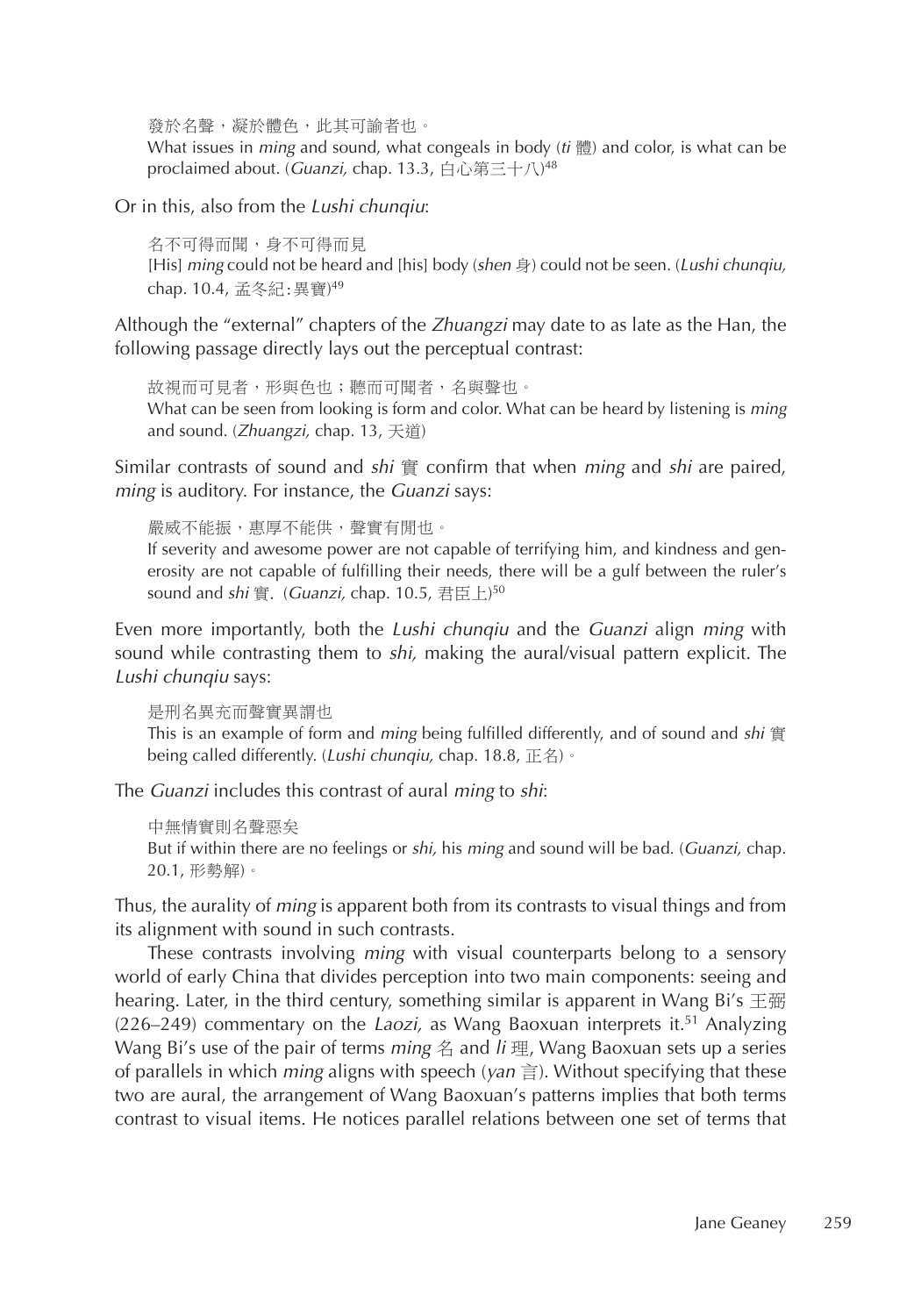apply to the sage (intentions, figure, and speech—yi 意, xiang 象, yan 言) and another set that apply to the universe (patterns, form, and name—li  $\mathbb{H}$ , xing  $\mathbb{H}$ , ming 名). According to Wang Baoxuan, the intentions ( $yi \tildotimes$ ) of the sage are not visible or audible for Wang Bi, but they can be manifest in visual figures (*xiang* 象) and audible speech (yan  $\bar{\equiv}$ ). So, too, the patterns (*li*  $\bar{\equiv}$ )—or perhaps "principles"—of the universe are not visible or audible, but they can emerge as forms (xing  $E$ ) and names (ming  $\angle 2$ ).<sup>52</sup> Wang Baoxuan indicates places where Wang Bi asserts that speech (yan  $\approx$ ) is generated by figures (xiang  $\frac{1}{2}$ ), which he aligns with similar claims that names (*ming*) 名) are generated by forms (xing 形). He also notes that Wang Bi credits speech with clarifying figures (xiang  $\frac{1}{2}$ ) in the same way that he credits names with determining forms (xing 形). Thus Wang Baoxuan identifies a scheme in Wang Bi's text according to which (aural) speech and names are generated by, but also determine, (visual) figures and forms.<sup>53</sup>

While confirming Wang Baoxuan's sense that ming  $\&$  and xing  $E$  constitute the basis of Wang Bi's view of the world, Rudolf Wagner makes the aural and visual aspects of this contrast explicit. Wagner says that for Wang Bi, "the ten thousand entities are subdivided into two subcategories, each defined in its particularity by either shape (xing  $#$ ) or name (ming  $#$ ), which Wagner identifies as "great realms of entities"—with visual on the one hand (including xing  $E$  and xiang  $\frac{1}{2}$  images) and aural on the other (including *ming 名* and *sheng* 聲 sound).<sup>54</sup> In this schema, writing seems to be located on the visual side, insofar as xiang  $\frac{1}{2}$  are the images in the Xici. Moreover, Wang Bi's aural and visual realms are arguably related to a particular perception in the Zhengshi period (240–249) about the difference between speech and written texts.<sup>55</sup> Thus, although Wagner does not elaborate on this, in the contrast of aural/visual realms, writing and speech fall on opposing sides.

A debate about speech and the sages' intent, also from the third century, repeats this emphasis on the aural nature of *ming.* Ouyang Jian's 歐陽建 (d. 300) "Treatise on Speech Exhausting Intent" omits the former half of the controversy—whether writing exhausts speech (書不盡言)—and focuses on the capabilities of meaningful sound. The treatise affirms the efficacy of speaking, and in the process incorporates ming into its defense of speech. It responds to the following proposition attacking speech:

夫天不言。而四時行焉。聖人不言。而鑒識存焉。形不待名。而方圓已著。色不俟 稱。而黑白以彰。

Heaven does not speak, yet the four seasons process in it. The sages do not speak, yet their "mirror knowledge" persists in them. Forms do not await being named (ming), yet squares and circles appear. Colors do not await being called, yet black and white are manifest. (Yanjin yilun, 全晉文論 卷一百零九)

The parallel form of the proposition includes three aural processes in contrast to three visual phenomena that do not depend on them. That is, speaking, naming, and calling are not required. Without a sound, sages still recognize things, as in a mirror. Forms still produce squares and circles. And colors still produce black and white. In response to this attack on meaningful sound, Ouyang's defense credits speech with distinction making, and then attributes the same function to *ming*. He says, "If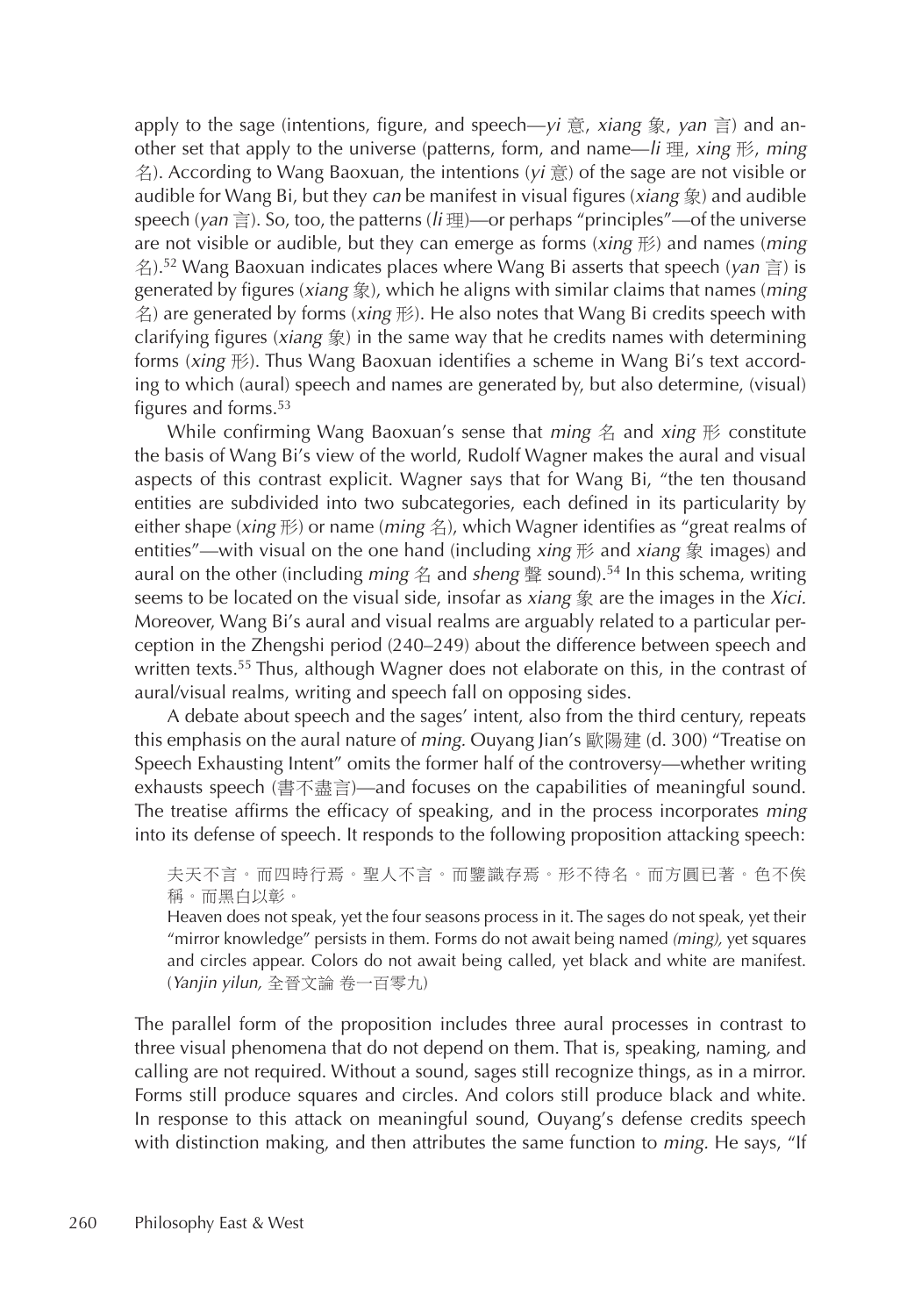it were not for speech there would not be distinctions" (非言不辯), and "if it were not for names distinguishing things, then mirror knowledge would not be manifest" (名不辯物 則鑒識不顯). Both in its formulation of the problem and in its reply, Ouyang Jian's aural/visual parallels categorize ming as sound.

This habit of contrasting the sound of names with something visual is so entrenched that it is still apparent in Dai Tong's 戴侗 thirteenth-century Liushugu 六書 故, which tells a story of the origins of speech and writing. Although from a much later date, the story is pertinent not only because it shows the continued insistence on ming as aural, but also because it makes an indisputable distinction between ming and writing. In this story the first human cries are followed by ming. Writing subsequently appears as an accompaniment to *ming*.<sup>56</sup> The story also mentions an aural/visual aspect within writing itself, described as a yin/yang relation between sound and sight.<sup>57</sup> In another such contrast, when the *Liushugu* explains the task of a lexicon, it juxtaposes ming with zi, saying:

以名而求諸書固常不盡。 以字而求其物又多不得。

For every *ming*, [the task of] seeking to write it down would certainly be endless. For every zi, [the task of] seeking the thing [the wu-to which it refers] is also too much for success. (Liushugu, vol. 1:15)

Thus the task at hand presents unique difficulties with regard to *ming* on the one hand and zi on the other. Since the function of zi here is reference, it is hard to imagine what else *ming* could be doing other than indicating sound.<sup>58</sup> Indeed, the fact that Dai Tong takes for granted that he knows how to pronounce ming, but not how to write them, also implies that *ming* are already spoken.<sup>59</sup> Thus, this is an aural/visual contrast of ming/zi, in which Dai Tong does not know how to write speech variants from other districts, and does not know the referents for some of their graphic variants. In sum, in a pattern that extends from the pre-Qin period through to the Song, ming appears consistently aural in ever recurring aural/visual contrasts.

#### Language/Reality

Thus far, I have argued that there are aural/visual patterns that map onto ming and its correlative terms, suggesting that ming is aural. Here I will consider a possible counterargument related to standard understandings of the binary ming  $\&$  / shi  $\exists$ . Because the contrast between ming and shi is still often understood as marking a distinction between "words/language" on the one hand and "objects/reality" on the other, these uses of ming might appear to break with its aural role in aural/visual patterns. Although early Chinese texts do indicate that shi is visual, the significance of this visuality for the meaning of shi has been overshadowed by the more familiar idea that shi means "reality" (or "actuality," "objects," or even "stuff"—with the presumption that these are more real than whatever contrasts with them).<sup>60</sup> It is not surprising that scholarship that proceeds with this pair translated as "ming and reality" ends up reinforcing the supposed obviousness of the concept "word." Scholars looking for a translation for a linguistic unit that supposedly matches with "reality" might be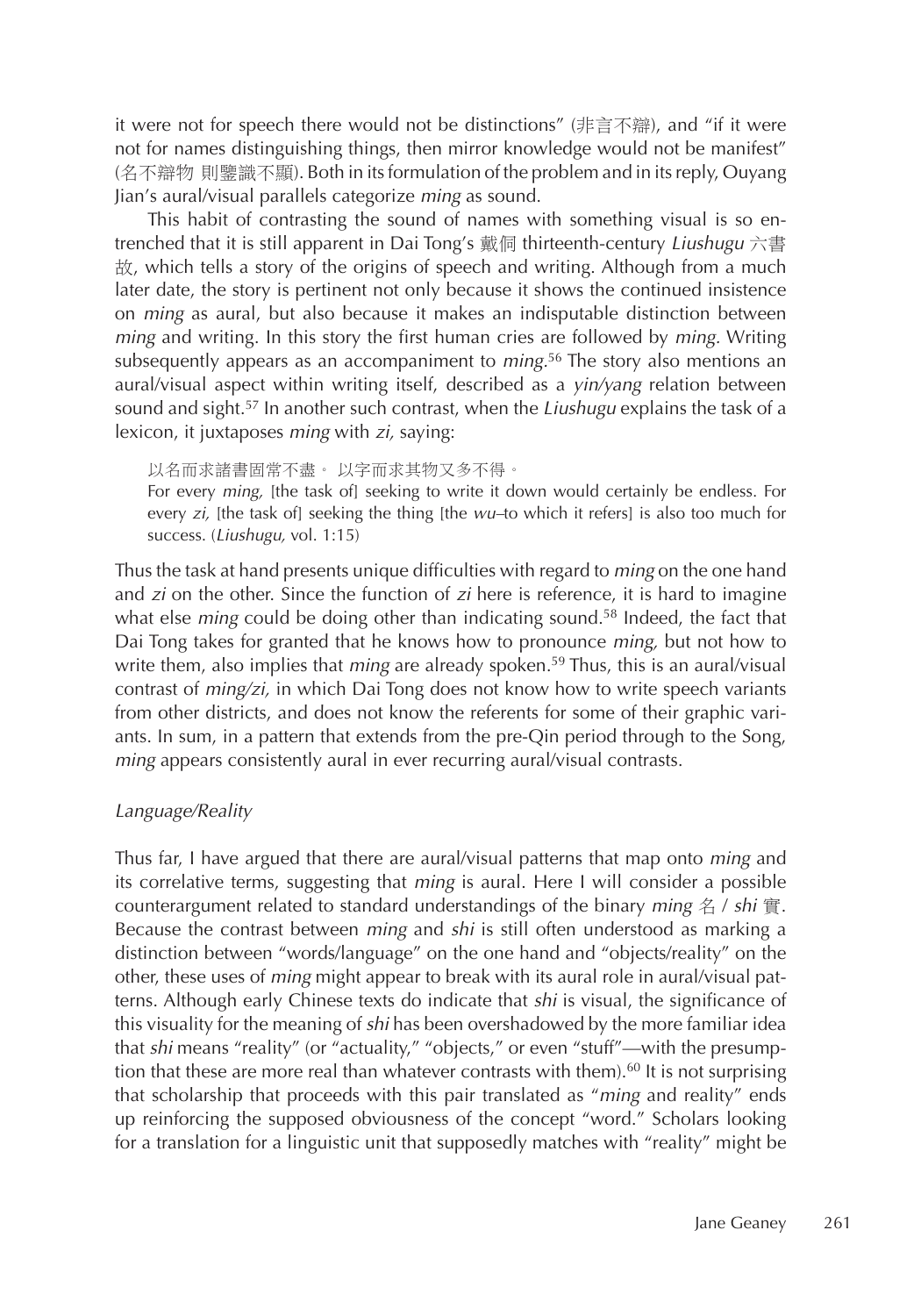inclined to adjust their translation from "names" to "word." After all, "word" is the broader term of the two. This would then map quite nicely onto a familiar theory of language in which words correlate with things that can be called "reality" (on the assumption that, even granting the performative nature of language, things still seem more real than words).<sup>61</sup> In this way, insofar as they seem to conform to a well-known theory of language, ming/shi pairs might appear to be a significant challenge to my argument.

Furthermore, when understood as "words and reality," the *ming/shi* pair can evoke a culture/nature dichotomy that often underwrites language/reality dualisms, which is another reason why standard readings of  $ming/shi$  are potentially damaging to my argument. This makes language/reality a compelling interpretation of the pair, if one believes there is reason to expect the appearance of a nature/culture dichotomy in early Chinese texts.62 Even binaries posed explicitly in aural/visual terms can easily seem like nature/culture contrasts. For example, in the aural/visual binary pattern that Wagner identifies in Wang Bi's reading of the Laozi, he outlines the following binary scheme. On the aural side, he sees "social processes": social renown, social status, and honoring worthies. On the visual side, he sees "material entities": material goods, physical survival, and goods that are hard to come by.<sup>63</sup> With social and material as the category titles, there are grounds for inferring (correctly or incorrectly) that Wagner is pointing out a social/natural (and perhaps language/reality) binary in Wang Bi's commentary.

But the reason this may be an incorrect inference is precisely that Wagner argues that both sides of the binary ultimately point to two different perceptual modes.<sup>64</sup> He describes xing and ming in the final stage of Wang Bi's system as "abstract categories" for two kinds of entities that are "linked" to the "instruments of perception."<sup>65</sup> Moreover, if speech and writing are contrasted, then they fall on different sides of Wang Bi's aural/visual divide. In other words, it is not the case that "language" (meaning both speech and writing), as a cultural phenomenon, would contrast with nature or reality. Furthermore, if writing belongs on the side of visuality, and if there is a nature/ culture divide, then Wang Bi's position would have to be that vision and writing are natural, while sound and speech are not—a view that seems implausible in light of Chinese mythology about the cosmic origins of music.<sup>66</sup>

In addition to the implications of these aural/visual polarities from the early medieval period, there are many hints that early Chinese texts do not treat ming as language in contrast to reality.<sup>67</sup> That understanding of *ming* and *shi* is most jarringly at odds with the technical uses of these terms in mathematical texts, where shi functions as a "dividend," while ming seems to mean something like a "modification."<sup>68</sup> If we understand *shi* as corresponding broadly to a visual scope of things, in juxtaposition to the aural, this may explain both why there are passages where it seems shi cannot mean "reality" and why its use is often compatible with understanding it as bearing a greater aura of "realness."

The fact that xing/ming ( $#$   $4$  form/name) sometimes seems a lot like ming/shi reinforces the suspicion that aural/visual categories make better sense of what is going on with *ming/shi*. For instance, the early medical texts, the *Lingshujing* and the Nan-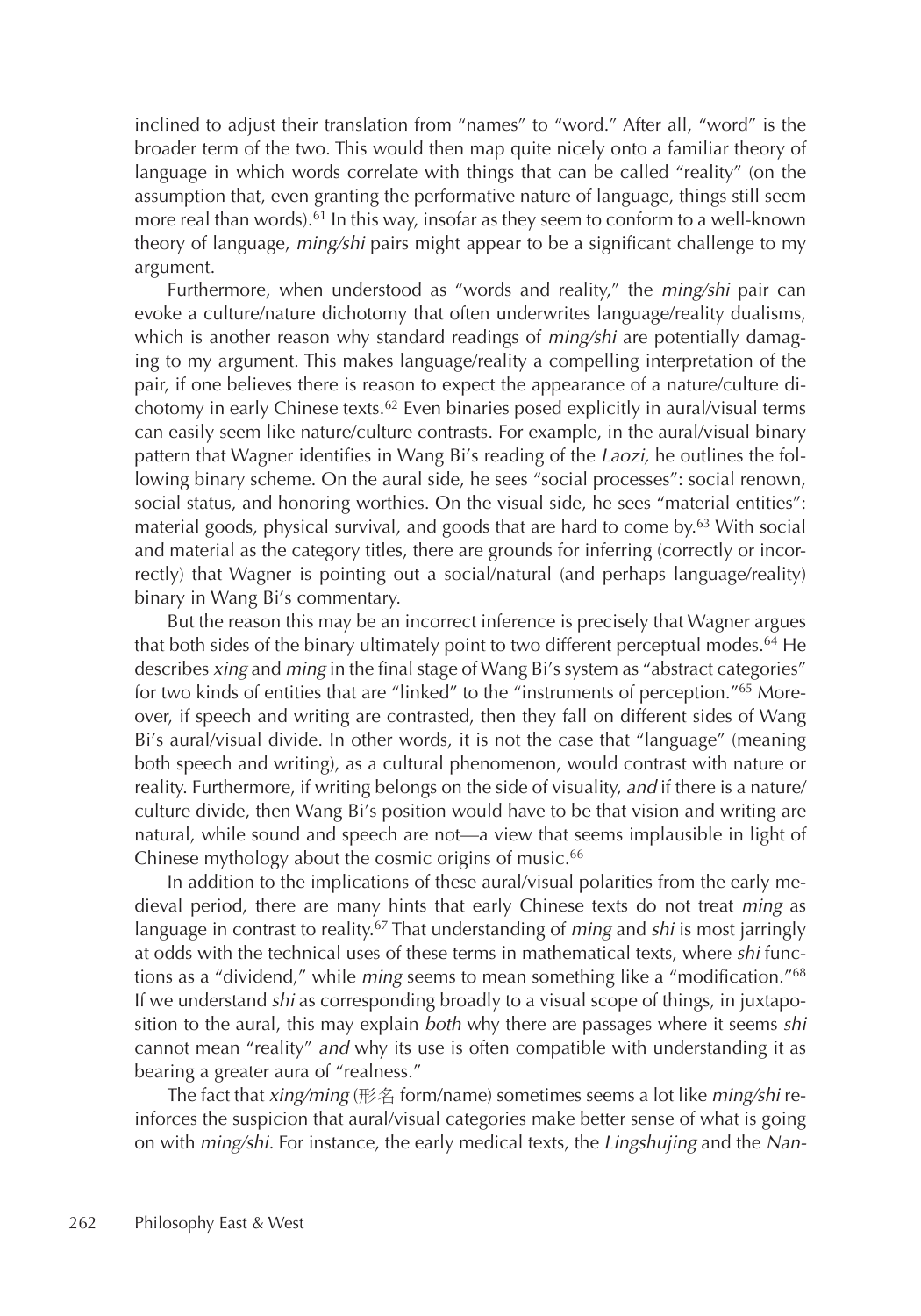jing 難經, both describe things that have ming but do not possess xing. That is, the Lingshujing asserts that yin and yang have ming but lack xing, unlike the predictably sequential four seasons and five phases. It then implies that this is because *yin* and yang can be enumerated and distributed in multiple ways.<sup>69</sup> If we were to ignore the usual visual connotations of xing, we might try to make sense of this by saying that it is about the "signifiers" (ming?) of yin and yang lacking fixed "signifieds." But "signified" is an unlikely use of xing. (If any graph would be used in this sense in the first century B.C.E., yi  $\ddot{\ddot{\mathbf{g}}}$  is more plausible.)<sup>70</sup> Alternatively, one might say that the passage is about "signs" (ming?) lacking concrete referents. But ming is not the subject of the sentence, which is to be expected since this is a medical text, not a linguistic text. The thing that lacks form is not the name of yin, but yin itself. Thus the Lingshujing seems to be saying that *yin* and *yang lack xing*, in the sense that they can take a multitude of visual forms depending on the context. The case in the Nanjing makes a similar claim about the twelve *jing*—the channels of the pulse—one of which is a combination of things that have names but no form.71 However "lacking form" may be interpreted, the passage does not say the channel of the pulse is not "real." This channel still counts as one of the twelve *jing*, which suggests that *ming* alone is sufficient for something to possess reality. In light of habitual xingming visual/aural contrasts, it is hard to ignore that xing in these instances of xingming also could mean visual form. The implication is that most things—unlike *yin* and *yang*—have both *ming* and form. Although it may seem like a matter of matching language and reality, pairing xing and ming is better understood as matching the visual with the aural.

These examples from obscure contexts form a binary system not very different from what Wagner identifies as Wang Bi's apprehension of the world: on the one hand, the aural, and on the other, the visual. These are not nature/culture binaries, nor do they undergird a language/reality binary. On the contrary, what we have is one rule of perceptual and aesthetic parallelism (sound contrasts with sight) combined with another (names contrast with a limited set of terms). Together they culminate in the requirement that names, which are aural, contrast with a finite set of visual counterparts.

#### Ming and Sound

First- and second-century Chinese lexicography on ming confirms a significant association of names with sound. The gloss of the graph ming  $\hat{A}$  in the *Shuowen jiezi* begins with *ming* 命 (ordain) and adds, "When it is dark (ming 冥) and one cannot see one another, one names (ming) oneself by word of mouth" (冥不相見,故以口  $\hat{p} \leq 4$ ).<sup>72</sup> While the *Shuowen* employs a good deal of these punning glosses, a century later the Shiming takes paronomastic features one step further. The Shiming, whose preface asserts its aim of "correcting names," simply explains each name via a pun apparently intended to clarify its meaning. In the case of *ming*  $\&$ , for instance, it says ming  $\&$  is ming  $\&$  (bright). Thus, the Shiming achieves its stated aim of correcting names by relying on sound to determine meaning. Elaborating on this early lexicography of ming  $\&$  as bright, Peter Boodberg emphasizes the crescent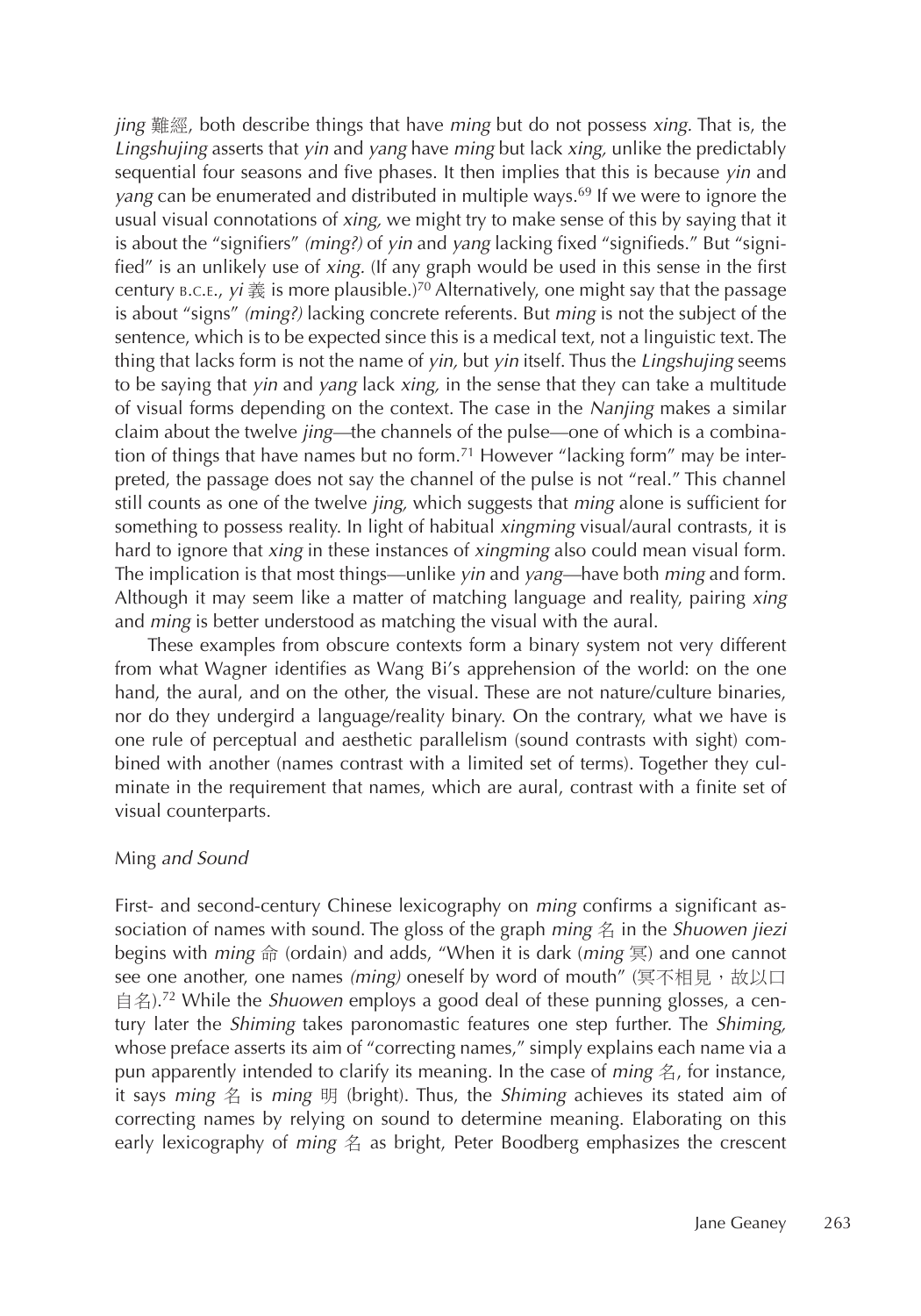moon, suggesting that early Chinese graphosemanticists must have associated the "crescent" on the left side of ming  $A$  with the one on the right side of the graph ming 明 (bright):

Paronomastically, *ming*, "name," is equated with *ming* 明 <miang, "bright," "made clear or distinct," with ming  $\hat{m}$  mjang, "fate," "decree" (graphically "mouth" + "command"), and with ming 鳴  $\leq m$  ieng, "to call, as a bird or other creature" (graphically: "mouth" + "bird"). The first equation suggests that some ancient Chinese graphosemanticists thought of the 'crescent' element in the graph for "name" as reminiscent of the "ming-crescent" of the dextral part of the graph  $\mathbb{H}$  ming, "bright," rather than being equivalent to the hsi-crescent. The "mouth" element in "decree" and "to call" points to the possibility that there existed in the oldest form of Chinese writing a mouth element which was not phonosemantically related to a k'u 'mouth', 'opening', but was read ming and meant perhaps "call," "to call," and that the "ming-mouth" graph served as etymonic in the three graphs: 名 ming, "name," i.e. "name-call"; 鳴 ming, "bird-call"; and 命 ming "hight-call," "fate-call," "call of destiny."<sup>73</sup>

For my purposes, what is interesting in Boodberg's reading is the implication that these lexicons treat ming as oral/aural.<sup>74</sup> The thirteenth-century Liushugu does the same, using evidence from its reading of a pre-Han text. In its gloss of *ming*, commenting on the moon element of the graph, it cites a passage in the Zhouli about using names during warfare. It notes that banners and pennants are not visible enough to distinguish in the dead of night during battle, hence *ming* are used.<sup>75</sup> This suggests that *ming* (name) is *ming* (bright), not because *ming* is visually perceived, but precisely because, in the absence of sight, ming, as sound, manages to clarify.

Metaphors in early Chinese texts follow this tendency to present names as aural. Often described as sonorous (sheng 聲), ming in early Chinese texts functions primarily to mean "personal name" or "fame" (aural, in the sense that a reputation is generally presented as heard). Ming is deployed in metaphors of sounds and echoes. In addition to innumerable references to hearing names, there are even references to listening to names.<sup>76</sup> Notably, one can hear and listen to names directly (wenming 聞名 and tingming 聽名).<sup>77</sup> The phrasing does not emphasize the medium of speech required for hearing or listening to names because the names are already oral/aural.

By contrast, when the phrase shuming 書名 occurs, it does not seem to mean that names are visible, but rather that a name, which is sound, is visible once it is written down. *Shuming* can be read as verbal ("to write a *ming*") or nominal ("written *ming*"). For instance, it may mean "written name" in a passage from the Zhouli, where a traveling official goes out to various parts of the kingdom in different years, making sure things are in order:

#### 七歲屬象胥,喻言語,計辭令;九歲屬瞽史,諭書名,聽音聲。

In the seventh year, he [the traveling official] assembles interpreters to become familiar with spoken conversation [or "speech and conversation"] to reckon phrased commands [or "phrasing and commands"]. In the ninth month, he assembles blind musicians and recorders to proclaim [?] written names [or "scripts/books and names"] to listen to tonal sounds [or "tones and sounds"]. (Zhouli, chap. 5.52, 秋官司寇) $^{78}$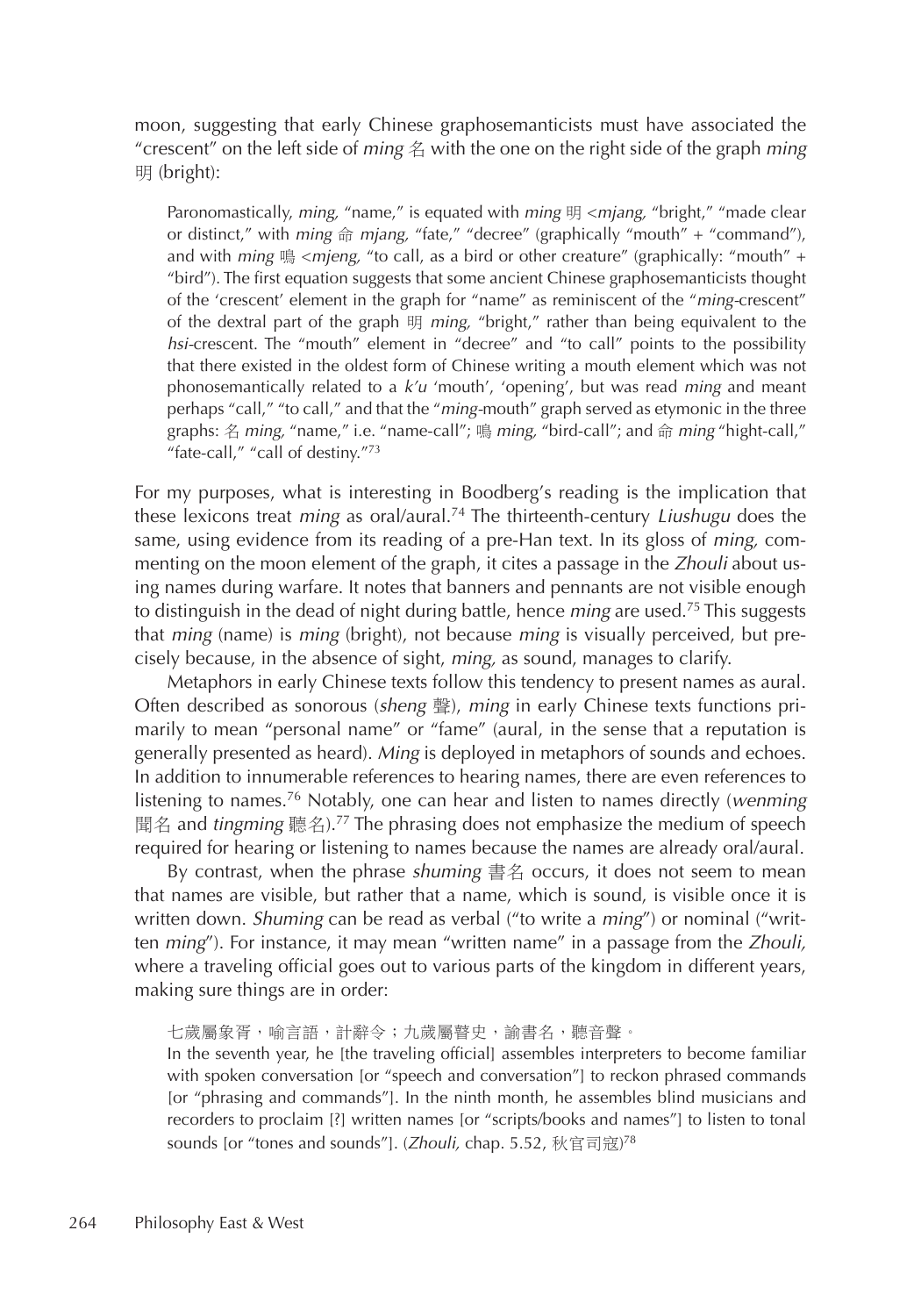This appears to be a seventh-month assessment of speech followed by a ninth-month assessment of books. But the ninth month's task (devoted to books) is also an aural process. It specifically involves listening to sound and also calls for inviting in blind people (who cannot possibly see the graphs). Presumably, the blind musicians, who have memorized the books, produce the tones and sounds, while scribes have the job of looking at the graphs and recording them.<sup>79</sup> But even if "written names" is the best translation of this phrase, sound is crucial to the process. Moreover, other passages that mention seeing names (on a register) or seeing a name (on a coffin) emphasize the medium, insofar as we are made aware that the name has been written on something.<sup>80</sup> As a result, there is a sense that the shu (write) added to ming implies that ming are not, in and of themselves, written. By contrast, while shuming as "written names" may be rare, there are no nominal examples of yanming "spoken ming." Hence, the rare cases of shuming as written names could suggest that a ming, when written, becomes something else, "a written *ming*"; whereas when spoken, a name remains what it is: "a ming." In other words, ming is directly audible, but ming is only visible once a graph for the sound is written on something.

Comparison with other terminology might help clarify this point. In addition to writing *ming*, one can also write merit (shuxun 書勳) and write gifts (shufu 書服), et cetera. $81$  Just as texts say that personal names can be seen once they are written, so, too, they say surnames (xing 姓) and appellations (hao 號) can be seen in these conditions.<sup>82</sup> Han stelae contain patterns of speech being erected (*li yan*  $\dot{\mathcal{X}}$   $\dot{\mathcal{Y}}$ ) and names being recorded (*zai ming* 載名).<sup>83</sup> All this suggests that the mere fact that ming can be written down does not suffice to prove that the term ming itself is used to mean "word" or regularly functions as meaning "graph." After all, the terms xun, fu, xing, hao, and yan are not thought to function as meaning "writing" even though they, too, can be inscribed and made visible.

#### Music

If ming/shi does not conform to the contrast of language versus reality, and ming are not surrogates for "real" or "actual" things, then how do early Chinese texts conceive of the relationship between speech and writing? Returning to the discussion of mythology, it appears that they belong to parallel and contrastable media of sound and sight.

In some cases, the mythology contrasts writing with music. According to Ron Egan, pre-Han theories about the natural origins of music are "largely undeveloped" relative to their theories about writing, but he maintains that early Chinese texts discuss music analogously to writing through tropes of nature that point to cosmic origins.84 Looking, then, at later texts, there are expectations of parallelism regarding the aural origins of music and the visual origins of writing. For instance, crediting the origin of writing and music to different sages, the second-century Zhonglun says that one sage *heard* the cries of birds (ming 鳴) and created music, while another saw the tracks of birds and made writing.<sup>85</sup> While not mythology, Cao Cao's third century commentary on the Sunzi explains the phrase xingming (形名) in a striking link of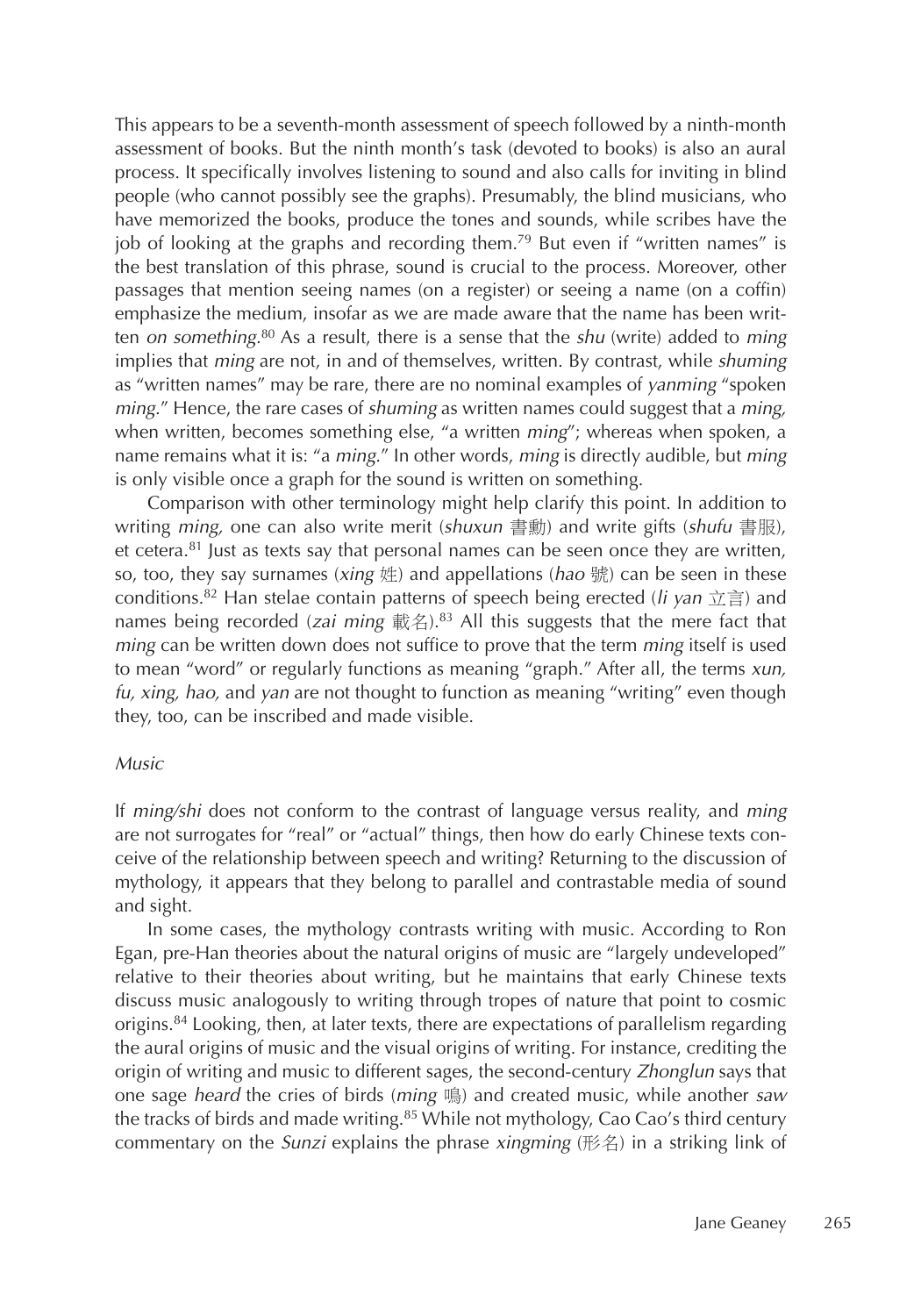ming to music. It says that xing  $E$  refers to "flags and banners" while ming  $\hat{z}$  refers to "bells/gongs and drums."<sup>86</sup> If Cao Cao's gloss is not anachronistic, then the Sunzi's usage is an aural/visual parallel.

Indeed, the creation of nomenclature plays a part in stories about the origin of music. The (first-century?) Baihu tongyi and the Lunheng invoke ideas about surnames being rooted in music. In answer to a query about why there are one hundred surnames, the Baihu tongyi explains that the ancient sages determined the clan xing by blowing them out on musical pitch pipes:

以為古者聖人吹律定姓,以記其族。人含五常而生,〔正〕聲有五音,宮、商、角、 徵、羽,轉而相雜,五五二十五,轉生四時。故百而異也。

In the past, the sages fixed the clan names by blowing the musical pitch pipes, and thereby registered their kindred. Humans are born with five constants. Sound has five tones: kung, shang, jue, zhi, and yu, which turn and are assorted together (five times five making twenty-five), which turn, giving birth to the four seasons. Thus, there are a hundred different ones. (*Baihu tongyi,* chap. 33, 姓名)<sup>87</sup>

While not invoking the ancients, the *Lunheng* references a similar phenomenon, in this case accounting for *ming* as well as surnames.<sup>88</sup> The *Lunheng* reports:

五音之家,用口調姓名及字,用姓定其名,用名正其字。口有張歙,聲有外內,以定 五音宮商之實。

The experts of the five tones use their mouths to articulate the surnames, personal names, and styles, using the surname to fix the personal name, and the personal name to determine the style. With the mouth's opening and closing, their sound produces outwardly and inwardly, thereby fixing the *shi* of the five tones, *kung* and *shang*. (Lunheng, chap. 74, 詰術) 89

The *Guoyu* also mentions an officer harmonizing people's surnames.<sup>90</sup> Even Confucius himself may have had some expertise in piping surnames. In Kenneth De-Woskin's translation, a passage from the Lunheng reads: "Confucius blew the pipes, and he thereby came to know that he was a descendant of the house of Yin."91

In light of these stories about the musical aspects of names, it is important to consider the implications for ideas about the origins of speech. No ancient sage is credited with the origin of yan  $\equiv$  per se, but Huang Di, the sage who is said to have "corrected names" (Shiji and Lunheng) is also credited with producing de 德 tones (Yantielun).<sup>92</sup> Kui is credited with the origin of music in the Shujing and in Xi Kang's "Music Has in It neither Grief nor Joy." Sages are held responsible for the invention of dance, plant cultivation, chariots, ceramic vessels, city walls, bows and arrows, the calendrical system, clothes, alcohol, and writing.<sup>93</sup> So either speech itself is not important enough to attribute to a sage or, more likely, the origin of speech is blended into passages about the inventions of tones and names. Although our evidence of the myths on the origin of music comes from relatively late periods, nothing in earlier texts suggests a different conception of how speech originates. Hence, the mythology that explains the origin of names in music also seems to give speech a cosmic pedigree that is parallel to, but separate from, that of writing.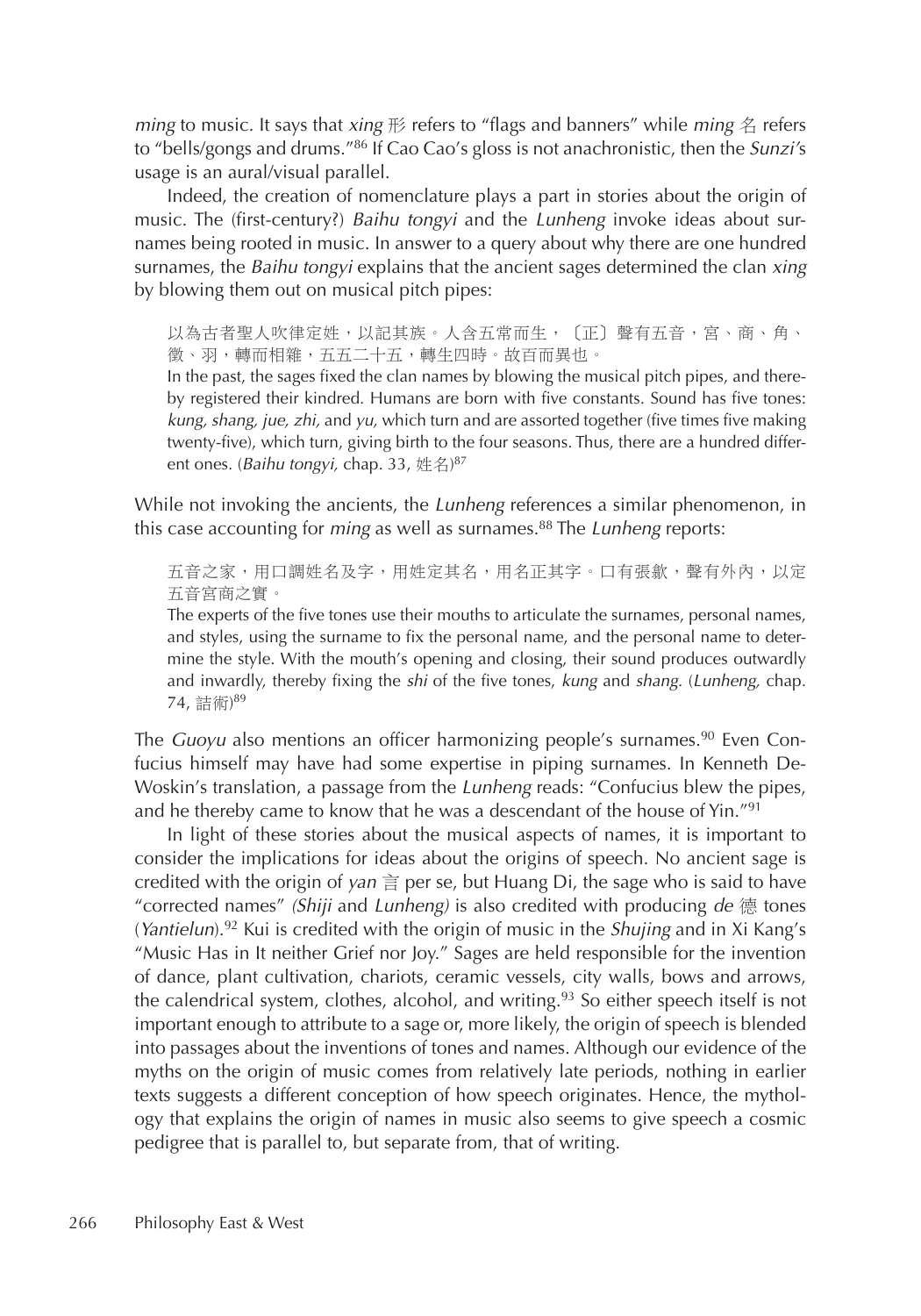#### Conclusion

If ming is an aural component in aural/visual parallels, then the Chinese literati would have seen it as an unsuitable candidate for "graph" during the threat of desemanticization, described by William Boltz.<sup>94</sup> While much of Boltz' work analyzes actual developments of writing in early China, the following comments will focus on the implications of his research for early Chinese conceptions of speech and writing.

Boltz' argument about what was taking place in the Chinese script prior to the reforms compares received versions of texts with excavated manuscripts recovered from Mawangdui tombs. From his study of the Mawangdui texts' graphic variants, Boltz concludes that around 200 B.C.E., a number of graphs were being used mainly for their phonetic value. In other words, single graphs were being utilized to write several "different but phonetically similar words."95 People were beginning to write words based on phonetic considerations rather than semantic ones. Boltz posits that a long-standing balance in the Chinese writing system between the paronomastic use of graphs and the use of graphic determinatives was tipping in this period. Although Boltz does not present this as an aural/visual contrast, the paronomastic uses were dependent on sound, while the graphic determinatives were dependent on sight. Hence, in relation to this argument, one might say the balance between representing sound alone versus using visual classifiers to indicate meaning was leaning toward sound.

For my purposes, Boltz' theory highlights a historical period marked by a perceived need to maintain balance between sound and sight in the writing system. The story of the arrested development of desemanticization that Boltz describes seems a likely frame to account for the gradual emergence of zi as the uniform term for "graph." According to Boltz, paronomasia expanded before the end of the third century B.C.E. (In my terms, sound gained the upper hand, so to speak.) Experiments with the use of ming as "graph" probably date from around that time, perhaps as part of the effort to create the terminology necessary for discussing the need for order in the graphic system. The first use of zi as "graph" seems to occur in the first century B.C.E., well after the script reforms were underway, while wen  $\dot{\chi}$  was also being used to mean "graph." But by the end of the first century of the Common Era, the standardization of the script was complete. ("Balance" was restored. Or perhaps things were now tipped toward the visual, depending on how you look at it.) At the same time, zi was firmly established as the term for a unit of writing.<sup>96</sup> The use of *ming* as "graph" was so much a thing of the past by the time Zheng Xuan wrote in the second century that readers needed to be told that it was ever used in that way. If my theory that ming was considered inherently aural is correct, then it makes sense that the experiments with adopting *ming* to mean "graph" would fail. With balance as a high priority, adapting an aural term for a visual context would surely only appear to exacerbate an already disturbing incursion of sound into visual territory.

But there is one aspect of the narrative of desemanticization from which I would like to distance my argument: the suggestion of an (albeit averted) evolutionary trajectory. In one sense, Boltz' hypothesis could not be further from the controversial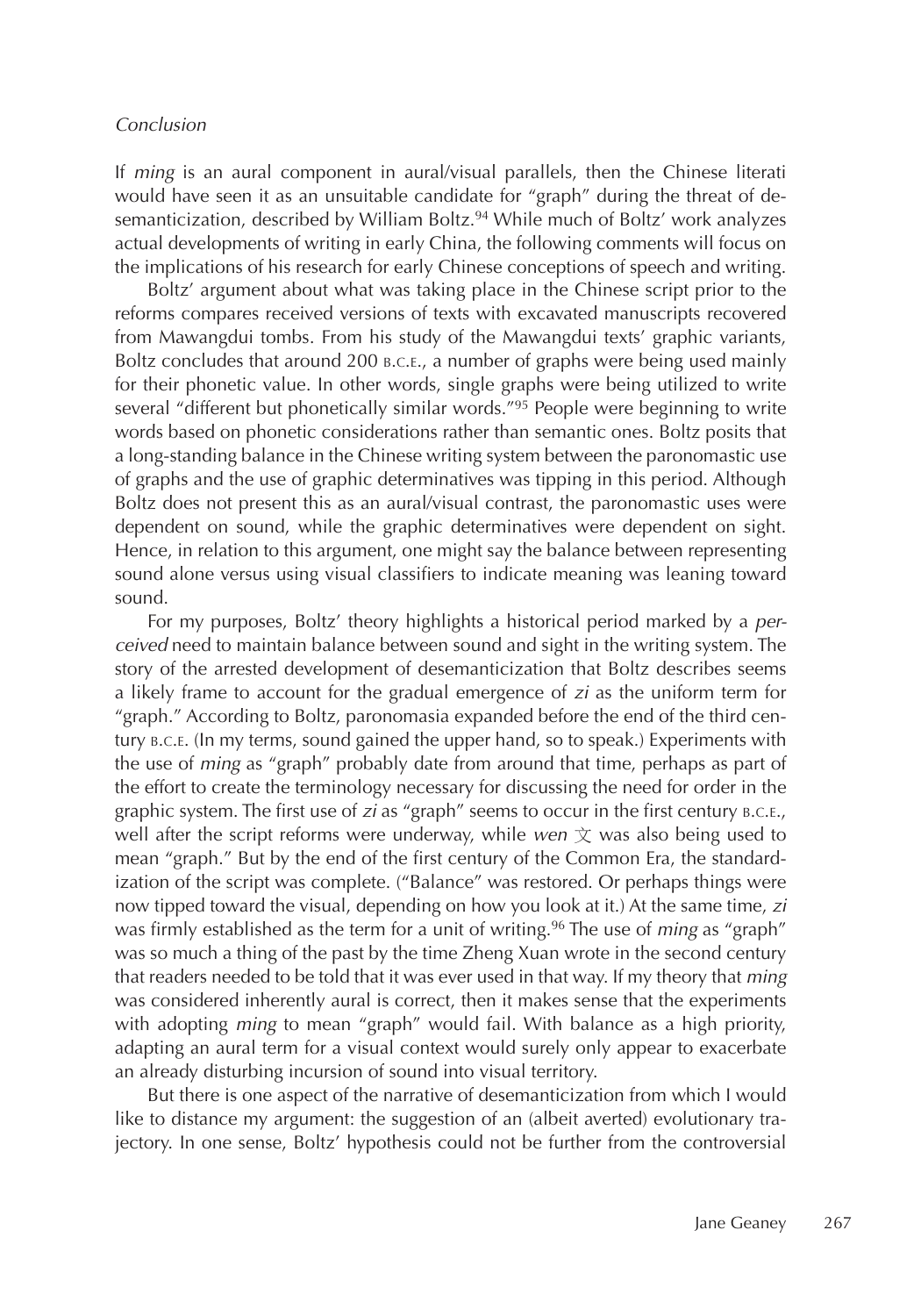theory of Jacques Gernet, discussed by Derrida in Of Grammatology. For Boltz, writing, by definition, is linked to speech. There is no question of Chinese graphs being "in principle" not corruptible by phonetic influence as a result of being singular symbols of an equally unique reality. But on the other point of controversy—the evolutionary theory of writing—Boltz' position is not unlike that of Gernet. He describes a trend toward desemanticization that is "natural enough in a strictly evolutionary sense."<sup>97</sup> Thus, in answer to Derrida's question about whether speech must be the sun whose "eclipse" by writing is a divergence from the natural course of things, it seems that only a "conscious and conscientious standardization and regularization" permits Chinese writing's escape.98 On this point, Boltz' answer (if not his reason for it) is like Gernet's.

My account of aural/visual balance constitutes another approach to answering Derrida's question. In Boltz' discussion of the reasons why early Chinese literati wanted to avoid the impending desemanticization, he notices that scholars in the third century B.C.E. would be motivated by a desire for aural/visual balance—what Boodberg calls "appropriateness . . . of graph and sound."<sup>99</sup> However, Boltz also suggests that the literati perceived "graphs as visual . . . representations of words."<sup>100</sup> This view that Chinese scholars of circa 200 B.C.E. operated with a concept of "[spoken] words" whose relationship to writing was characterized as "representation" is consistent with the belief in the evolutionary trajectory of writing, according to which linguistic sound grows increasingly central, and writing can only "eclipse" sound's dominance by means of a deviation from the natural telos.

By contrast, what I have attempted to do here is posit a reason for why the Chinese literati rejected the trend toward desemanticization without also positing a natural trajectory for writing. In the absence of that trajectory's presumption of the ever-increasing centrality of sound, it is easier to make a case that the literati's reflections on "language" in this time period, while very much interested in names, did not involve a concept of "word," and did not present graphs primarily as the representation of speech (although, of course, they were aware of their use to record speech). Instead, their "linguistic" concerns were about balancing a variety of audible items (sheng 聲, ming 名, yan 言, hao 號, et cetera) with a number of visible entities (wen 文, zi 字, xing 形, xiang 象, et cetera).

This balance constitutes a partial answer to the question about whether "the relationship of shadow and light, of writing and speech . . . itself [might] appear in a different way." To take the perspective that, for Chinese writers in the third century B.C.E., (aural) speech was "the sun" in relation to (visual) writing would be to view the situation with aural/visual categories that the texts do not emphasize, and therefore to overlook the aural/visual categories that the texts do highlight: the prescription that (aural) speech be balanced by (visual) action (xing行 and shi 實).<sup>101</sup> Hence, the general requirement for aural/visual balance suggests that there might have been a kind of difference in early China (although the ideas involved may be too specific to early Chinese texts to be interesting to postmodern theory).<sup>102</sup> The fact that writing and speech are subsumed into balanced aural/visual contrasts means, metaphorically speaking, that there are echoes and shadows, not a disruptive moon shadowing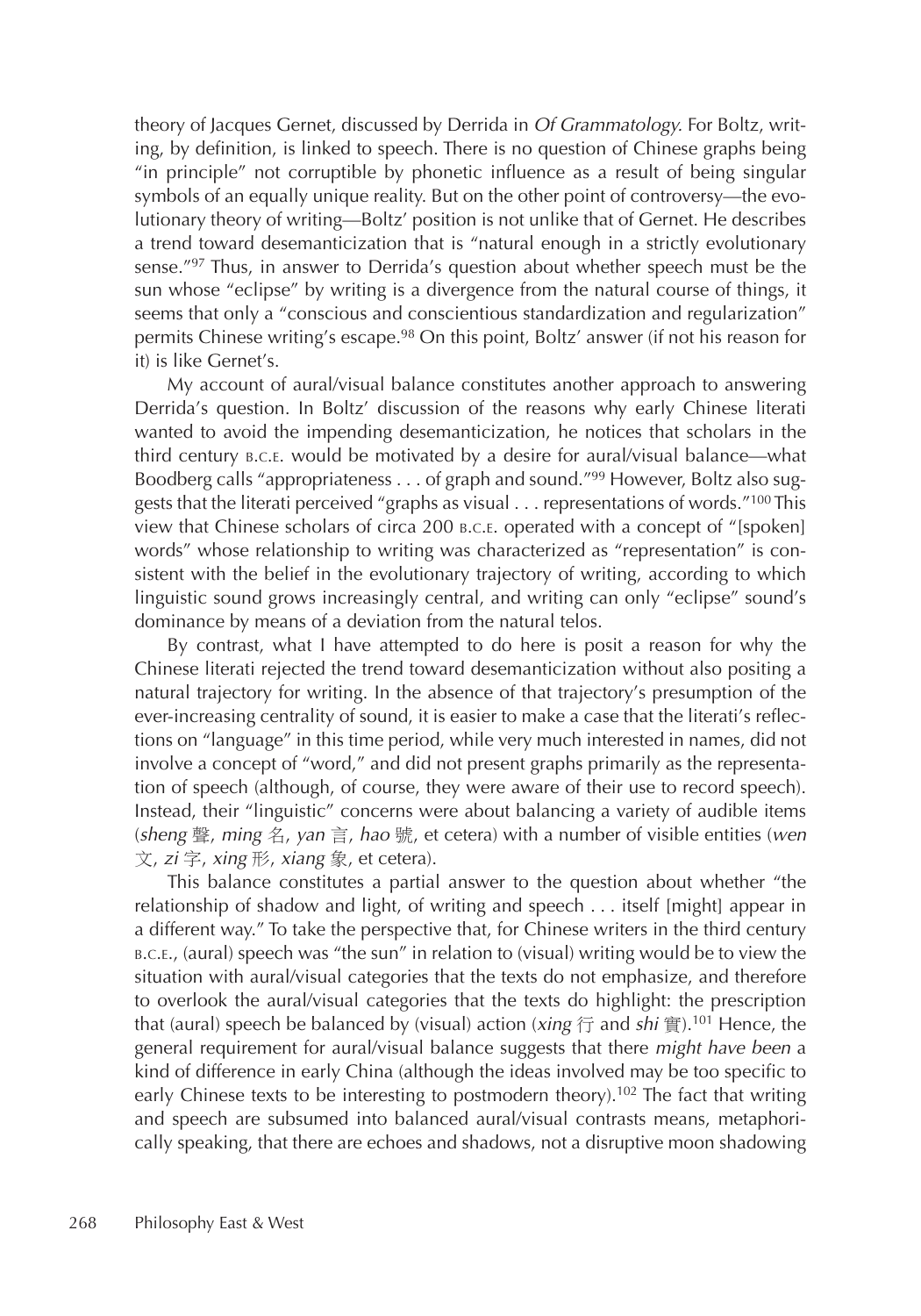the sun. Moreover, the patterns for speech/writing do not correspond to the binaries Derrida highlights in the Western episteme. This is most clear in the case of the "language/reality" binary, which cannot be of central importance insofar as the need for a balance within perception has prominence. In other words, while language/reality seems to map nicely onto writing/speech in the traditional Western episteme, it does not map neatly onto hearing and seeing since neither perceptual mode seems any less real. As a result, the language/reality binary is not always lurking in the background. The rules of the pattern are still a "textual strategy," but at least they look a little different.

For the goal of assessing logocentrism in early Chinese texts, the difference in rules is relevant. In the derivation of logocentrism from phonocentrism, the idea of a pure truth outside language is patterned on a view of inner speech as more "present" than speech, and speech as more present than writing. That is, the certainty of truth is modeled on the sensation of hearing one's own inner monologue. But perhaps alphabetical writing, with its emphatic attachment to sound, reinforces a specific interpretation of that inner voice. Working backwards from alphabetic writing casts internal sound in a particular light—as the most interior, and least derivative, of three levels of vocalization. Perhaps as a result, the opposition of "language" (alphabetic writing and audible speech) to inner sound also fosters hearing that interior sound as articulate. In other words, what is heard silently in the mind is not just an inner voice or inner sound, but an inner speech that is superior to both spoken and written speech.

By contrast, in a context where writing and speech were not thought of as forming the category "language," the sounds of the heartmind themselves appear differently. Thus, diagnosing logocentrism in early Chinese texts seems to raise questions about the nature of its phonocentrism as well. Is it significant that, in early Chinese valorizations of sound, it is the perceptual mode of music (not speech) that seems to matter? As Saussy suggests in his analysis of the opening line of the Shijing, the undeniable importance of sound is apparent in the text's tactic for justifying the value of poetry: borrowing the "Yueji's" comments about "voice" and substituting the graph for "speech." Indeed, as Saussy notes, it is as if the text implies that "the relationship of 'speech' to 'sound' is one of lesser to greater."103 Does this mean that the experience of hearing oneself emit (musical?) cries or exclamations is more revealing of the subject's sense of "presence to the self" than hearing oneself produce speech per se?104

This argument lays preliminary groundwork for discussing whether there is logocentrism in early Chinese texts in general, or in some particular early Chinese text or "school of thought." First, any attempt to reconstruct attitudes toward "language" in early China must note the importance of sound and consider whether it is justified, in any particular context, to interpret a ming as a "word." Second, interpretations of apparent denigrations of writing in early Chinese texts must consider the context of the reliability of the visual before presuming logocentrism. Incorporating an awareness of these issues into interpretations of "early Chinese philosophy of language" calls for rethinking the equations from the Western philosophical episteme: speech/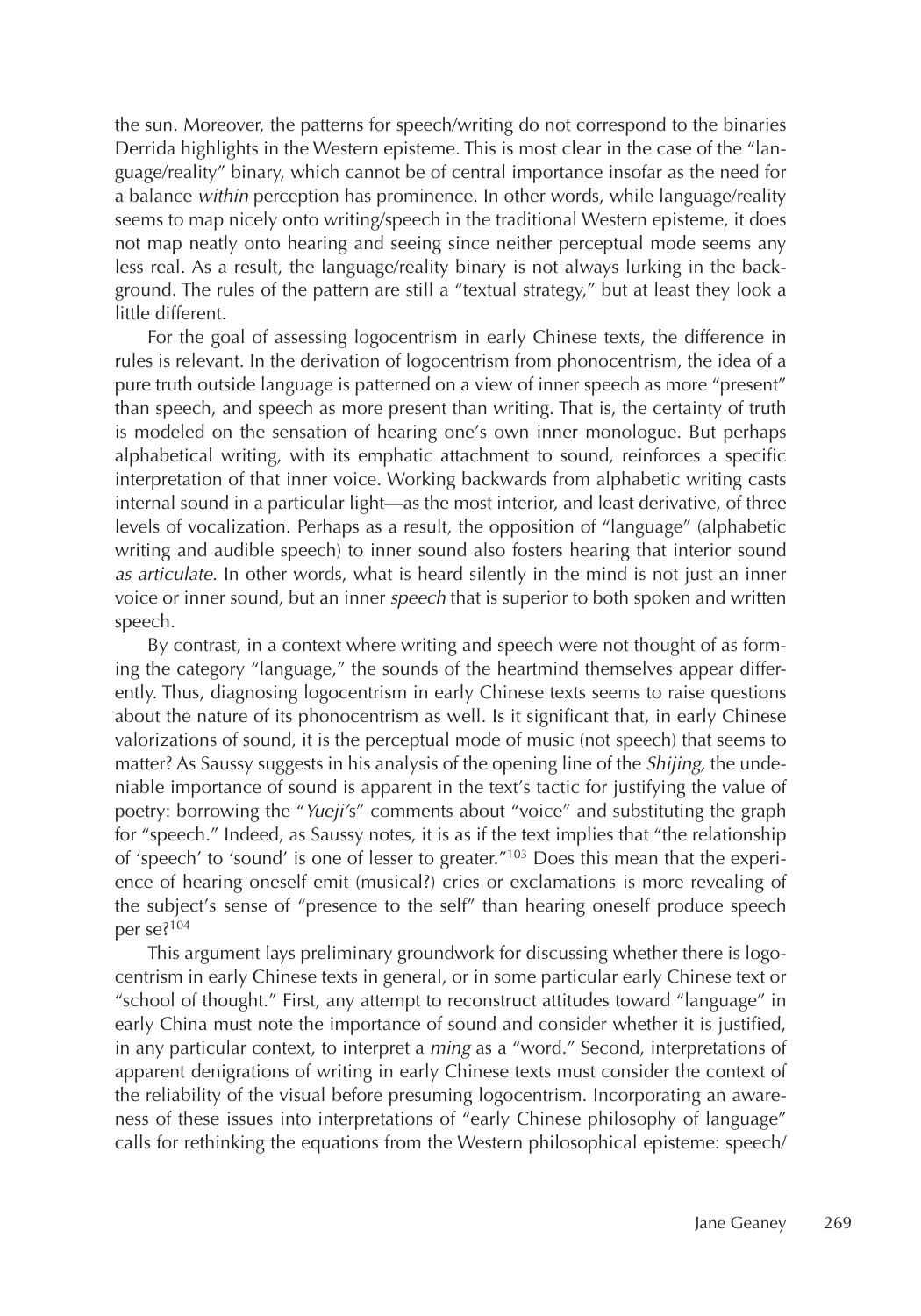presence/reality versus writing/absence/appearance. In this sense "Chinese writing" may, as Derrida speculates, cause the Western episteme to vacillate, if only in the sense of indicating a possibility of thinking in different ways about "language."

# **Notes**

I would like to thank the two anonymous readers for their comments. The research for this article was funded by generous grants from the American Council of Learned Societies and the Chiang Ching-kuo Foundation.

- 1 Linguists debate various ways to define "word" (which include, among other things, a morphological object, a syntactic atom, a listeme, and a phonological unit), but the differences in these definitions are not relevant to the aspect of the use of "word" that is at issue in this argument: that is, "word" as encompassing a unit of both speech and writing.
- 2 There are difficulties in defining the word "word" as it applies currently or historically to the Chinese language (not to mention even greater difficulties in applying the term to notions about "language" in early Chinese texts). As William Baxter and Laurent Sagart point out, some concepts of "word" match certain characteristics of Chinese words, but "none coincides with it exactly" (William Baxter and Laurent Sagart, "Word Formation in Old Chinese," in New Approaches to Chinese Word Formation: Morphology, Phonology and the Lexicon in Modern and Ancient Chinese, ed. Jerome L. Packard [New York: Mouton de Gruyter, 1998], p. 39).

While not of the opinion that words are phonological units, William Boltz comes close to allowing that a word of premodern Chinese might be considered the smallest meaningful sound in the language. According to Boltz, given the "characteristically monosyllabic and isolating structure" of premodern Chinese, "it is not misleading to speak of Chinese morphemes as tantamount to words, and to think of the word itself as the smallest entity of the language that has both a sound and a meaning" (William Boltz, "The Origin and Early Development of the Chinese Writing System" in American Oriental Series [New Haven: American Oriental Society, 1994], vol. 78, p. 18). But when it comes to the question of the conception of a "word" in the perspective of the writers of early Chinese texts, Boltz takes ming  $\&$  to mean "word" in the sense that includes "graph." Citing the Han commentator Zheng Xuan, he writes that *ming* "is used meaning 'word' of either the spoken or written language with equal force" (ibid., p. 138).

 3 – My focus is on texts dating from approximately the fifth century B.C.E. to the first century, but my use of the term "early China" can extend to the end of the Han. My aim is to make a point about something that occurs around the late Warring States, Qin, and early Han, but this is not always possible in light of the difficulty of accurately dating individual passages from these texts. When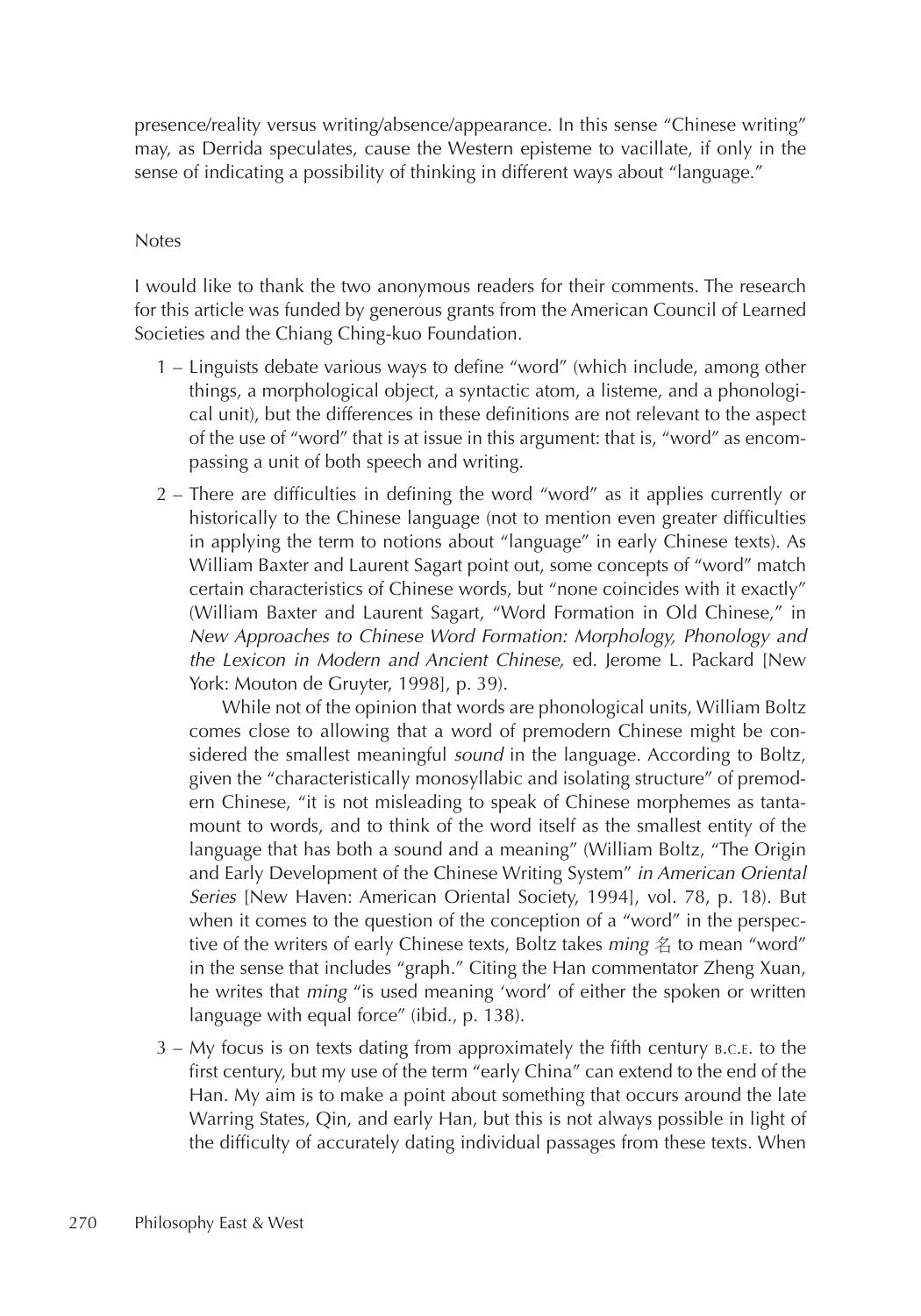necessary, I use later texts to make points about things about which my earlier evidence is silent, which I signal by noting probable dates for the texts.

Unless otherwise noted, all chapter numbers for Chinese texts in the original are according to the Chinese University of Hong Kong CHinese ANcient Texts "CHANT" database. Unidentified translations are my own.

- 4 Whether Chinese writing developed entirely in isolation from other writing systems is an unresolved question. Francoise Bottero might be correct in her suggestion that "the hypothesis of an independent invention of writing in China is difficult to sustain," and it seems that "the idea of writing is likely . . . to have come from the West" (Francoise Bottero, "Writing on Shell and Bone in Shang China," in The First Writing: Script Invention as History and Process, ed. Stephen Huston [Cambridge: Cambridge University Press, 2004], pp. 250–261, at pp. 258–259). But for my purposes what matters is that early Chinese texts make no reference to borrowing this idea. Before the transmission of Buddhist scriptures, if the authors of early Chinese texts were aware of a script other than Chinese, it was certainly not their habit to acknowledge it.
- 5 The case for reading the comment as ironic is that it introduces the quote from Jacques Gernet (Jacques Derrida, Of Grammatology, trans. Gayatri Chakravorty Spivak [Baltimore: Johns Hopkins University Press, 1974], pp. 90–91). I take the aim of Derrida's grammatology to be to "dislocat[e], through access to another system linking speech and writing, the founding categories of language and the grammar of the episteme" (ibid., p. 92). Lest Derrida's project be read too uncharitably, this "hallucination" is not uncalculated, as John Cayley and Yang Lian point out. Attending to the context of Derrida's claim, they argue that a grammatology depends on "transcultural, translinguistic engagements between distinct systems of inscription," not the actual existence of a system outside all logocentrism. "The Chinese system of written inscription is . . . simply the most spectacular example of a tenable dislocation from 'our' position in relation to the Word, the Logos, 'the mouth, the sun that is god's mouth'" (John Cayley and Yang Lian, "Hallucination and Coherence," Positions: East Asia Cultures Critique 10 [3] [2002]: 773–784; see esp. pp. 775–776).

For more reactions to Derrida's comments, see Arnd Bohm, Henry Staten, and Rey Chow, "Derrida and Chinese Writing," PMLA 116 (2001): 657–660. Other scholarship involving Derrida and Chinese philosophy more broadly includes Robert Shepherd, "Perpetual Unease or Being at Ease—Derrida, Daoism, and the 'Metaphysics of Presence,'" Philosophy East and West 57 (2) (2007): 227–243; Wang Youru, Linguistic Strategies in Daoist Zhuangzi and Chan Buddhism: The Other Way of Speaking (New York: RoutledgeCurzon, 2003); Timothy J. Nulty, "A Critical Response to Zhang Longxi," Asian Philosophy 12 (2) (2002): 141–146; Wayne D. Ownes, "Tao and Differance: The Existential Implications," Journal of Chinese Philosophy 20 (2) (1993): 261–277; Chien Chi-Hui, "Theft's Way: A Comparative Study of Chuang Tzu's Tao and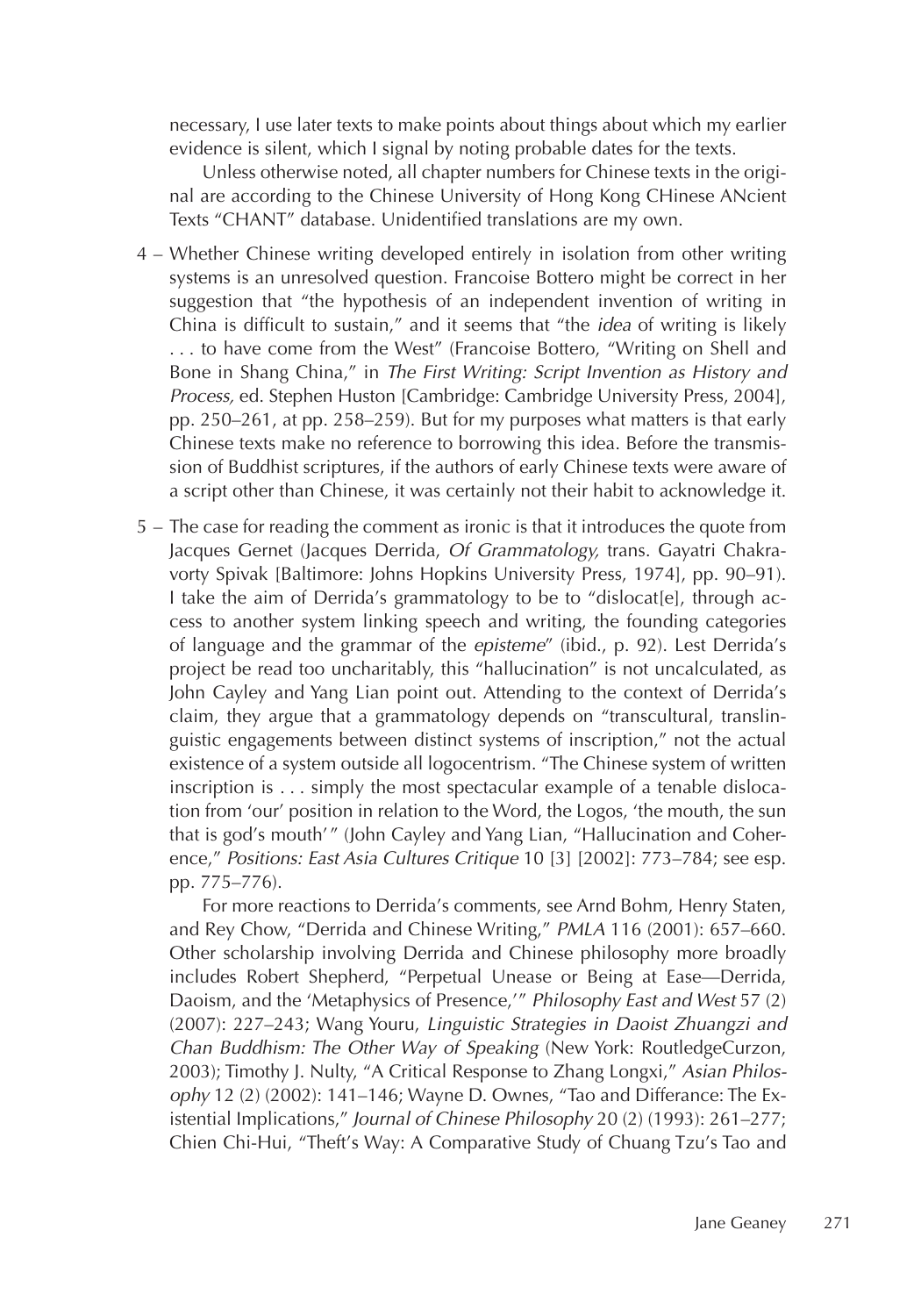Derridean Trace," Journal of Chinese Philosophy 17 (1) (1990): 31–49; James J. Y. Liu, Language, Paradox, Poetics: A Chinese Perspective, ed. Richard John Lynn (Princeton: Princeton University Press, 1988); Chang Han-liang, "Hallucinating the Other: Derridean Fantasies of Chinese Script" (Working Paper #4, Center for Twentieth Century Studies, University of Wisconsin-Milwaukee, Fall 1988), pp. 1–15; and Michelle Yeh, "The Deconstructive Way: A Comparative Study of Derrida and Chuang Tzu," Journal of Chinese Philosophy 10 (2) (1983): 95–126.

- 6 Although his reasons are different from mine, Haun Saussy also argues that studies of early China are not sufficiently engaged with deconstruction (Haun Saussy, "Outside the Parenthesis [Those People Were a Kind of Solution]," Modern Language Notes 115 [2000]: 849–891). Sinological scholarship that may seem engaged with deconstruction often either has no commitment to it, or, as Saussy suggests, fails to achieve it. But in terms of philosophical studies of early China, the former predominates. As Saussy notes, A. C. Graham's denial of logocentrism in early China is hardly a genuine engagement with deconstruction, and there is little reason to think Graham would have disagreed. Moreover, although David Hall and Roger Ames' hermeneutically informed pragmatism often invokes deconstruction as a bridge for understanding the early Chinese cosmos, they do not describe their own work as deconstruction. It is true that philosophers in the analytic tradition have reached some conclusions that are, at a very general level, compatible with Derrida's—conclusions that have had a significant impact on Anglophone studies of early Chinese philosophy; however, these ideas emerge from resources within the analytic tradition itself and are not due to any engagement with deconstruction. Saussy rightly points to the formulaic aspect of occasional studies comparing Derrida to one or another early Chinese thinker. But the vast majority of Anglophone scholars in the field of early Chinese thought tend either to carefully distance themselves from deconstruction or be outright dismissive of it. Hence, there is a problem with Saussy's (tongue-in-cheek?) proposal that deconstruction in the field of Chinese studies might begin by "establishing a local form of the metaphysics of presence, the Enlightenment subject, or what you will. . ." (Saussy, "Outside the Parenthesis," p. 881). This proposal encourages interest in finding mind/body problems and reality/appearance dichotomies in a field where deconstruction has made almost no impression. Indeed, the recently emerging support for attempting such arguments seems far more aimed at precluding deconstruction than enacting it. Hence, deconstructively inclined sinologists really should not be encouraging these recent attempts. (I am grateful to Steven Coutinho, Bryan Van Norden, and Dan Robins for their perspectives on the state of scholarship on early Chinese philosophy.)
- 7 Derrida's comments about Chinese writing in Of Grammatology concern logocentrism, but the responses have often involved questioning whether phonocentrism is characteristic of some aspect of early China. For example,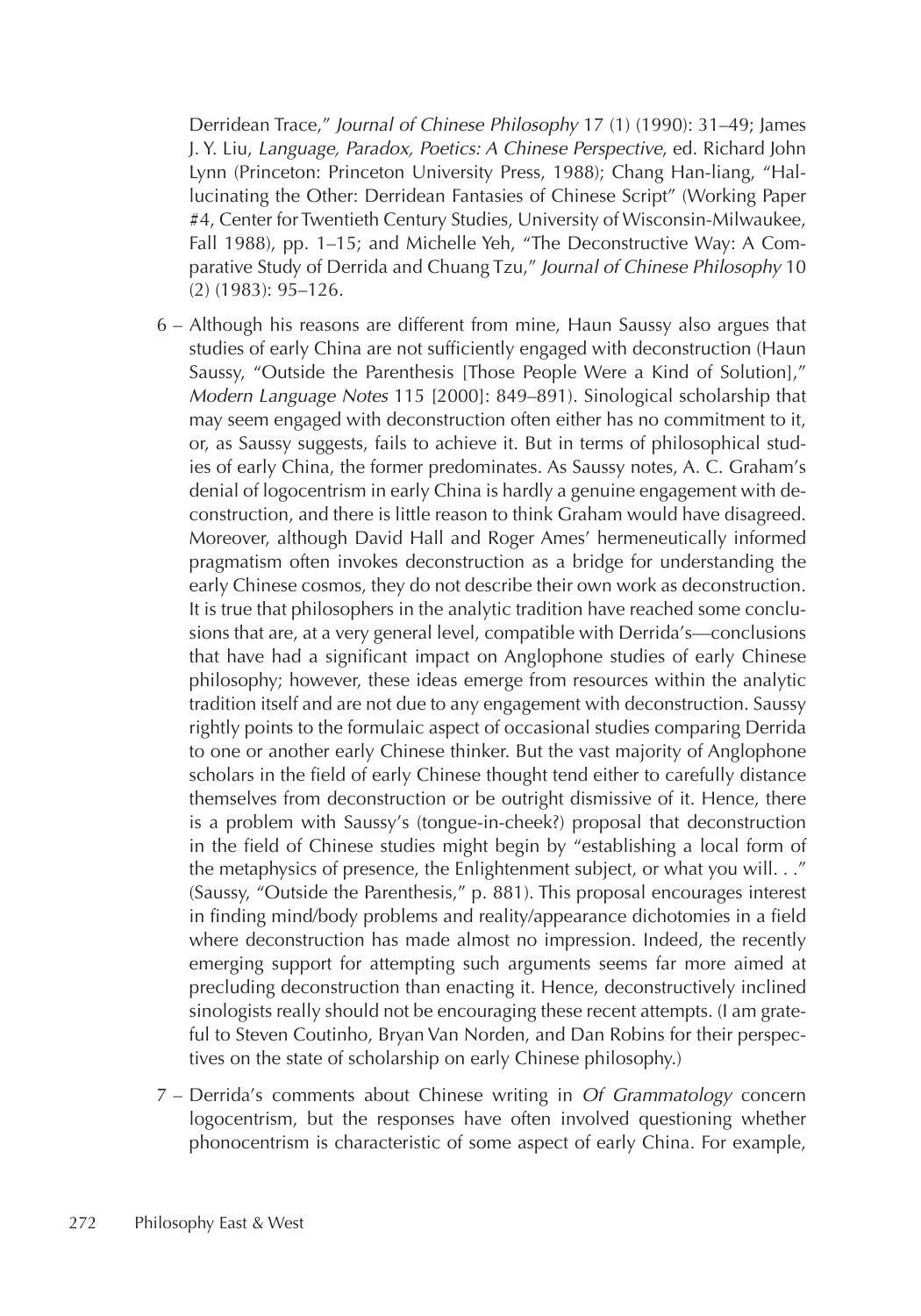James Liu argues that Chinese language is not phonocentric (Liu, Language, Paradox, Poetics, p. 23). His assertion seems hard to reconcile with Derrida's denial of ever claiming that phonocentrism is European, or even mainly European:

I insisted that phonocentrism was instead a universal phenomenon, that it represented a moment, strata, layer of the history of, let's say, humanity or human culture. That's the point where I distinguish between phonocentrism and logocentrism. . . . Logocentrism is something else. Of course, there are some links between them; but logocentrism would be, in fact the Greek, "Western" if you want, philosophical form of western phonocentrism. But I really tried to make a sharp distinction between the two possibilities, the two structures. (Jacques Derrida in "Introduction to Kojin Karatani's 'Nationalism and Ecriture' Discussion Summary by Megan Becker-Leckrone," Surfaces 5 201.1 [V.1.0.A–31/12/1995], 13)

Confusion about defining these terms seems responsible for some of the disagreement in the field; hence, I will spell out the definitions with which I am working, which belong to Joshua Kates. According to Kates, Derrida's logocentrism is "the precomprehension of all language through the logos, viewing it in light of its capacity for reference and for truth." And phonocentrism is "presence to a subject . . . and, with that, the privilege of speaking or oral discourse" ( Joshua Kates, "A Transcendental Sense of Death? Derrida and the Philosophy of Language," MLN 120 [5] [2005]: 1041 n. 32).

- 8 Cayley and Yang's analysis of Ezra Pound's poetic appropriation of Chinese also focuses on these two perceptual features of Chinese writing as a means of dislocating the Western episteme. However, Cayley and Yang are more interested in the potential synaesthetic aspect of Pound's poetry resulting from its use of more than one writing system (Cayley and Yang, "Hallucination and Coherence," p. 779).
- 9 See Jane Geaney, On the Epistemology of the Senses (Honolulu: University of Hawai'i Press, 2002), pp. 30–83.
- 10 The Han Feizi, chap. 21, 喻老, says that what is written in books is speech (書者言也). The aural nature of books is still emphasized even in the secondcentury Dadai liji, chap. 6, reference to a king hearing the speech of books and then scrambling to inscribe them on various household objects:

王聞書之言,(暢)〔惕〕若恐懼,退而為戒書。於席之四端為銘焉,於机為銘焉, 於鑑為銘焉....

When King Wu heard the speech of the books, he was impressed to the point of abject terror. He immediately withdrew and began to inscribe "admonitory writings" on the four corners of his mat, his table, his mirror. . . . (Mark Csikszentmihalyi, trans., "Reimagining the Yellow Emperor's Four Faces," in Martin Kern, ed., Text and Ritual in Early China [Seattle: University of Washington Press, 2005], pp. 226–248, at p. 233)

Increasing contrasts between writing and speech have bearing on the question of orality and literacy in early China—a subject that is much debated in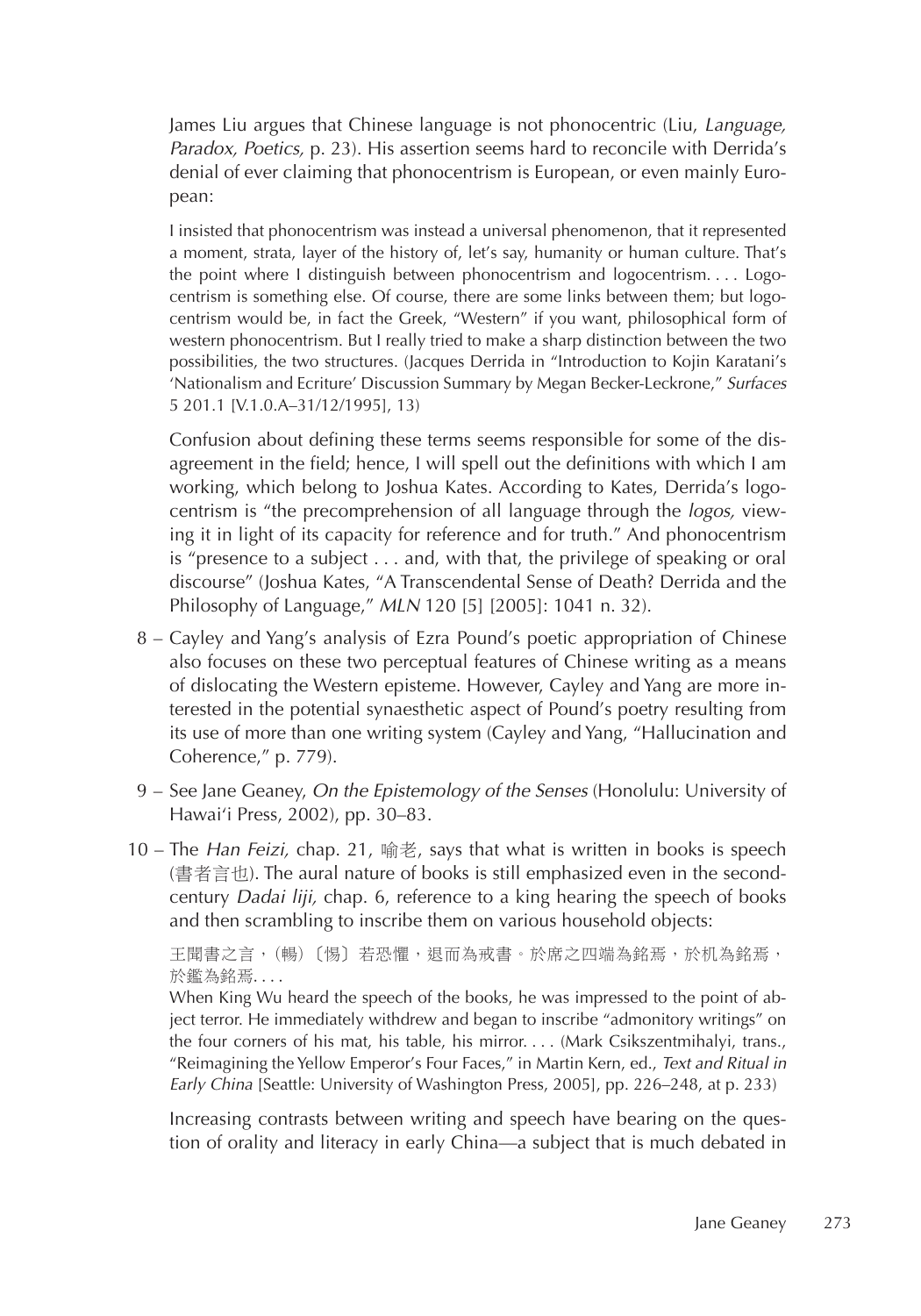current sinological scholarship. One part of the debate involves the nature of the physical transmission of texts and the timing when written texts became commonplace. Passages in Warring States texts that mention writing (on bamboo, silk, metal, and stone) could suggest ample transmission of physical texts themselves. But the contrary argument notes that such references are rare, and the practice of reading in the Warring States entailed memorization, recitation, and performance of texts as essential features of learning even among the elite. Ritually significant contexts of writing also mattered—including the placement and materials involved. This would make oral/aural features of textuality at least as important as written features. A separate concern is that the transmission of texts can be seen as unrelated to their composition, and the composition might be taken as the most important feature for considering whether writing represents the cultural mainstream. If the argument is that composition occurs without much consideration of spoken language, the claim that follows is that writing is still dominant even when transmission is primarily oral. But in that case, "writing" seems to represent the totalizing authority of textual heritage, not graphs per se. Thus, perhaps the conflict between the positions in this part of the debate could hinge on terminological differences. Other considerations involve graphic variants in different transcriptions of the same texts based on phonetic loans versus those based on graphic confusion. For discussions on these subjects, see Edward L. Shaughnessy, Rewriting Early Chinese Texts (Albany: State University of New York Press, 2006), p. 260; Kern, Text and Ritual in Early China; Martin Kern, "Ritual, Text, and the Formation of the Canon: Historical Transitions of Wen in Early China," T'oung Pao 87 (2001): 43–91; David Schaberg, A Patterened Past: Form and Thought in Early Chinese Historiography (Cambridge, MA: Harvard University Asia Center, 2001); Aihe Wang, Cosmology and Political Culture in Early China (Cambridge: Cambridge University Press, 2000); E. Bruce Brooks and A. Taeko Brooks, The Original Analects: Sayings of Confucius and His Successors (New York: Columbia University Press, 1998); Christopher Connery, The Empire of the Text: Writing and Authority in Early Imperial China (Lanham, MD: Rowman and Littlefield, 1998); Edward Shaughnessy, Before Confucius: Studies in the Creation of the Chinese Classics (Albany: State University of New York Press, 1997); and Gary Arbuckle, "Literacy and Orality in Early China" (unpublished lecture given at Calgary Institute for the Humanities, 1994; http://www.cic.sfu.ca/old\_site/nacrp/articles/litoral/loral.html).

 11 – Hence, Zhang Longxi is able to locate passages in early Chinese texts to argue that, relative to speech, writing is sometimes constructed as more "absent" (Zhang Longxi, The Tao and the Logos: Literary Hermeneutics, East and West [Durham, NC: Duke University Press, 1992]; see also Robert Magliola, Derrida on the Mend [West Lafayette, IN: Purdue University Press, 1984], p. 91). Rather than denying these hierarchies, the sinologists who emphasize balance in early Chinese cosmology tend to argue that the binaries are mutually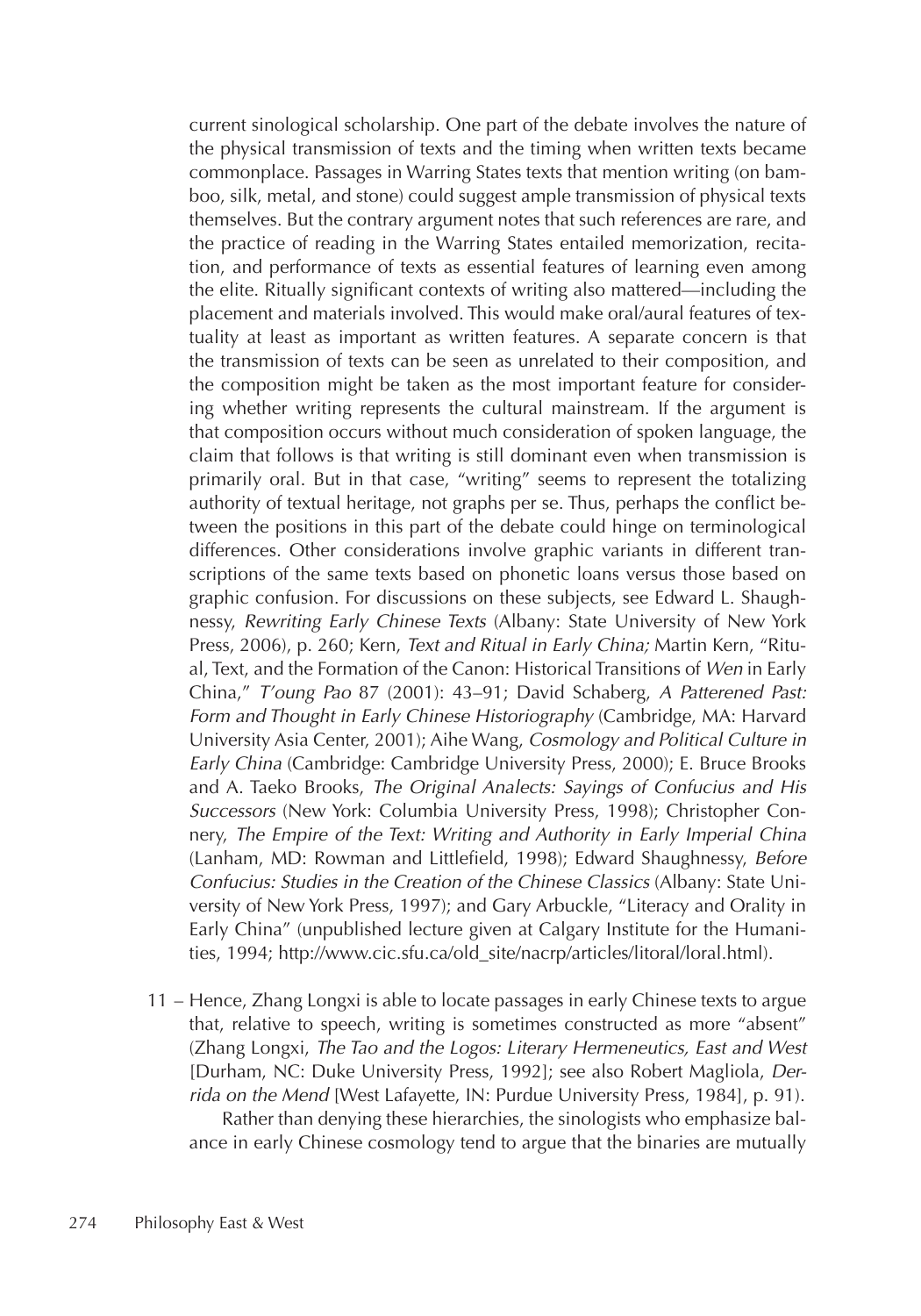constituted and therefore their hierarchies are flexible and not absolute. Although I do not doubt this, the sometimes concomitant expectation that such philosophy might constrain misappropriations of power seems unfounded.

- 12 Laurent Sagart contends that *ming*  $\&$  functions as "graph" only at the end of the Warring States period, where it occurs "in texts on ritual like the Zhouli and the Yili." Sagart's study concludes that  $zi \ncong$ , wen  $\chi$ , and ming could mean "Chinese character" in Old Chinese, but other usages were "eventually displaced by  $zi \ncong$ " (Laurent Sagart, The Roots of Old Chinese [Philadelphia: John Benjamins Publishing Co., 1999], p. 211). I find usages of ming as "graph" in the Guanzi, chap. 10.5, 君臣上, and the Yili, chap. 8, 聘禮, discussed below. My interpretation of occurrences of shuming 書名 in the Zhouli does not agree with Sagart's. See discussion of Zhouli 5.52 below.
- 13 In Disputers of the Tao, Graham actually only says that discussions of ming  $\hat{A}$ and shi 實 (what he calls "names and objects") do not concern writing, but the implication is that no use of ming does. He writes: "[The idea] that the Chinese would . . . be saved from phonocentrism by the habit of recognizing words as written rather than spoken, may be significant in the long run but seems less relevant to the classical age. Most teaching and debate was oral, doctrine was what someone 'said' and 'I have heard. . . ,' and the issue of names and objects was always discussed in terms of the spoken, not the written" (A. C. Graham, Disputers of the Tao: Philosophical Argumentation in Ancient China [La Salle, IL: Open Court, 1989], p. 228; emphasis added).

Graham's reading of the Xunzi and the Neo-Mohist Canons confirms that he endorsed this view generally: "Like Hsun-tzu in his Right use of names, the only other pre-Han text which discusses the problem of common names, the Mohist has a radically nominalistic approach to naming. We name a particular object 'horse' and apply the name to all objects which are like it ( $j\sigma \ddot{\tilde{\tau}}$ ), of a kind with it (lei 類). Judging by a fragment in [Canon] A 31, the nominalist analysis is extended to the name itself; we refer to the similar objects by sounds which are like the initial sound" (A. C. Graham, Later Mohist Logic, Ethics, and Science [Hong Kong: Chinese University of Hong Kong Press, 1978], p. 32; emphasis added).

Hans-Georg Moeller suggests something similar in saying that in early Chinese philosophy, " 'Language' is never meant when names are discussed." However, Moeller does not actually comment on whether ming was used to mean a unit of writing (Hans-Georg Moeller, "Chinese Theory of Forms and Names," Philosophy East and West 24 [1] [1997]: 179–170; see esp. p. 184).

 14 – Hansen comments that Warring States philosophers "seldom remarked on the use of written characters," and concludes that the use of graphs "did not incline writers to draw strong distinctions between writing and speaking." He adds: "Key terms like ming (names) and yan (language: words) seem to function much as our English translations do, i.e., referring to abstract types of which both written or spoken items are tokens" (Antonio S. Cua, ed.,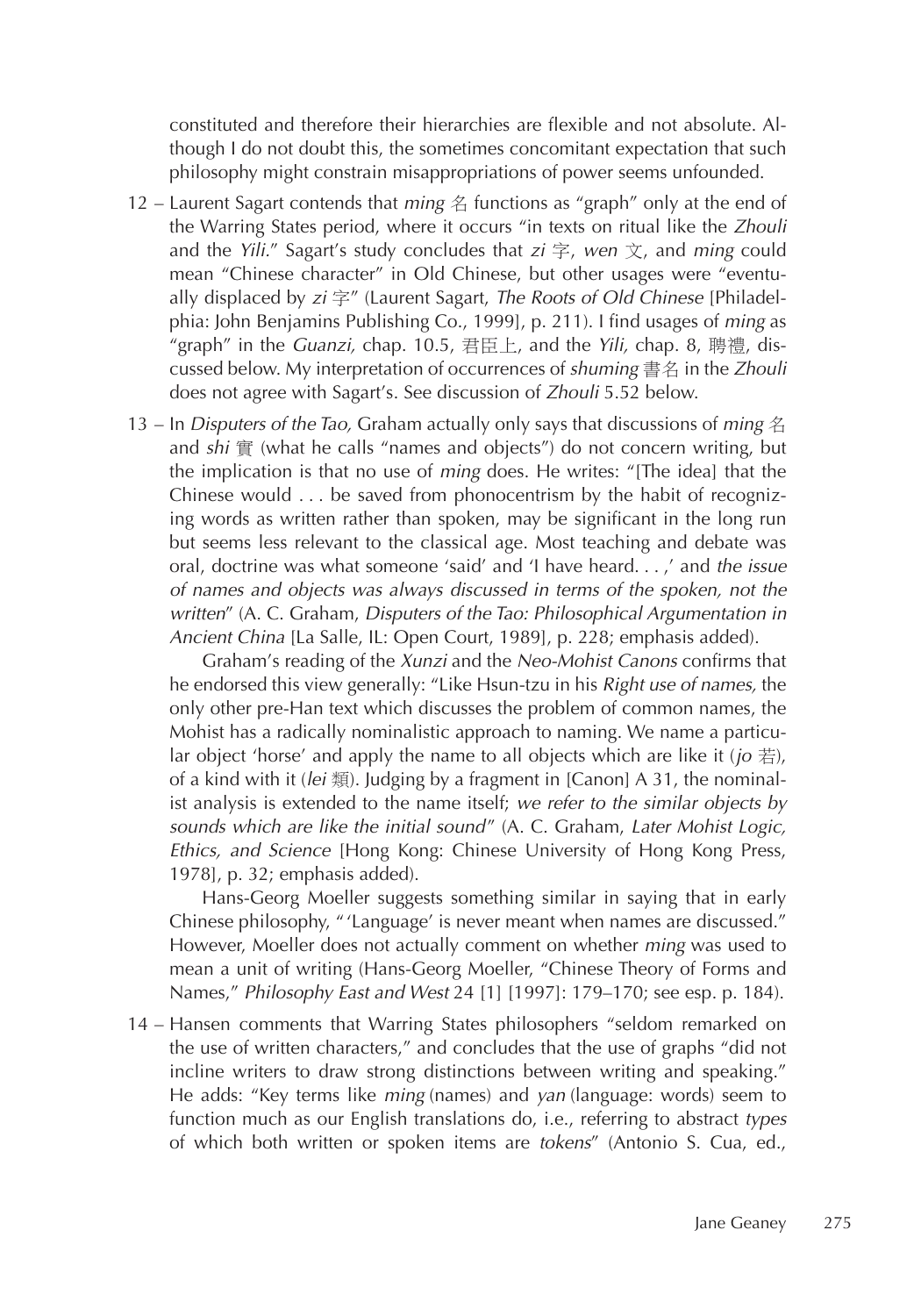Encyclopedia of Chinese Philosophy [New York: Routledge, 2003], s.v. "Philosophy of Language," by Chad Hansen; see esp. p. 569). Hansen makes a similar assertion regarding the "Chinese folk theory" of language, suggesting that Confucian philosophers were referring to written graphs when discussing "the rectification of names" (Chad Hansen, "Chinese Ideographs and Western Ideas," Journal of Asian Studies 52 [1993]: 393–399; see esp. p. 393).

Other scholarship related to theories of language in early China is more difficult to interpret on this point. For instance, Rudolf Wagner identifies ming as belonging on the aural side of Wang Bi's aural/visual categories (discussed below), but he also implies that he thinks *ming* is a general term not limited to either writing or speech: "In these statements [from the Laozi], the difference made in the Xici between the written and the spoken language is blurred in the general term ming 名" (Rudolf Wagner, Language, Ontology, and Political Philosophy in China: Wang Bi's Scholarly Exploration of the Dark [Xuanxue] [Albany: State University of New York Press, 2003], p. 8). The historian Mark Edward Lewis translates ming as "name/word," and notes that in relation to xingming 形名, "names were originally oral, but since they were to serve as a standard for judgment in the future, they must have been set in writing." However, ming can be written down without ming being used to mean a graph, so this does not suffice to establish what position Lewis endorses (Mark Edward Lewis, Writing and Authority in Early China [Albany NY: State University of New York Press, 1999], p. 33).

John Makeham's comments about ming suggest that the use of the word changed from a meaning that did not include "graph" in the Lunyu to including it as late as the early third century ( John Makeham, "The Earliest Extant Commentary on the Lun yu: Lun yu Zheng Shi Zhu," T'oung Pao 83 [1997]: 260–299). Makeham argues that the Lunyu's uses of ming should not be interpreted as meaning writing, but he writes as if ming was used to mean "graph" in the late second and early third centuries by Xu Gan's (170–217) contemporaries: "For him [Xu Gan] it was the original and essential meaning of the classics that was of fundamental import. In contemporary scholarship, however, the written word (ming) was no longer employed principally to elucidate the actuality (shi) that gave the written word its message" (John Makeham, Name and Actuality in Early Chinese Thought [Albany: State University of New York Press, 1994], p. 124). Thus, Makeham not only does not resolve the question of when ming came to be used in a way that included writing, he also appears not to accept the implications of Zheng Xuan's comment (discussed below) that, whereas ming meant writing in the past, in the late second century they used zi for that purpose (Makeham, Name and Actuality in Early Chinese Thought).

Hajime Nakatani also seems to miss these implications in his brief history of the use of the term *ming*, where he writes: "for the Han commentators and lexicographers name meant written character." In Nakatani's discussion of fame in early medieval China, he asserts: "the Chinese term ming . . . con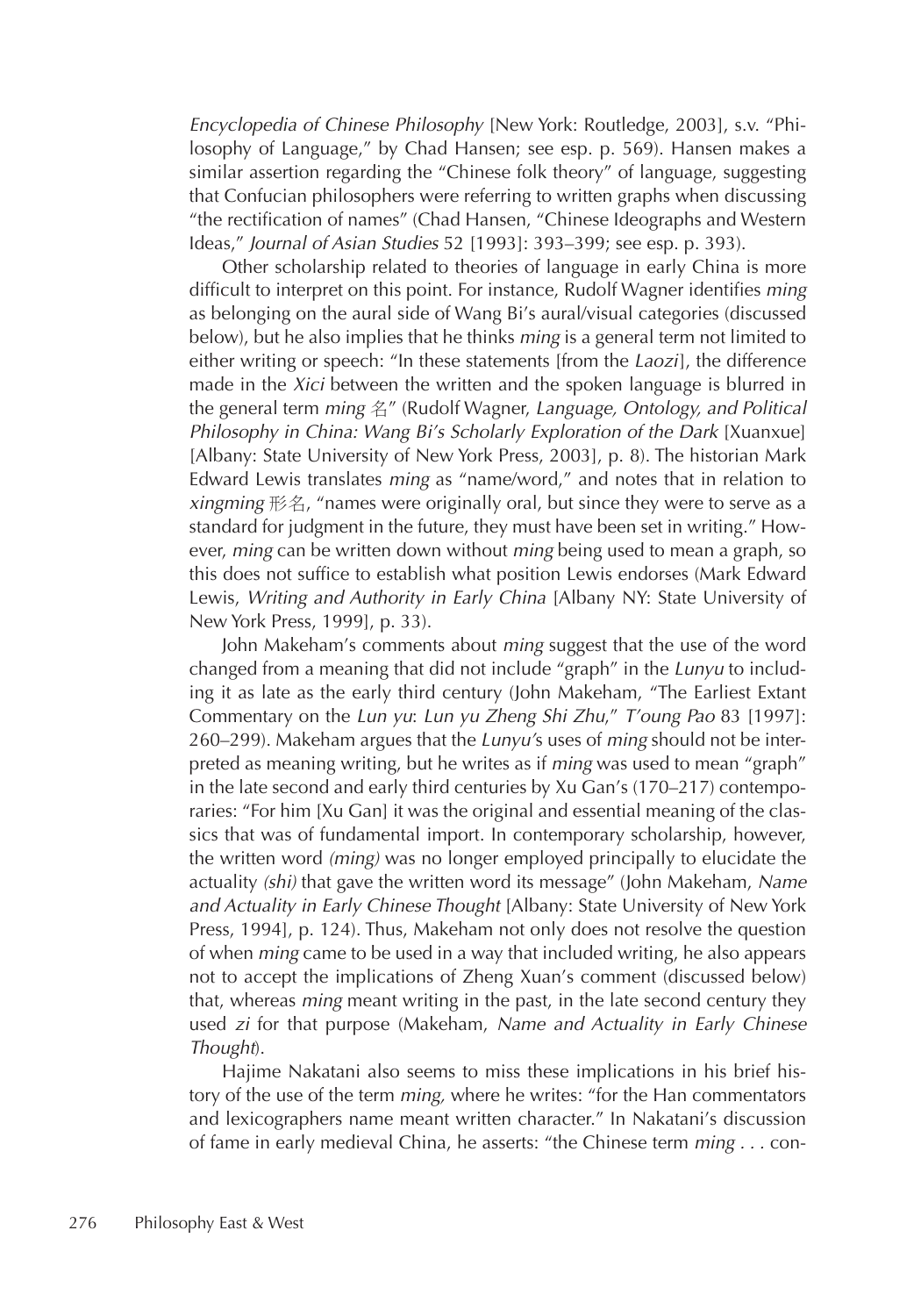flates 'name' and 'fame' as well as 'title' and 'graph.'" Whereas that assertion does not specify a temporal development, Nakatani also proposes a history of zhengming as "correct word" in the context of the Lunyu, in contrast to "rectification of fame" in the context of the end of the later Han. This claim would be more persuasive if it were supported by citations of passages from later Han texts that explicitly use zhengming to mean rectification of fame, since zhengming is certainly used in multiple ways (e.g., providing moral correction by clarifying how a term should be used, proposing how a government should be stabilized, explaining where the source of naming originated, describing the preoccupations of the Ming Jia 名家, explicating technical questions about how terms work in conjunction with each other, and so on). Both the idea that ming means "word" in Warring States texts and the claim that it means "graph" in Han texts are things that this essay aims to refute (see Hajime Nakatani, "The Empire of Fame: Writing and the Voice in Early Medieval China," Positions: East Asia Cultures Critique 14 [3] [2006]: 535–566; see esp. pp. 543–544). For more on zhengming, see note 18 below.

Hui-chieh Loy argues for reading the ming of zhengming in Lunyu 13.3 as "speech," but he includes "graph" as a possible sense of ming, citing Zheng Xuan (Hui-chieh Loy, "Analects 13.3 and the Doctrine of 'Correcting Names,' " in Confucius Now: Contemporary Encounters with the Analects, ed. David Jones [Chicago: Open Court, 2008], p. 240).

- 15 Boltz writes: "The Shuo wen chieh tzu is the end product of the process of orthographic reformation that began with the well-known efforts by Li Ssu 李斯 (ca. 280–208 BC) to standardize the script just after the political unification of the empire in 221 BC under Ch'in Shih huang ti" (Boltz, The Origin and Early Development of the Chinese Writing System, p. 156).
- 16 The dating of the Yili as a whole is uncertain, but Boltz says the text was known before the Qin and probably belongs to a corpus of pre-Han texts concerned with ritual. Endymion Wilkinson lists it as a Warring States text (William Boltz, "I li 儀禮," in Early Chinese Texts: A Bibliographical Guide, ed. Michael Loewe [Berkeley: Society for the Study of Early China, 1993], p. 237; Endymion Wilkinson, Chinese History: A Manual, Harvard-Yenching Monograph Series 46 [Cambridge, MA: Harvard University Asia Center, 1998], p. 460).

The only other compelling example I have found where *ming* seems to mean "graph"—an example on which Zheng Xuan does not comment—is from the *Guanzi*, chap. 10.5, 君臣上:

天子出令於天下…衡石一稱,斗斛一量,丈尺一綧制,戈兵一度,書同名,車同 軌,此至正也。

When the Son of heaven issues orders to the realm. . . . When there are standard beam and weight for weighing, standard dou and hu for measuring, standard zhang and chi for bolts of cloth, standard lengths for spears and other weapons and when writing uses common graphs (shutongming), and when vehicles have the same axle width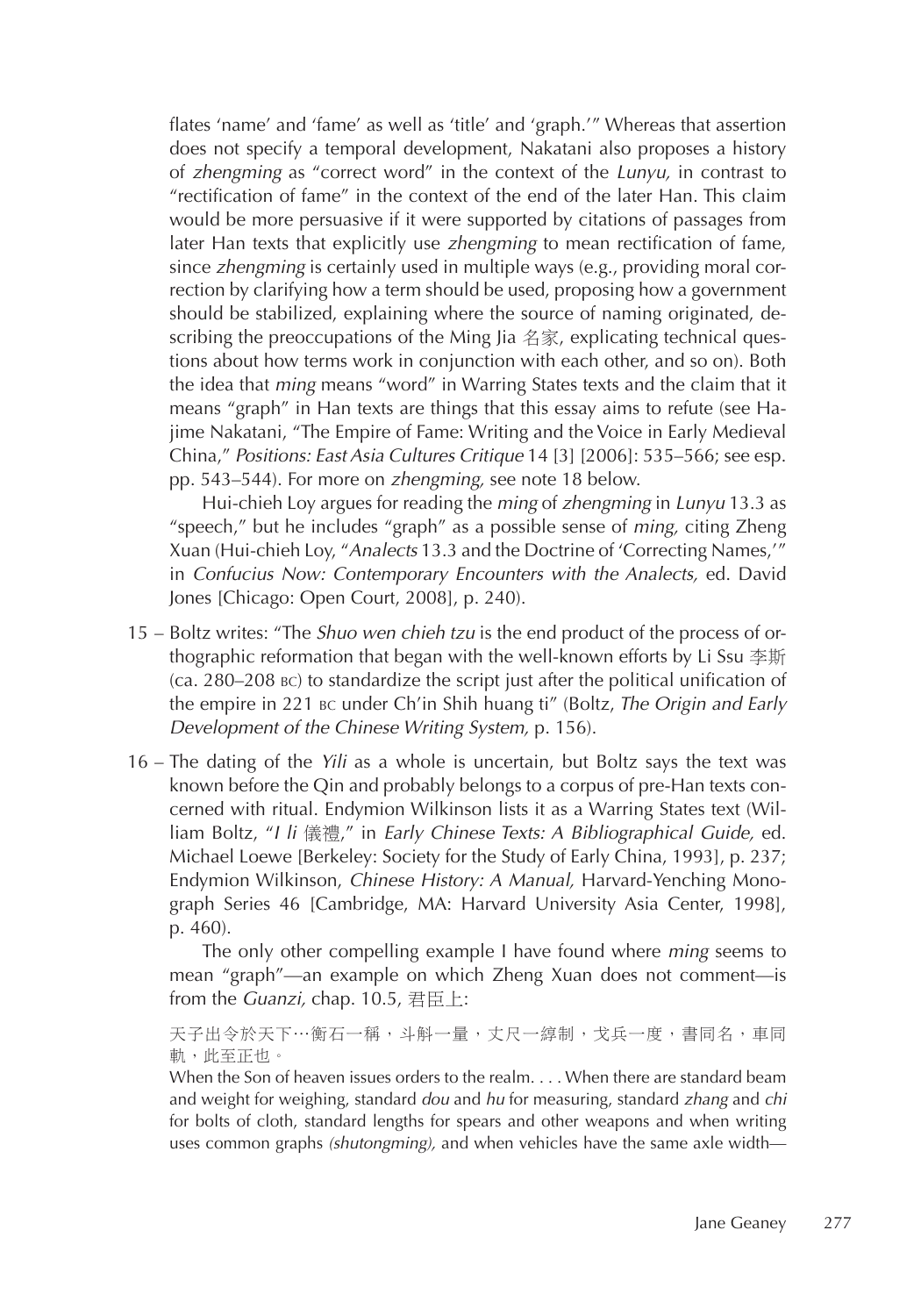the ultimate in standards prevails. (W. Allyn Rickett, trans., Guanzi: Political, Economic, and Philosophical Essays from Early China, rev. ed. [Boston: Cheng and Tsui, 2001], vol. 1, p. 409)

Compare with the "Zhongyong":

今天下車同軌,書同文,行同倫。

Now, throughout the empire, vehicles have the same axle width, writing uses the same characters, and conduct has the same rules. (*Liji*, chap. 32, 中庸)

The *Guanzi* is thought to contain materials dating from the fifth century B.C.E. to the early Han, but the passage in question is about Qin reforms, so it clearly postdates the start of the Qin (W. Allyn Rickett, "Kuan tzu," in Loewe, Early Chinese Texts, pp. 244–251).

- 17 It might seem possible that ming  $\&$  in these instances is a substitute for ming 銘 "inscription" (see note 80 below), but the two terms (ming 銘 and ming 名) were not pronounced identically in old Chinese. According to Baxter and Sagart, the difference in the sound of the two terms is a clear example of a particular type of sound alternation that indicates a morphological difference (Baxter and Sagart, "Word Formation in Old Chinese," p. 61). Unfortunately, pre-Qin texts show no evidence of references to counting *ming* 銘 that might help clarify whether it could mean a single graph. The term  $\text{ming} \frac{26}{3}$  suggests carving or engraving, but in later texts when ming  $\frac{26}{31}$  is counted, it seems to mean the inscription as a whole. (As Mark Csikszentmihalyi notes, in Han texts ming 銘 is sometimes used to mean a certain admonitory genre of writings, whether written on hard surfaces, bamboo, or silk [Csikszentmihalyi, "Reimagining the Yellow Emperor's Four Faces," p. 231].)
- 18 If we keep in mind the role of sound in the early Chinese cosmos, aptly described by Roel Sterckx, we might more readily see the reasonableness of thinking that correcting units of meaningful sound could order the world (Roel Sterckx, "Transforming the Beasts: Animals and Music in Early China," T'oung Pao 86 [2000]: 1–46). The full significance of the aural nature of *ming* for interpretations of zhengming is beyond the scope of this article. I will address it in "The Sounds of Zhèngmíng (正名): Setting Names Straight in Early Chinese Texts," (forthcoming).
- 19 Edward Shaughnessy, I Ching: The Classic of Changes (New York: Ballantine Books, 1996), p. 205; translation modified.
- $20 -$  Admittedly, the myth does not explicitly say that it concerns the origin of writing, and, as Boltz points out, it is only in the Han that earlier mentions of Cangjie (which are extremely uninformative) become linked to such stories about Fuxi. But, as Boltz argues, it is partly the suggestion of methods of tally and record-keeping in the Fuxi myths that makes them seem relevant to writing (Boltz, The Origin and Early Development of the Chinese Writing System, p. 136).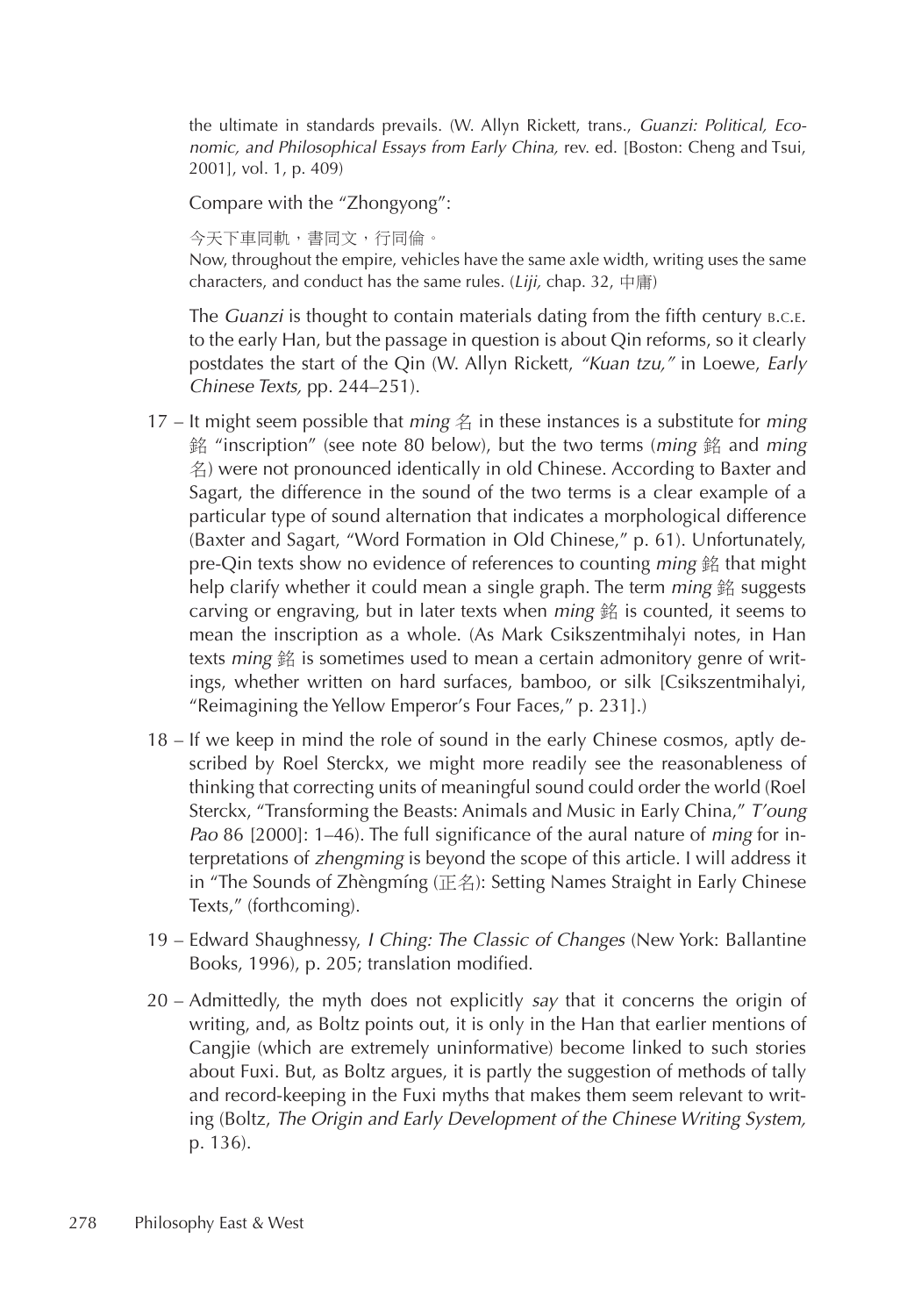- 21 Roy Harris, The Origin of Writing (London: Duckworth, 1986) and Signs of Writing (New York: Routledge, 1995).
- 22 Francoise Bottero, "Revisiting the Wen  $\overline{x}$  and the Zi  $\overline{\overline{z}}$ : The Great Chinese Character Hoax," Bulletin of the Museum of Far Eastern Antiquities 74 (2002): 21.
- 23 Ibid., p. 24.
- 24 Ibid., p. 31.
- 25 Philosophers disagree about definitions of "word types" and the kind of ontological status they possess. If a word type means nothing more than "a word as indentified generally, apart from its use in any particular context," as Chris Fraser defines it, perhaps early Chinese texts sometimes signal this with their use of zhe 者 (although it is noteworthy that early Chinese "dictionaries" explain meanings through instances of use rather than definitions taken apart from any particular context) (Chris Fraser, "Language and Ontology in Early Chinese Thought," Philosophy East and West 57 [4] [2007]: 420–456; see esp. p. 424).

Granting this possible use of zhe  $\ddot{\tilde{\tau}}$ , there is also no indication of early Chinese texts philosophizing about the difference between terms used with and without zhe  $\ddot{\tilde{\mathbf{z}}}$ . This makes it seem unlikely that anyone was working with something like Charles Sanders Peirce's distinction between word tokens and word types. Most importantly, even if such a distinction was silently assumed, it need not have meant that units of writing and speech were viewed as tokens of the same type. (My thanks to Bryan Van Norden for drawing my attention to this last point [personal communication, April 2005]).

- 26 Wilkinson argues that this phenomenon first became apparent in the firstcentury B.C.E. Shiji and became the norm after the Han (Wilkinson, Chinese History, p. 46).
- 27 The idea that writing might have had to develop to a certain level of availability before linguistic terminology became consistent should not be surprising. That advancement would enhance opportunities for conceptualizing both speech and writing. As Roy Harris notes in his discussion of the work of D. R. Olson, the properties of writing itself facilitate the process of noticing linguistic structures and units (Roy Harris, Rethinking Writing [Bloomington IN: Indiana University Press, 2000], pp. 207–211).
- 28 See note 12 above (Sagart, The Roots of Old Chinese, p. 211).
- 29 Zheng Xuan makes this claim about instances of ming in the Zhouli, the Yili, and the Lunyu. In reference to the Zhouli, he writes: "In the past they said  $\text{ming, now we say } \text{zi}''$  (古日名今日字) (cited in Boltz, The Origin and Early Development of the Chinese Writing System, p. 138). In reference to the Yili, he writes: "Ming are written graphs. Now we call them zi" (名 書文也今謂 之字). To support his reading of the Lunyu's use of zhengming 正名 as the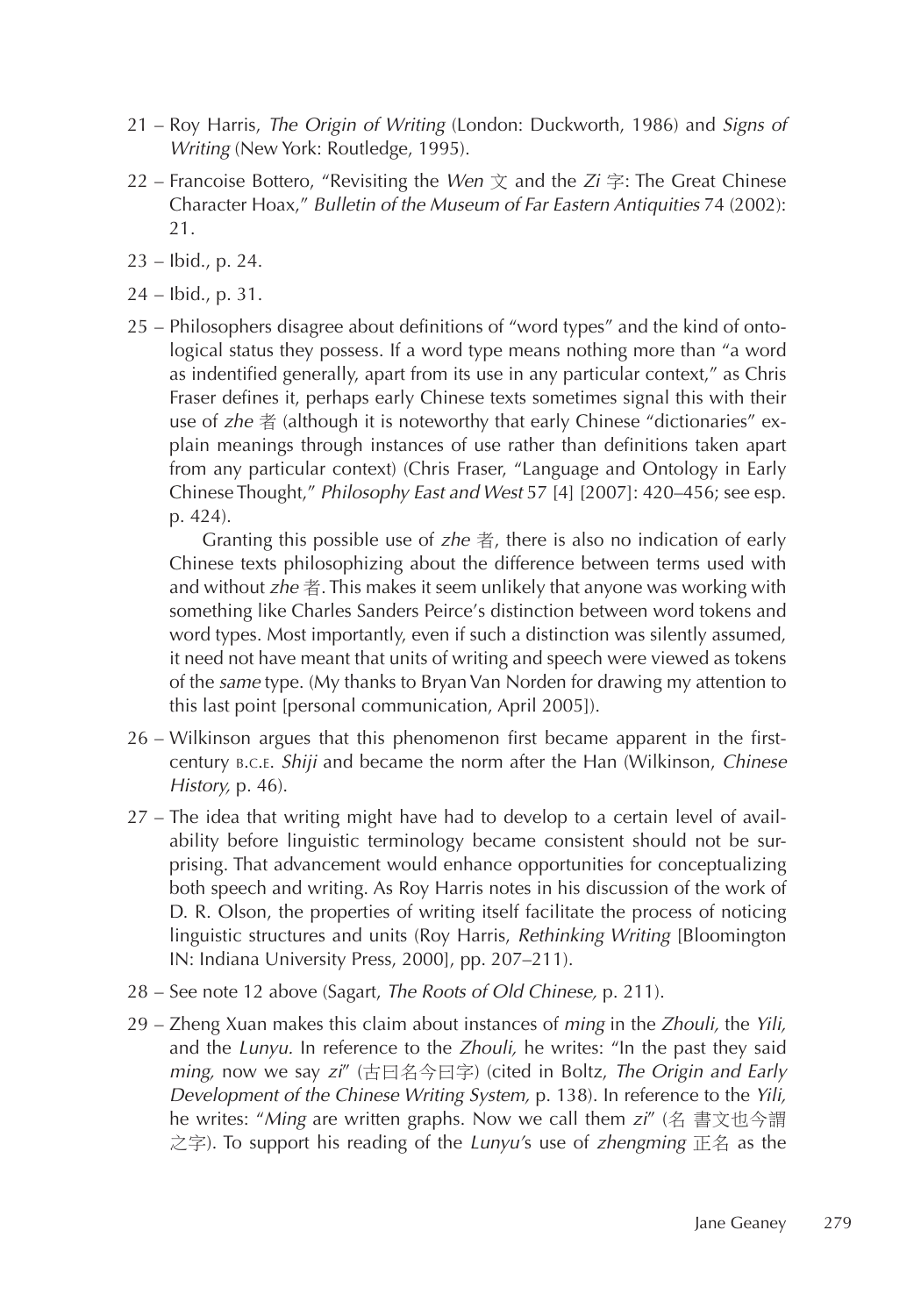"correction" of written words, he cites the passage from the Yili (which he mistakes for the Liji) where he takes ming to be "graph" and says, "Of old they said ming. These days we say zi" (古者曰名 今世曰字) (Yili zhushu, Shisan jing zhushu: zheng li ben, vol. 18 [Taibei: Taiwan Guji, 2001], p. 521).

- 30 John Steele's translation, slightly modified. The passage begins 若有故,則卒 聘。束帛加書將命 (If occasion calls for it, then, after the formal business of the mission is over, a further communication is conveyed in a letter handed in along with a roll of silk) (John Steele, The I-li or Book of Etiquette and Ceremonial [London: Probsthain and Co., 1917], p. 232).
- 31 Zhouli, chap. 5.52, 秋官司. Shuming, which could be translated as "written names" in some cases, is discussed in more detail below. Boltz contends that the Zhouli is a pre-Han text (William Boltz, "Chou li," in Early Chinese Texts: A Bibliographical Guide, pp. 25–29).
- 32 As Makeham argues, Zheng Xuan stresses the value of the written word repeatedly in his reading of the Lunyu, reflecting, in Makeham's view, a projection based on "the background of Han classical studies, where the written word was elevated to an unprecedented status" (Makeham, "The Earliest Extant Commentary on the Lun yu," p. 287). In other words, as Makeham sees it, Zheng Xuan "finds" the meaning "written word" in early uses of ming, because he is a product of the Han.
- 33 Again, Sagart contends that it occurred only at the end of the Warring States and only "in texts on ritual like the Zhouli and the Yili." But I would omit the Zhouli and add the Guanzi example, which postdates the beginning of the Qin (Sagart, The Roots of Old Chinese, p. 211; see note 12 above).
- 34 As Wagner points out, the parallelism of Chinese literary style has long been apparent and was first described in a Western language by Gustave Schlegel in 1892. Wagner identifies a richer variety of patterning devices than those identified by Schlegel and dubs them "interlocking parallel style" (IPS) (Rudolf Wagner, The Craft of a Chinese Commentator [Albany: State University of New York Press, 2000], pp. 55–57).
- 35 This is how Wagner portrays IPS. It is a rational faculty, which, if ignored, might produce "a social practice of attributing the seeming lack of coherence in Chinese philosophical arguments to inconsistent thinking by the Chinese authors" (ibid., p. 56).
- 36 Wenxin diaolong, chap. 35, 麗辭, articulates this as a principle of good writing:

造化賦形,支體必雙;神理為用,事不孤立。夫心生文辭,運裁百慮,高下相須, 自然成對。

Nature, creating living beings, endows them with limbs in pairs. The divine reason operates in such a way that nothing stands alone. The mind creates literary language, and in doing this it organizes and shapes one hundred different thoughts, making what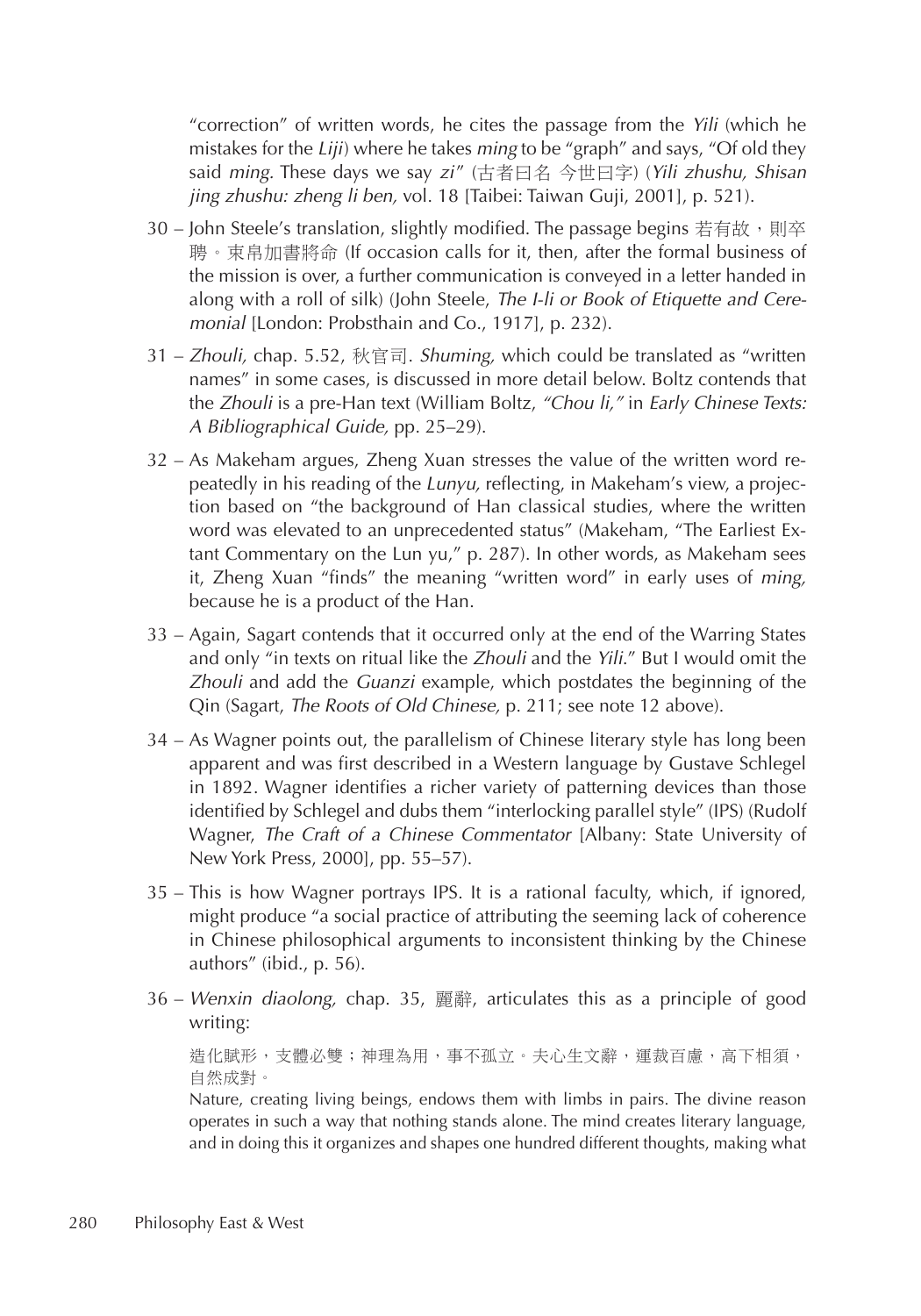is high supplement what is low, and spontaneously producing linguistic parallelism. (Vincent Yu-chung Shih, trans., in Vincent Yu-chung Shih, Liu Hsieh, The Literary Mind and the Carving of Dragons: A Study of Thought and Pattern in Chinese Literature [New York: Columbia University Press 1959], p. 190).

- 37 By "linguistic unconscious" I mean something like Stephen Owen's "discourse machine," which he posits to interpret the Wenxin diaolong. According to Owen, the text "produces utterances by its own rules and requirements . . . processing an initial statement and amplifying it according to predictable rules" (Stephen Owen, "Liu Xie and the Discourse Machine," in A Chinese Literary Mind: Culture, Creativity, and Rhetoric in the Wenxin Diaolong, ed. Zhong-qi Cai [Stanford: Stanford University Press, 2001], pp. 175–192, at p. 175). As an example of the rules, Owen describes the way the Wenxin diaolong makes a series of claims about "literary men" (wen shi  $\chi$ +) only for the text to conclude, "since this happens in regard to wen  $\dots$  it is also to be expected in the wu" (ibid., p. 179).
- 38 See Geaney, On the Epistemology of the Senses, pp. 67–80.
- 39 It says: "[The filial son's] speech can be heard and actions can be seen" (言為 可聞 行為可見) (Xunzi, chap. 27, 大略).
- 40 Also, regarding the supposed inadequacies of speech, Fayan chap. 5, 問神, makes it clear that the sage has no such problems:

言不能達其心,書不能達其言,難矣哉!惟聖人得言之解,得書之體。 Speech cannot reach the [limits of the] heartmind, writing cannot reach [the limits of] speech. It is so difficult! Only the sage is able to achieve the release of speech and the embodiment of writing.

- 41 Lunheng, chap. 82, 書解, reads: "Speech exits the mouth, literature is written patterns/lines" (出口為言,著文為篇).
- 42 The line says: 言出於口, 文立於策 (Lunheng, chap. 28, 問孔). A third-century text, Lu Ji's (261–303 c.E.) Rhapsody on Literature (Lujiji, chap. 1, 文賦) is more explicit about ear/mouth involvement, while maintaining the same sensory alignment: writing goes in the eyes, speech comes out of the mouth, and sound goes into the ear:

```
思風發於胸臆,言泉流於唇齒。紛葳蕤以馺遝,唯毫素之所擬。文徽徽以溢目,音
泠泠而盈耳。
```
Gusts of thought issue forth from the breast/ Fountains of speech (yan) flow from the lips and teeth/ Luxuriant profusion and powerful splendor/ Are captured by the writing brush and white silk/ Graphs (wen), brilliantly shining, inundate the eye/ Music ( $y$ in), richly sounding, fills the ear. (James J. Y. Liu, Chinese Theories of Literature [Chicago: University of Chicago Press, 1975], p. 73; translation modified)

43 – Wenxin diaolong, chap. 44, 總術, says:

#### 予以為發口為言,屬筆曰翰。

In my opinion, oral statements are plain words, and whenever these are committed to the brush, they are literary writings. (Shih, Liu Hsieh, p. 230)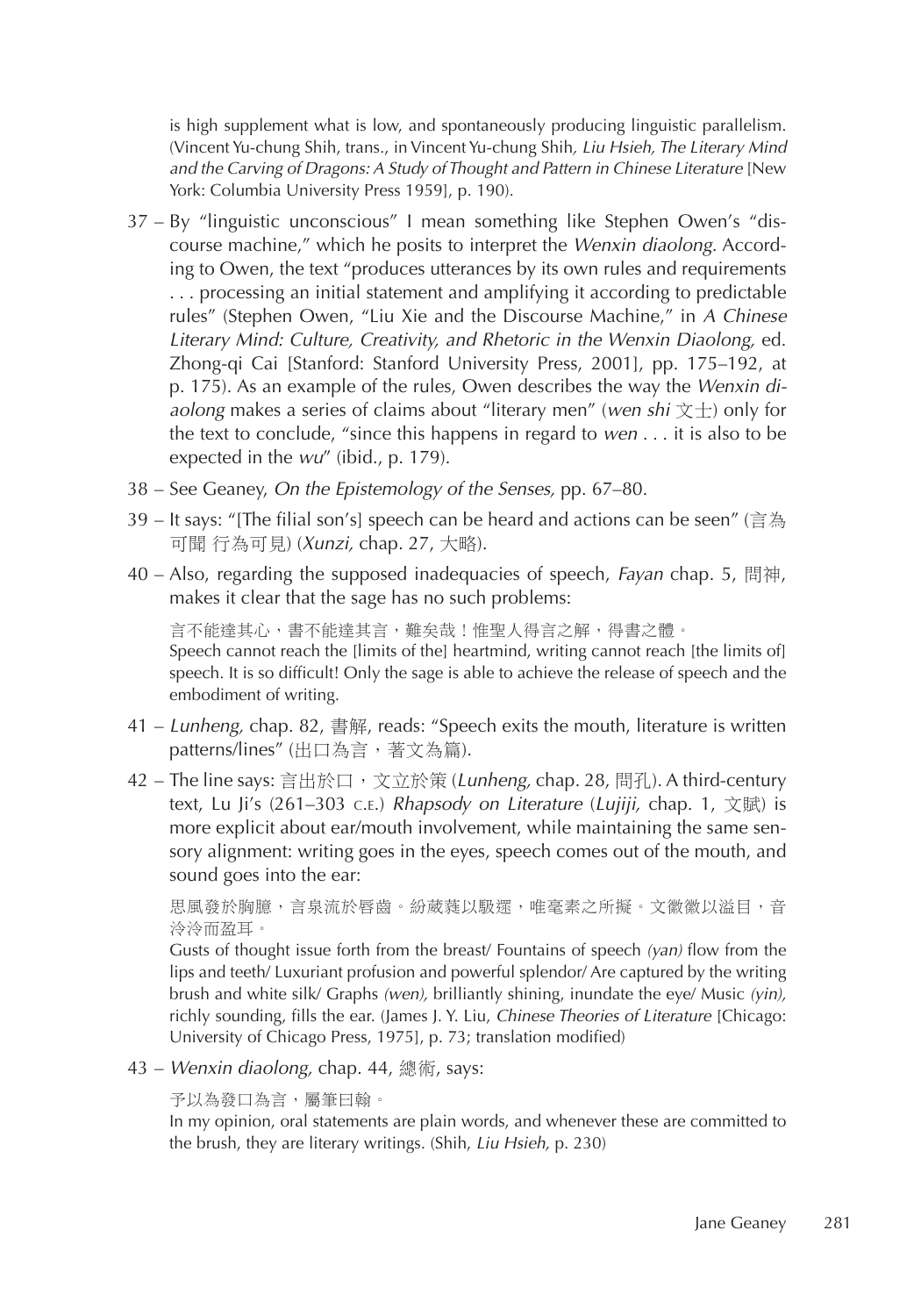44 – Wenxin diaolong, chap. 39, 練字, says:

心既託聲於言,言亦寄形於字。

The sound of the mind is expressed in speech  $(van)$ , and speech resides [its shape]  $(xing \#)$  in characters. (Shih, Liu Hsieh, p. 211; translation modified)

 45 – It is easy to misread this passage as supporting an anti-names (or worse, "anti-language") position, in which shi constitutes the real, specifically in contrast to names that are empty. But it is important to note that the reference to "empty *ming*" itself implies that not *all* names are empty.

The *Shiji*, chap. 4, 世家, version of this passage is instructive of the connection of yan and ming in that it replaces xuyan with xuming:

夫以實伐我者秦也,以虛名救我者楚也。王恃楚之虛名,而輕絕彊秦之敵,王必為 天下大笑。

- $46$  For the line from the *Xunzi*, see note 39 above.
- 47 Discussions like that of the Xici, which do not link the origin of writing with sound, are not sufficiently concerned with "glottic writing" to help clarify the relation of writing to speech.
- 48 Rickett translates this as, "What they articulated through name and sound or conveyed through body gestures and facial expression was what they were able to express" (W. Allyn Rickett, trans., Guanzi: Political, Economic, and Philosophical Essays from Early China (Princeton: Princeton University Press, 1998) vol. 2, p. 92.
- 49 Kongzi jaiyu 39.2 has a similar line using xing  $E$  as "body."
- 50 Rickett, Guanzi (2001), p. 406; translation slightly modified. In this reference to the ruler's prestige in the *Shangjunshu* 商君書, chap. 4, 去強, it is clear that "sound" means something like "fame," in contrast to shi:

威以一取十,以聲取實,故能為威者王。

One who has prestige captures ten by means of one, and grasps shi by means of the very sound of his name. Therefore he who succeeds in having prestige, attains supremacy. (J.J.L. Duyvendak, The Book of Lord Shang: A Classic of the Chinese School of Law, trans. from the Chinese with introd. and notes [Chicago: University of Chicago Press, 1928], p. 202; translation slightly modified)

- 51 Wang Baoxuan, Xuanxue tonglun (Taibei: Wunnan Tushu, 1996).
- 52 Regarding the interpretation of  $\hat{h}$   $\hat{H}$ , Xunzi chap. 22 notes that it is perceived by the eyes: "Form, body, color and li are differentiated by the eyes" (形體, 色 理以目異). The language of Zhonglun chap. 8 also suggests vision in contrast to sound, assuming that the connotations of *xian* 顯 are visual: "Their praising is done without names; their principles are not individually displayed" (其稱 也無其名,其理也不獨顯).

It is not clear exactly when "patterns" ceases to be a better translation of li. Henricks argues that in the writings of Xi Kang (223–262) li contrasts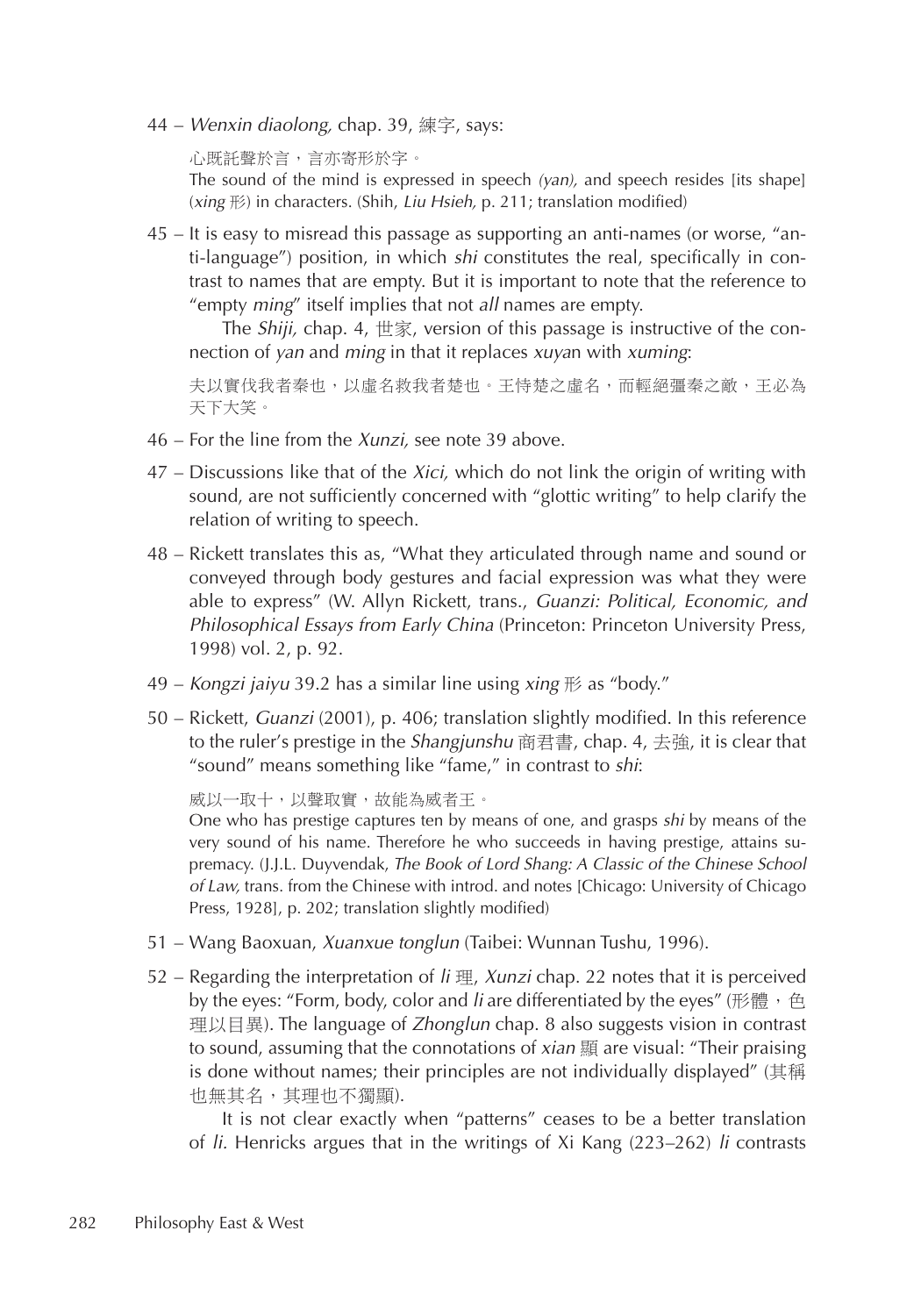to "common reason," "natural order," and things that can be known by the human mind (Robert G. Henricks, Philosophy and Argumentation in Third-Century China: The Essays of Xi Kang [Princeton: Princeton University Press, 1983], p. 21). Roger Ames suggests "coherences" as a translation (cited in Charles Holcombe, In the Shadow of the Han: Literati Thought and Society at the Beginning of the Southern Dynasties [Honolulu: University of Hawai'i Press, 1994], p. 172 n. 31).

- 53 This is not the main point for Wang Baoxuan. He argues that figures are generated by intentions, while forms are generated by the formless, which he reads as the equivalent of  $\ddot{\textit{li}}$  #. He notes that Wang Bi says this source is *dao*, but also treats the source as *li* by making similar references to "utmost  $dao \ncong \ncong \ncong$ " and to "utmost li 至理," as well as to "the extreme of dao 道之極" and to "the extreme of li 理之極" (Wang Baoxuan, Xuanxue tonglun, p. 208).
- 54 Wagner, Language, Ontology, and Political Philosophy in China; see esp. pp. 57, 99, and 100. Wagner sees this aural/visual matching as Wang Bi's systematizing innovation. For instance, Wagner says that, in an act of what might even be characterized as "intellectual violence," Wang Bi attributes to the Laozi the idea that touch is subsumed under the category of vision, while taste is subsumed under hearing (ibid., p. 108). Wagner writes: "In his [Wang Bi's] presentation, these organs are fitted into a binary construct with eye and touch perceiving the *xing* 形, 'shape' of 'material entities,'  $wu$  物, and ear and taste perceiving the ming 名, 'names,' of 'achievements,' gong 功, or 'processes,' shi 事" (ibid., p. 97). In terms of early Chinese approaches to the senses, these sensory conflations are plausible (with the exception of  $\sin \frac{\pi}{2}$ ). Indeed, these pairings would help account for the sensory patters of *mingli* 名理 in this line in Heguanzi chap. 11, 泰錄:

范無形,嘗無味,以要名理之所會。

They schematized the shapeless, tasted the flavorless, in order to reduce to the crucial the meeting-place of names and patterns. (A. C. Graham, trans., "A Neglected Pre-Han Philosophical Text: Ho-kuan-tzu," Bulletin of the School of Oriental and African Studies 52 [3] [1989]: 526)

Perhaps taste and hearing are related, since we mostly smell the flavors of food, which, like hearing, takes the term wen 聞. Moreover, the Zuozhuan notes that "As for sound, it resembles taste" (聲亦如味) (Chunqui zuozhuan, chap. B 10.20.8). This might explain the remark by Ruan Ji 阮籍 (210–263) in the "Yuelun," 樂論, about the dao having "no sound and no flavor" (無聲 無味), which is sometimes read as "the five sounds have no flavor" (五聲無味) (全三國文。魏卷四十六). In that case, the line in the Heguanzi suggests that the effort to find the meeting of the visual (patterns) and aural (names) entails sensing the nonvisual (formless) and nonaural (tasteless).

 55 – Wagner remarks that while scholars in the Han thought the sages' spoken "subtle words" had ended with Confucius, scholars in the Zhengshi period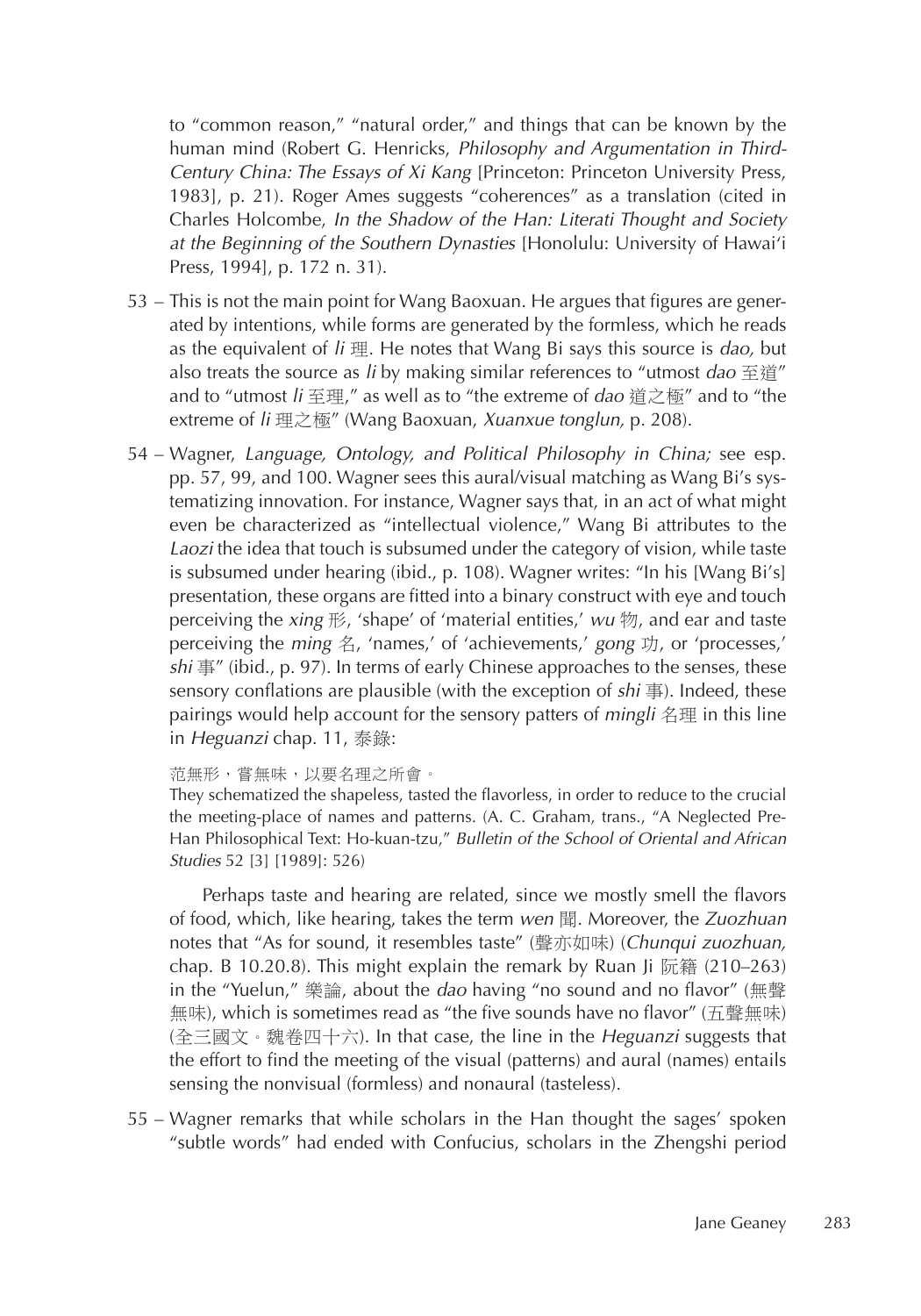(240–249) thought they could replicate them with oral "pure words." He cites Wang Baoxuan as persuasively explaining why "short bursts of oral philosophy were more highly appreciated during the Wei and Jin than written tracts or even commentaries and brought more fame to their authors. Confucius did not write a book but communicated—and could only communicate—his insights through 'subtle words'" (Wagner, Language, Ontology, and Political Philosophy in China, pp. 47–48).

56 – The passage about the stages in the invention of writing reads:

稍益有知然後漸能名命百物而號召之聲稍備矣。文字未興也其類濨其治繁而不可以 莫之徵也然後結繩之治興焉治益繁巧益生。故有刻畫竹木以為識者今蠻夷與俚俗不 識文字者猶或用之所謂契也。契不足以盡變於是象物之形指事之狀而刻書之以配事 物之名。而簡牘刀筆興焉所謂書也。

When their understandings had somewhat advanced, they began to be able to give names to and ask for material objects. The number and variety of these, and of the corresponding dispositions to which they gave rise, in the absence of writing which was as yet uninvented, rendered some means of reference a necessity, and dealings by means of knotted cords came into use. The institutions and the crafts of mankind continuing to develop, marks were employed by cutting on wooden and bamboo materials; such marks as are now still made by the Man and I barbarians, and by ignorant rustics unacquainted with writing. And this was known as Notching. Notching being found insufficient for all the variations required, next came figures representing natural objects, and forms indicative of actions, states or relations, cut out in lines, to serve as counterparts of the spoken names of the same objects, actions, states, or relations; with these, tablets and graving-knives were invented. And this is Writing. *(Liushugu*) [Taibei: Taiwan Shangwu Yinshu Guan, 1976]; L. C. Hopkins, trans., The Six Scripts or The Principles of Chinese Writing by Tai T'ung, with a memoir of the translator by W. Percival Yetts [London: Cambridge University Press, 1954], pp. 27–28)

 57 – The Liushugu describes its method of presenting each element in its lexicon in the following way:

聲形而上也文形而下也.... 聲陽也文陰聲為經文為緯。 The sound form [shengxing] comes first, the graph form [wenxing] follows.... The sound is the yang, the graph is the yin: the sound is the warp, the graph is the woof.  $\dots$ (Hopkins, The Six Scripts or The Principles of Chinese Writing by Tai T'ung, p. 33)

As Don Ihde notes, we commonly overlook that sounds have form. Ihde argues compellingly that sounds do have shape aspects, which we are typically able to hear although we rarely notice this fact (Don Ihde, Listening and Voice: A Phenomenology of Sound [Athens, OH: Ohio University Press], pp. 56–71).

 58 – With less linguistically oriented terminology, Hopkins translates this as "To seek a written sign for every name used in spoken language would be hopeless, even a search for the natural counterpart of every written character must leave many undiscovered" (Hopkins, The Six Scripts or The Principles of Chinese Writing by Tai T'ung, p. 61). Perhaps Hopkins' choice of words ("natural counterpart") is meant to suggest that the "wu  $\hat{w}$  of  $zi \hat{\Xi}$ " are limited to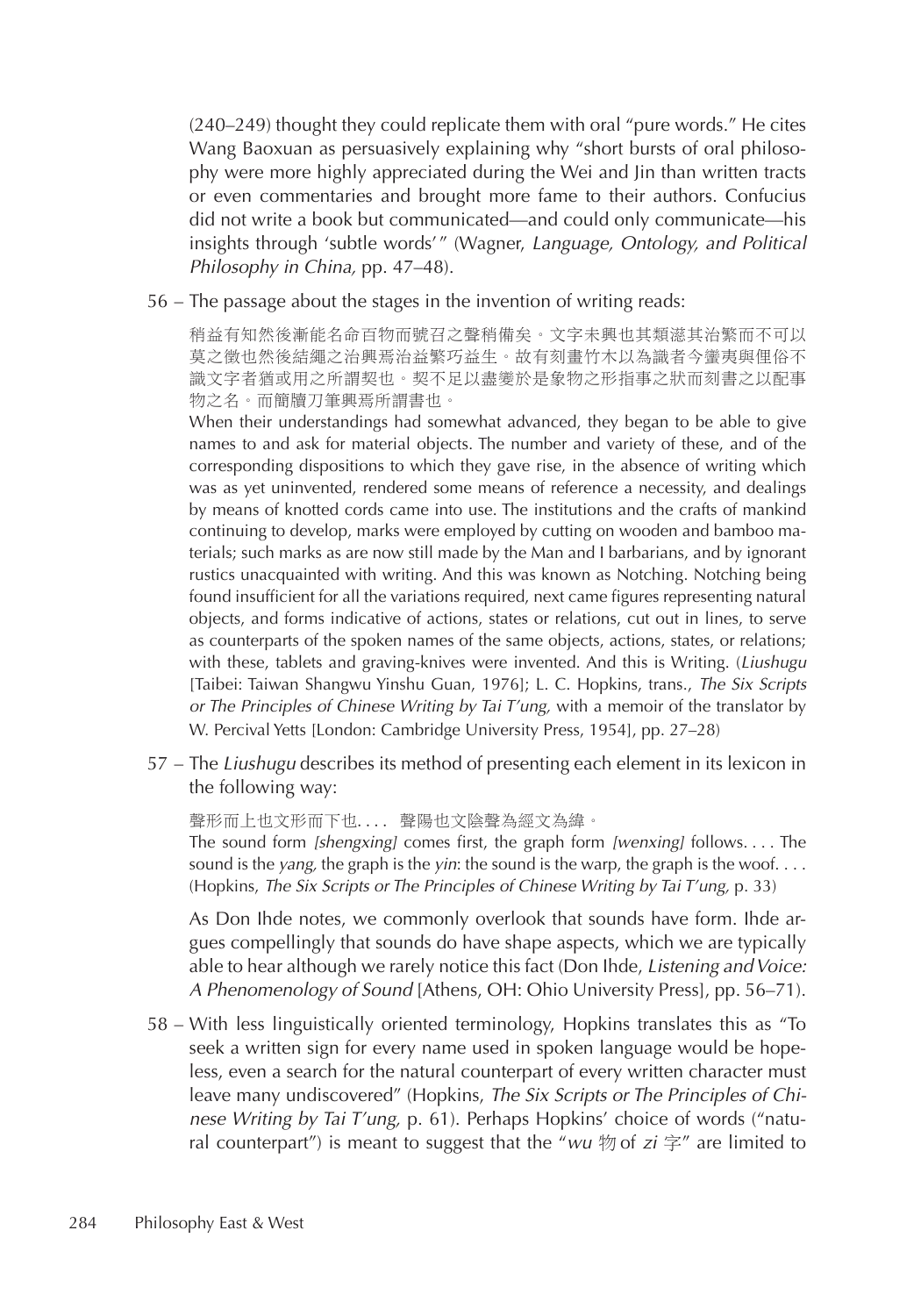things like bird tracks and other phenomena in the physical environment, but this seems unnecessarily restrictive.

59 – The text says:

有字而不知其物者。 有名而不得其字者。 There are graphs for which I do not know their referents. There are names for which I have not obtained their graphs. (Liushugu 1:15)

- 60 Even Graham never notices that shi is visual, although it is precisely when discussing ming/shi cases that he says ming is only spoken (Graham, Disputers of the Tao, p. 228). (For the visual nature of shi, see Geaney, On the Epistemology of the Senses, pp. 121–127.) Graham regularly translates shi as "reality" and "objects," and treats shi as something that is in opposition to "language." In doing so, he equates ming/shi with appearance/reality. In other words, even though he says he believes ming is always spoken names in ming/shi pairs, he does not seem to think that this has any bearing on interpreting the term shi or its relationship to speech. Overlooking these implications permits Graham to attribute to early Chinese texts the view that "language" merely supplements and distorts the truly real (whether internal or external). For instance, he argues that the Zhuangzi views "language" as having no effect on our perception of "reality" or of "ideas" (an unfortunate cognitive-sounding translation of yi 意, which is better understood as "intentions") (Graham, Disputers of the Tao, p. 200). Perhaps Graham proposes that early Chinese texts contain this view of perception and language because it suits his focus on spontaneity in early Chinese thought. After all, it is hard to think in terms of spontaneously responding to a "reality" understood as independent of words if one believes that words are not merely appearances but part of "reality" (i.e., recognizing ming as meaningful units of sound, and recognizing that all "things" have both aural and visual aspects, means that *ming* is neither more nor less real than visual forms). This is not to deny that there might be other reasons for early Chinese texts to object to *ming*—or to speech (yan), or, for that matter, to writing (shu)—but it is misleading to suggest they would do so on the grounds that *ming* is a mere supplementary to untainted reality.
- 61 Because I do not think that *shi*  $\frac{2}{3}$  should be translated as "reality," in saying that ming should be interpreted as "name" rather than "word" my point is that ming and shi have a very different function than "language and reality." In other words, I am not making a claim here about what one might call a "theory of language" in early China. That subject seems to be complicated by a number of factors like the relationship of *ming* to a unit of yan (yiyan  $-\tilde{\equiv}$ ), the function of ming as "pointing," and its intersection with the function of  $\gamma$ an  $\equiv$  (speech) as "distinguishing."
- 62 Opinions differ vastly on the relevance to early Chinese texts of a nature/culture divide. At one extreme, Hansen's theory of early Chinese thought takes its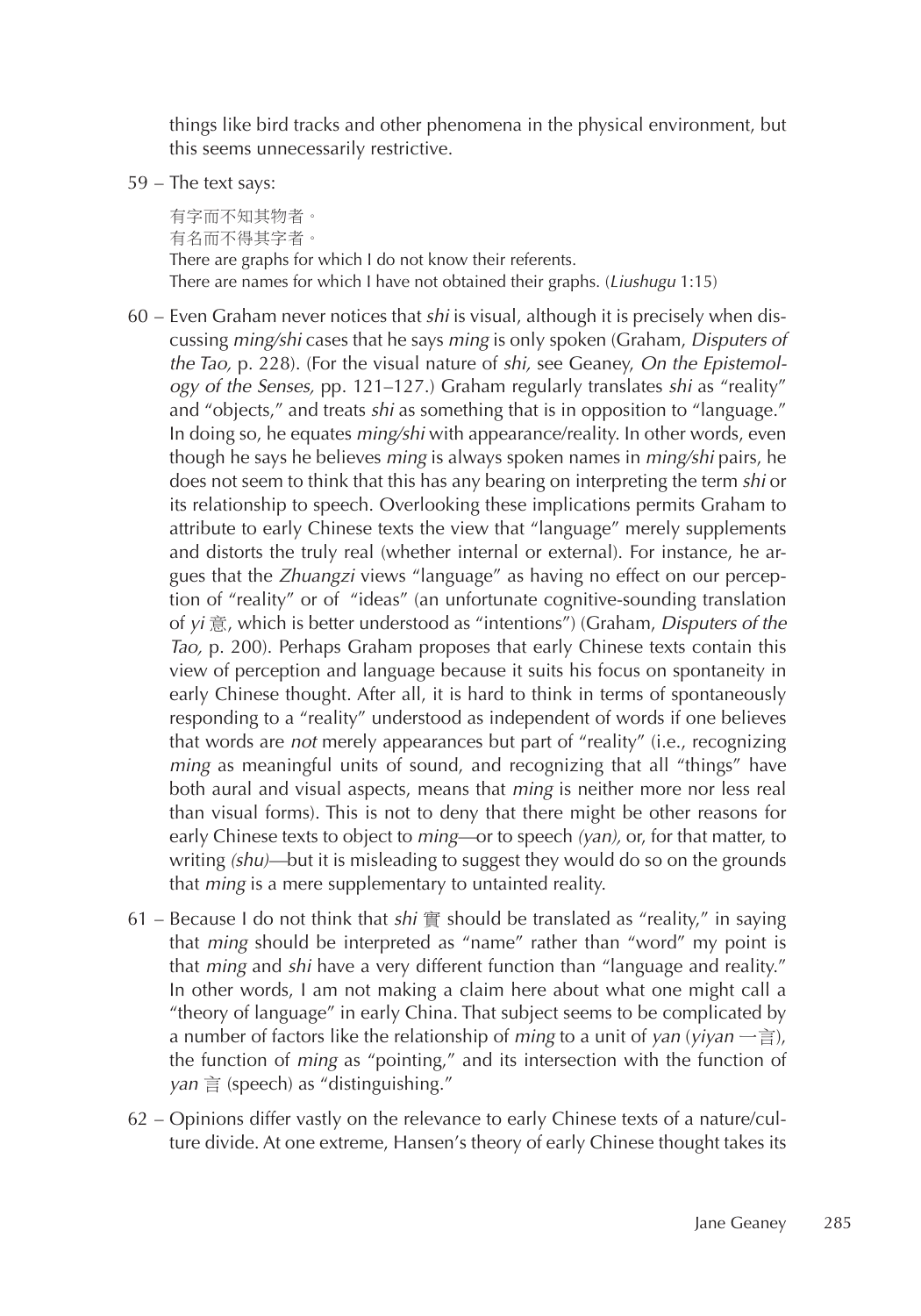presence to be obvious. Nakatani's reference to "the proverbial indifference to the nature/culture divide characteristic of Chinese cosmological texts" is indicative of the other extreme that takes its absence for granted (Nakatani, "The Empire of Fame," p. 549.) Closer to the middle, Carine Defoort notes that "a sharp distinction between nature and culture" is something that the Heguanzi "curiously, but interestingly, does not make" (Carine Defoort, He guan zi: A Rhetorical Reading [Albany: State University of New York Press, 1997], p. 185).

- 63 Wagner, Language, Ontology, and Political Philosophy in China; see esp. pp. 57 and 103.
- 64 Wagner also locates both aural and visual "realms of entities" in the social: "the xing refers to the outward physical manifestations of social status, such as dress, or mutilation, while the ming refers to the 'renown' or even 'fame' associated with this social status" (Wagner, Language, Ontology, and Political Philosophy in China, p. 107).
- 65 Ibid.
- 66 See the section on music below.
- 67 See Geaney, On the Epistemology of the Senses, pp. 109–135.
- 68 In the case that Karine Chemla explains, one "modifies" (ming  $\hat{m}$ ) some units of a certain quantity as a result of modifying others that are related. The term is ming 命, but Chemla's explanation of it indicates that it is read as "naming" ( $ming$   $\&$ ). Chemla also notes that Christopher Cullen takes this use of  $ming$ to mean "count off" (see Karine Chemla, "Documenting a Process of Abstraction," in Studies in Chinese Language and Culture: Festschrift in Honour of Christoph Harbsmeier on the Occasion of his  $60<sup>th</sup>$  Birthday, ed. Christoph Anderl and Halvor Eifring [Oslo: Hermes Academic Publishing, 2006], pp. 169–194, at pp. 172–173 nn. 11 and 16. See also Christopher Cullen, The Suan shu shu 算數書 'Writings on Reckoning': A Translation of a Chinese Mathematical Collection of the Second Century B.C. with Explanatory Commentary, Needham Research Institute, Working Papers 1 [Cambridge: Needham Research Institute, 2004]).
- 69 The line from the Lingshujing reads:

此天地之陰陽也,非四時五行之以次行也。且夫陰陽者,有名而無形,故數之可 十,離之可百,散之可千,推之可萬,此之謂也。

These are the yin and yang of heaven and earth, not the sequential processes of the four seasons and the five phases. Now *yin* and *yang* have names but lack physical form. "Hence, they can be enumerated ten ways, separated a hundred ways, distributed a thousand ways, deduced a myriad ways" refers to this. (Lingshujing, chap. 41.5, 陰陽繫日月)

My translation is indebted to Nathan Sivin's translation of another version of this from the Huangdi Neijing taisu, in Kosoto Hiroshi, ed., Tōyō igaku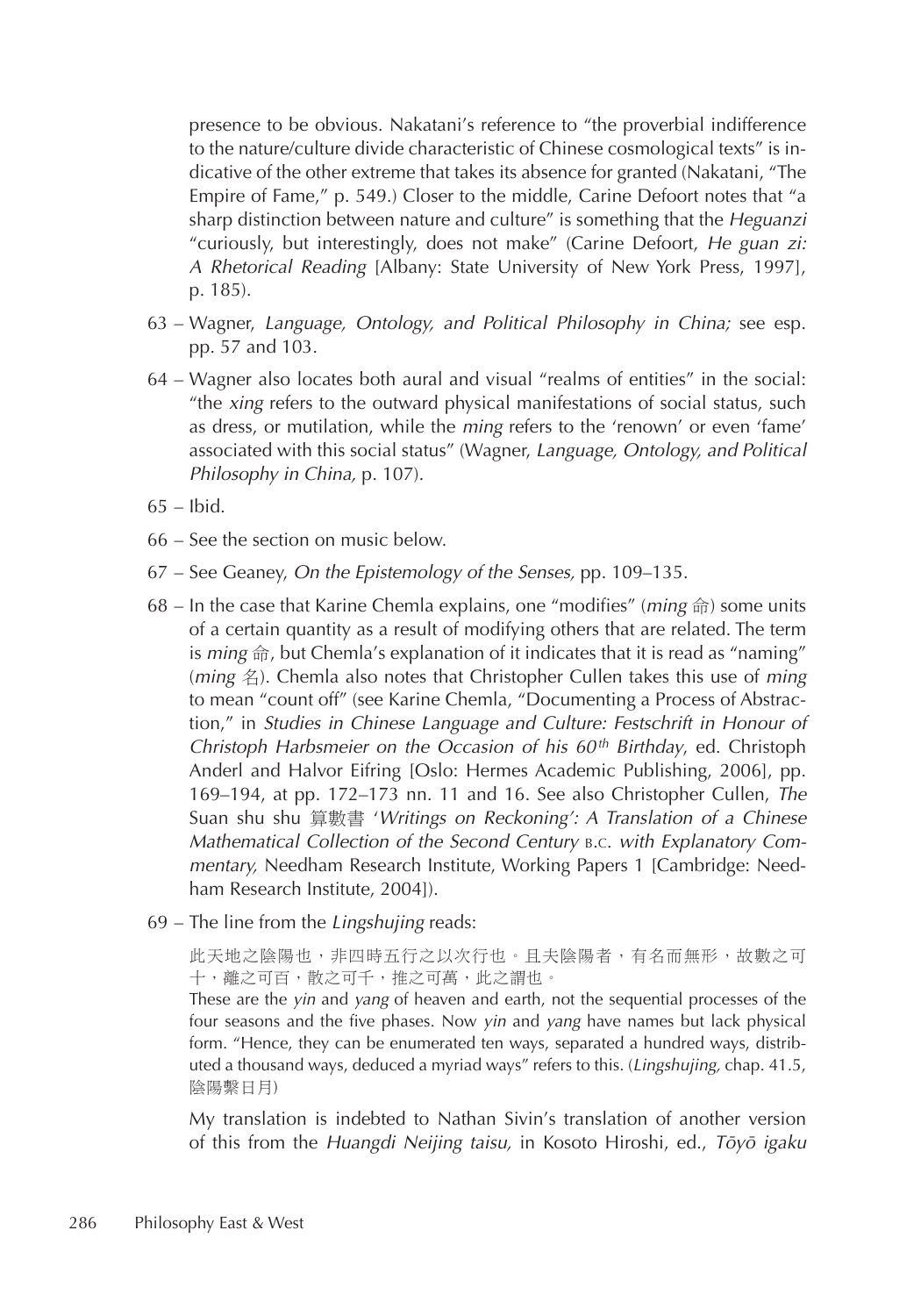zenpon sōsho (Osaka: Tōyō Igaku Kenkyūkai, 1981), 5.1.1–3, 6–10. See Nathan Sivin, "State, Cosmos, and Body in China," Harvard Journal of Asiatic Studies 55 (1) (1995): 19.

- 70 The dating of the use of the graph  $yi$  義 for the "meaning of a word" is tied to questions of when a Chinese term like "word" came to exist, and thus is probably linked to the development of the use of zi to mean "graph." In early Chinese texts, in addition to its more common use as "rightness," yi sometimes functions as "model," "example," "sign," or "significance." Not surprisingly, yi is not used with ming, except in the sense of the portent implied by someone's name (i.e., an inauspicious name).
- 71 The Nanjing says:

```
二十五難曰:有十二經,五藏六府十一耳,其一經者,何等經也?
然:一經者,手少陰與心主別脈也。心主與三焦為表裏,俱有名而無形,故言經有
十二也。
```
The twenty-fifth difficult case: There are twelve conduits, but the [body's] five depots and six palaces [add up to only] eleven. Of what nature is the one [missing] conduit?

It is like this. One of the conduits encompasses the hand-minor-yin [vessel] and the heart-master [vessel] as separate vessels. The heart-master and the Triple Burner represent outside and inside. Both have a name but no form. Hence one speaks of the twelve conduits. (Nanjing, chap. 2.1 經絡大數; Paul Unschuld trans., Nan-Ching: The Classic of Difficult Issues [Berkeley: University of California Press, 1986], p. 310)

- 72 Peter Boodberg, "Philological Notes on Chapter One of The Lao Tzu," Harvard Journal of Asiatic Studies 20 (3/4) (1957): 604.
- 73 Ibid., pp. 604–6055. For a more detailed account of the development of the graph ming 名, see Boltz, The Origin and Early Development of the Chinese Writing System, pp. 63–72, 103–105.
- 74 Bernhard Karlgren might imply something similar by not including "graph" as a meaning for ming (Bernhard Karlgren, Analytic Dictionary of Chinese and Sino-Japanese, rev. ed. [1923; reprint, New York: Dover, 1991], p. 199).
- 75 In its definition of ming, the Liushugu cites part of a passage from the Zhouli, chap. 4.1, 夏官司馬, that describes the method by which the military organized its forces at night by distinguishing the use of ordinary names and titles—naming soldiers and officers by district, gates of the capital, administrative areas, etc., depending on their rank. The Liushugu then adds that because this was done late at night, flags and banners could not be used to make distinctions. Therefore they had to be attentive to names and appellations. The Liushugu uses this to justify why ming comes from "evening" (Liushugu, vol. 2, p. 111). Interestingly, the *Liji* glosses *ming* 銘 "inscription" as a "bright flag" that it says is useful because the dead can no longer be distinguished (明 旌也,以死者為不可別已) (Liji 4.15, 檀弓下). Hence, in a similar context of undifferentiation, the same paronomastic gloss can be used, on the one hand,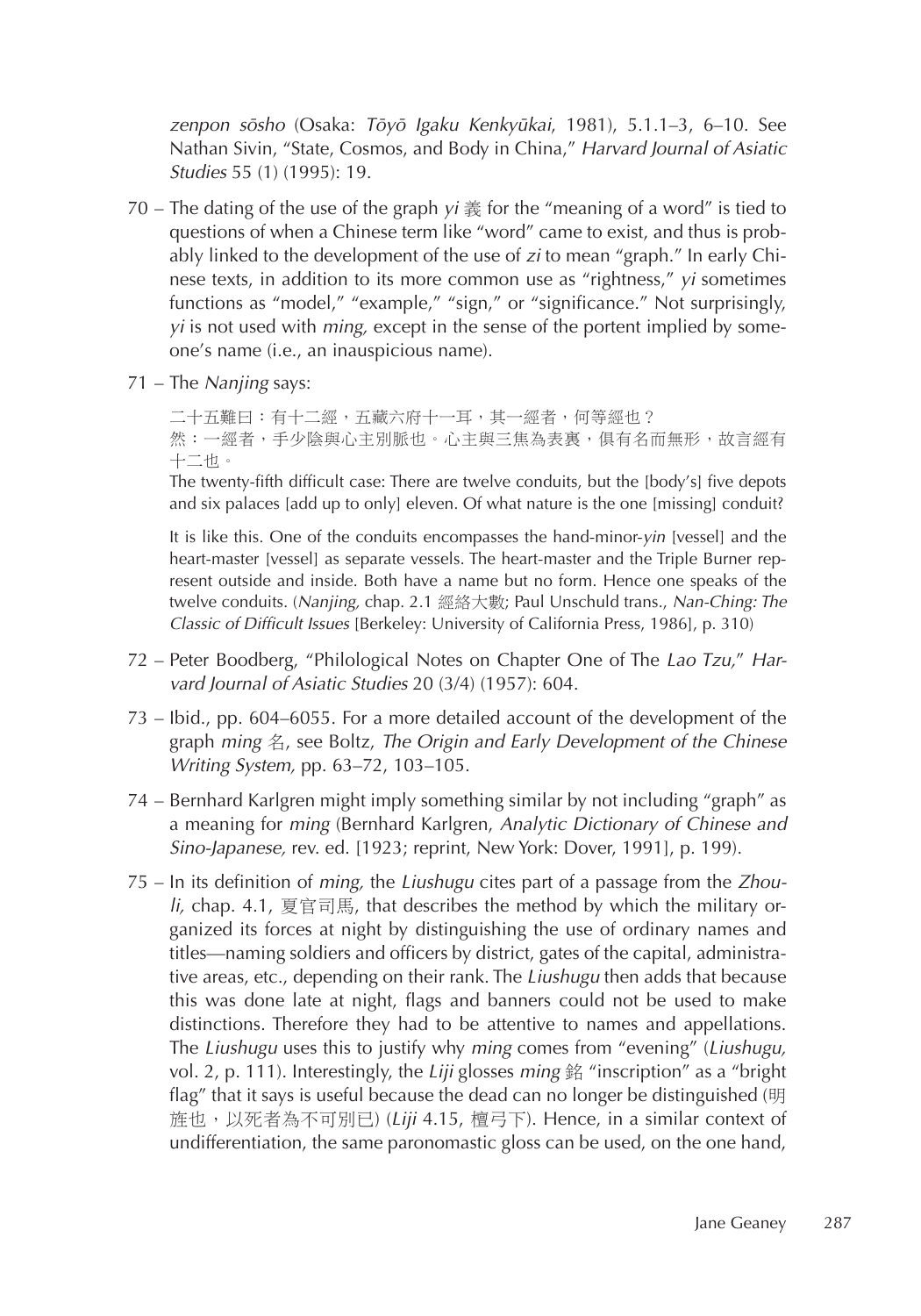to say that inscriptions are like bright flags and, on the other, that names differentiate where flags cannot be seen.

- 76 There is one reference to listening to a name in *Guanzi* 9.3, 問第二十四. Another is repeated in Guoyu 1.25, 單襄公論晉將有亂; Hanshu 2.7, 五行志; and Jiayi xinshu 10.2 禮容語下. Daoan (314–385) also uses the phrase 聽其名 in the Erjiaolun.
- 77 Wenming 聞名 occurs in the Liji, chap. 17.1, 少儀, and chap. 21.13, 雜記下, as well as in Baihu tongyi, chap. 33, 姓名.
- 78 The translation is uncertain. Each of the items could be read as two nouns or as a binomial with the first as an adjective, in which case it would not say "written names." Shuming as "written names" is not common, although it occurs another time in the Zhouli, chap. 3.62, 春官宗伯. For another possible example, see Wenxuan, chap. 40, 楊德祖荅臨淄侯牋. For the Zhouli passage, Martha Cheung offers an interesting reading of the activities of the seventh month, inflected by the context of translation: "One way by which the King ensures that the princes and other states remain content with his rule is to attend to the proper training of the *xiangxu* [interpreting-functionaries].... Every seven years, the xiangxu are gathered together to receive training in foreign languages and in the proper use of diplomatic language" (Martha P. Y. Cheung, ed., An Anthology of Chinese Discourse on Translation, vol. 1 [Manchester, UK: St. Jerome Publishing Co., 2006], p. 43).
- 79 On the tradition of court musicians being blind, see Lewis Lewis, Writing and Authority in Early China, pp. 155, 161.
- 80 For example, a Mawangdui passage from the *Juyan*, chap. 20, reads: 見署名 籍 "See and observe the name register" (194.3, 194.13). Also a Xunzi passage that uses *jian* 見 with names says:

書其名,置于其重,則名不見而柩獨明矣。

When one writes the [deceased's] name and sets it on his *chong*-tablet, the name is not to be seen, and only the inscription ( $jiu$  柩) is visible. (Xunzi, chap. 19, 禮論; K. E. Brashier, "Text and Ritual in Early Chinese Stelae," in Kern, Text and Ritual in Early China, p. 272)

Brashier makes a good case that  $jiu \not\mathbb{E}$  here should be read as "inscription" rather than "coffin," and notes a fluidity in terminology that allowed objects that were associated with each other to share labels, including an inscription of a name (銘) being called a "name" (名). He also suggests that the name may be invisible because the banner faced inward (Brashier, "Text and Ritual in Early Chinese Stelae," p. 283 n. 102).

As a counterargument, there is a case from the *Guanzi* that misleadingly suggests that a *ming* can be looked at directly, but the standard edition by Guo Moruo emends it with good reason. The passage describes a pronouncement about fair taxation. It indicates the pronouncement should be made on all highways, and then, regarding foreign emissaries, it says: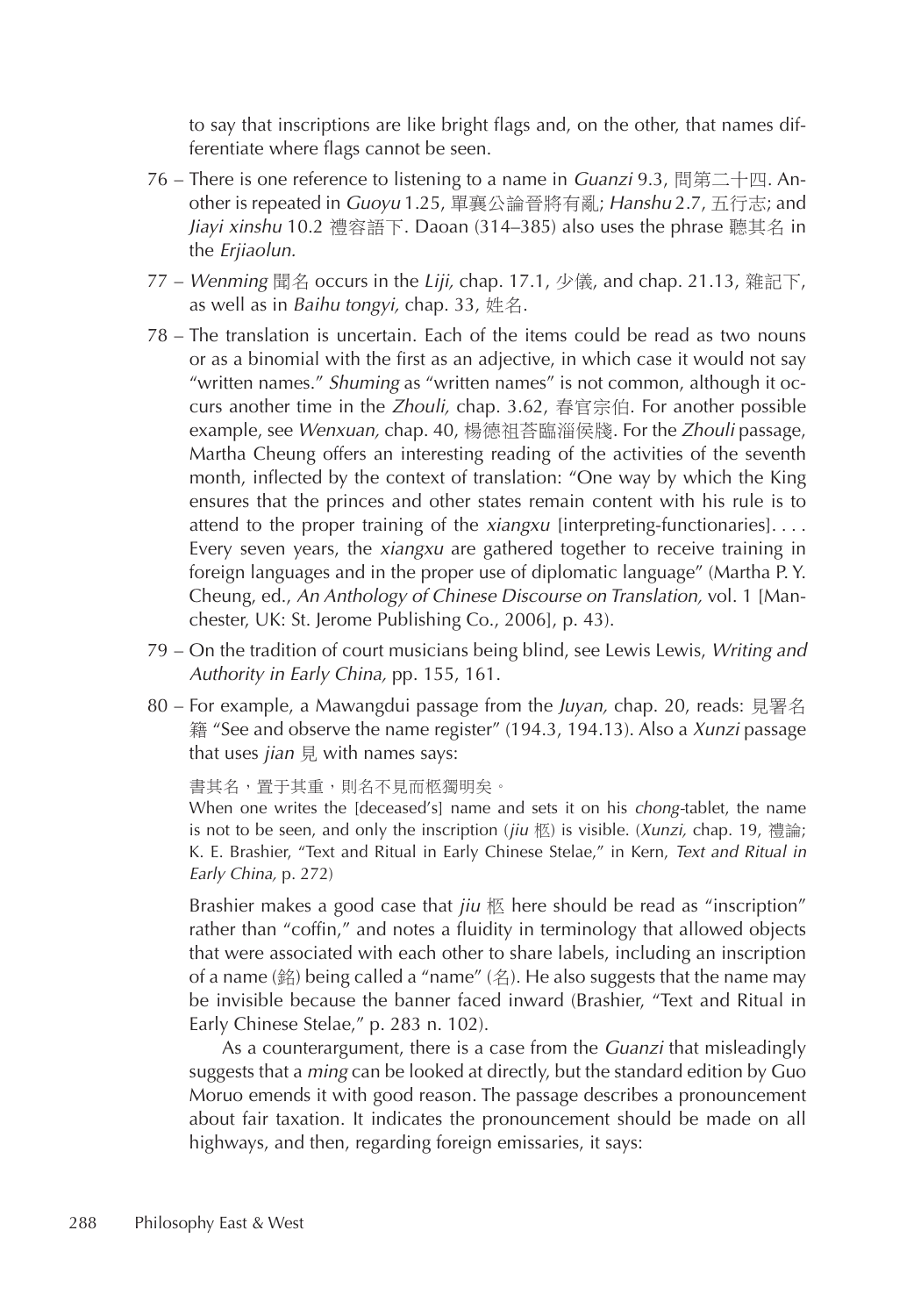外事謹,則聽其名, (視其名), 視其色 (Guanzi, chap. 9.3, 問第二十四)

This can be read without emendation as "Listen to their names, look at their names, and look at their faces," or emended as "Listen to their names and look at their faces." But attention to aural/visual patterns signals an immediate problem with the first option. It is always the case that only one visual reference follows one aural reference, thereby creating an aural/visual balance. Moreover, in these aural/visual balances, it is also always the case that the visual and aural terms never apply to the same aspect of the same thing (i.e., they might apply to the same individual, but one looks at her face and hears her voice; one does not look at her person and hear her person). Thus, both the typical operations of sense perception and consideration of style in early Chinese texts justify the emendation (Guo Moruo, Guanzi ji jiao [Beijing: Kexue Chuban She, 1956], vol. 2, p. 76). Rickett also emends it, saying he is following Igai and Wang Yinzhi (Rickett, Guanzi, p. 377). I realize that positing copy mistakes also requires explanation, but I have no theory for why this mistake appears other than careless copying. However, I do think it is more likely to be a mistake than an interpolation.

81 – For example:

吾子為司徒,實書名;夫子為司馬,與工正書服;孟孫為司空以書勳

[Re recording information about Shushun, a minister]. You were minister of Instruction, and wrote the name. My master was minister of War, and made the chief of his subordinate officers write the royal gifts. Mang-sun was minister of Works, and recorded [my master's] service. (Chunqui zuozhuan, chap 10.4.8, 昭公四年傳; James Legge, trans., The Chinese Classics: The Ch'un Ts'ew with the Tso Chuen [Hong Kong: Hong Kong University Press, 1960], p. 599)

82 – A xing and a hao are visible in this example:

#### 今皇帝姓號見于圖書

Now the imperial surname and appellation appear in diagrams and books. (Quan Hou Han wen, chap. 97.1.31, 歸漢議)

- 83 Brashier observes that what is thereby recorded is one's "social identity" (K. E. Brashier, "Han Thanatology," Early China 21 (1996): 151).
- $84$  Egan also argues that the *Liji* stresses a distinction between human music and animal sound, but that does not preclude a shared cosmic origin. See Ronald Egan, "Nature and Higher Ideals in Texts on Calligraphy, Music, and Painting," in Chinese Aesthetics: the Ordering of Literature, the Arts, and the Universe in the Six Dynasties, ed. Cai Zong-qi (Honolulu: University of Hawai'i Press, 2004), pp. 277–309, at 293–299).
- 85 The line reads:

故...帝軒聞鳳鳴而調律,倉頡視鳥跡而作書。

This is why . . . Emperor Xuan was able to harmonize pitch pipes only after hearing the song of the phoenix; and why Cangjie was able to create writing only after observing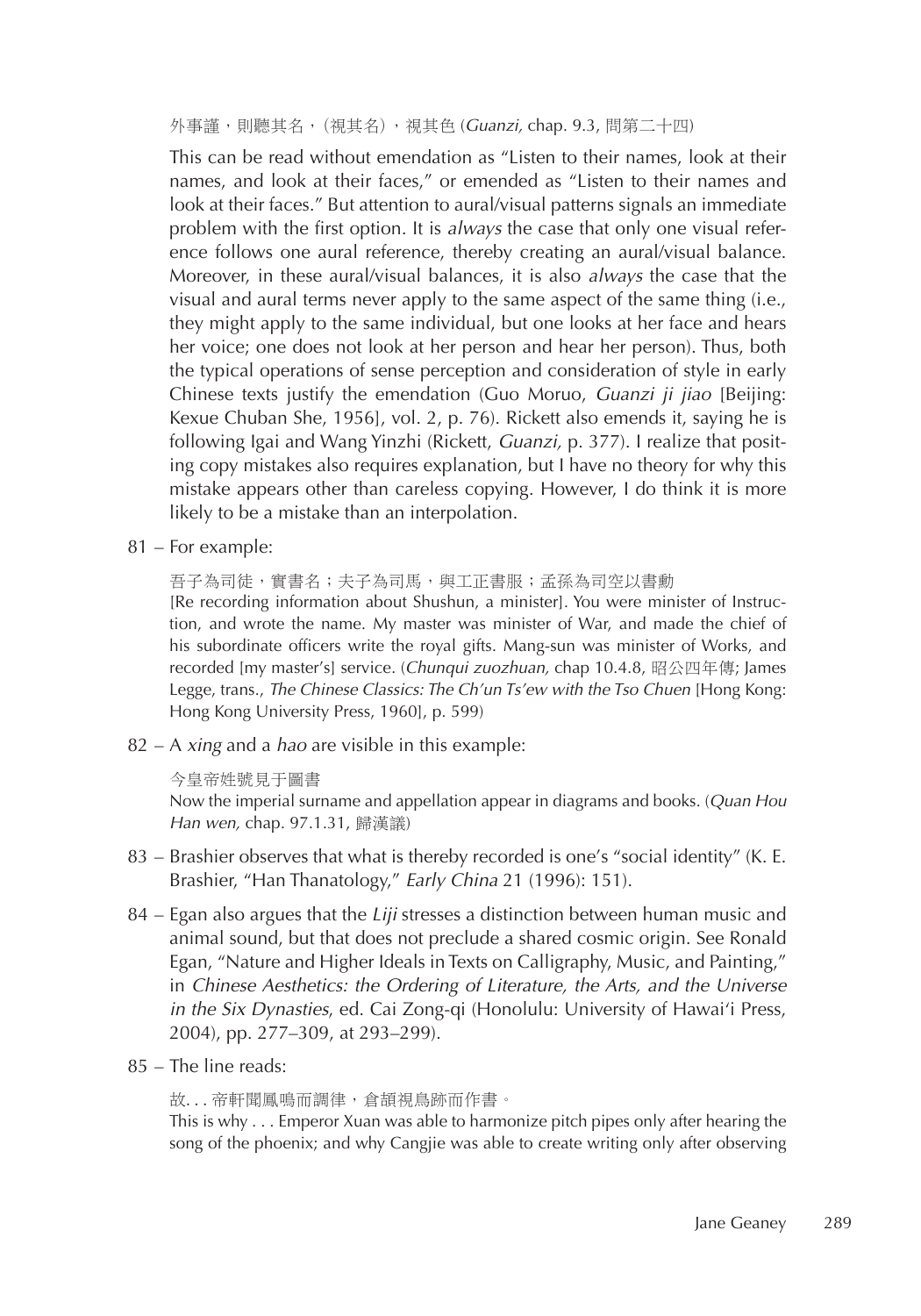the prints of birds. (Zhonglun, chap. 1, 治學; John Makeham, Balanced Discourses [New Haven, CT: Yale University Press and Foreign Languages Press, 2002], p. 11)

- 86 Cited by Robin Yates, who himself does not support this reading and thinks that Cao Cao is reading ming  $\&$  as the homophone ming  $\mathfrak{m}$  (Robin Yates, "New Light on Ancient Chinese Military Texts," T'oung Pao 74 [1988]: 220).
- 87 My translation, admittedly tentative, is based on that of Tjan Tjoe Som, Po Hu T'ung: The Comprehensive Discussions in the White Tiger Hall (Westport CT: Hyperion Press, 1952), vol. 2, p. 579. The CHANT database supplies the graph zheng  $E$  on the basis of the Taiping yulan, but I have omitted it from my translation.
- 88 In other passages that address the origins of personal names, the process is also aural. When the Baihu tongyi (first century?) explains why a ming is necessary at all, it uses a metaphor involving the mouth: a ming enables people to "tuqing"—cough up their qing:

#### 人必有名何?所以吐情自紀,尊事人者也。

Why must people have personal names? To spew forth their feelings/natures (qing 情) for the reverential service of others. (Baihu tongyi, chap. 33, 姓名)

Michael Loewe notes that scholars debate whether the Baihu tongyi belongs to the first or third century (Michael Loewe, "Pai hu t'ung," in Early Chinese Texts: A Bibliographical Guide, pp. 347–350).

There are cases where babies are born with marks written on their hands from which they are named, but the writing itself is not *ming*  $\&$ . When the Zuozhuan discusses babies who are born with wrinkles/marks on their hands, which are taken to foretell their names, the marks are referred to as wen in every case (see, for instance, chap. 昭公 B 10.32.4., chap. 閔公 B 4.2.4, and chap. 昭公 B 10.1.12). It seems that when babies are named, only the vocal articulation counts as *ming*. That is, in a passage from the Liji concerning naming babies, the text emphasizes that sound is emitted with the naming. It says that in certain naming ceremonies, as the ruler places his hand on the child, he names it with a vocal articulation—a soft voice (hai 咳 or ke 咳: a cough or the sound of sighing):

#### 適子庶子見於外寢,撫其首,咳而名之

A (second) son or any other son by the wife proper was presented in the outer chamber, when (the ruler) laid his hand on its head, and with gentle voice named it. (Liji, chap. 12.46, 內則; James Legge, trans., Li Chi: Book of Rites [New Hyde Park, NY: University Books, 1967], vol. 1, pp. 474–475)

Another discussion in the Zuozhuan of being born with a ming (yimingsheng 以名生) concerns rules for choosing names. There is a category for being named "by birth," but it does not include naming by baby wrinkles, which might fall under being named by *xiang*  $\frac{1}{2}$ , because that seems to have something to do with resemblance by "kind." The "kind" involved in naming by xiang is likely to be based on some sort of visual resemblance, given other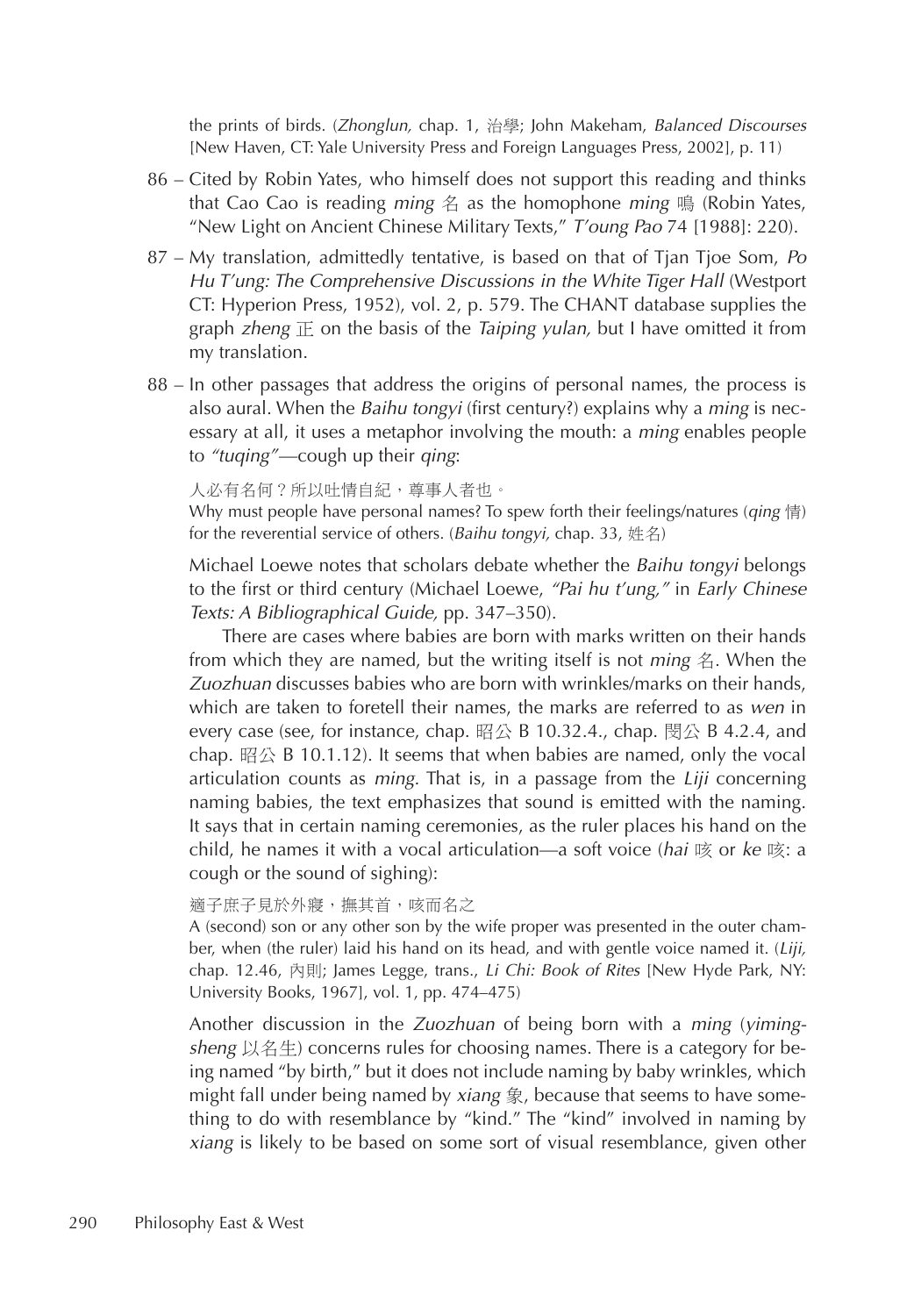associations with xiang (it is not about paternal relation, since that belongs to a different category). The passage says:

名有五,有信,有義,有象,有假,有類。以名生為信,[variant reverses sheng and ming] 以德命 [variant名] 為義, 以類命為象, 取於物為假, 取於父為類。 Names have five [sources?]: reliability, rightness, xiang, borrowing, and type. To name from birth is by reliability; to name from power/virtue is by rightness; to name from type is by xiang; to pick [a name] from a thing is by borrowing; to pick [a name] from the father is by type. (Zuozhuan, 桓公 B 2.6.6)

- 89 The idea of experts piping out names bothers Forke. He says, "In the encyclopedia of surnames one of the Five Sounds is attached to each name. I fail to understand how they were determined by the so-called experts. There is another tradition that Huang Ti blew the flute to fix the surnames" (Alfred Forke, Lun-Heng, part 2 [1907; reprint, New York: Paragon Book Gallery, 1962], p. 413).
- 90 It says: "The shang officer harmonizes the surnames of the people" (司商協民 姓) (Guoyu 1.9, 仲山公諫宣王料民).
- 91 The line says: 孔子吹律, 自知殷後 (Lunheng, chap. 15, 奇怪) (Kenneth J. De-Woskin, A Song for One or Two: Music and the Concept of Art in Early China [Ann Arbor: University of Michigan Center for Chinese Studies, 1982], p. 79). In Forke's reading surnames are not being piped; he thinks it is just that the Yin people were musically adept—a trait that Confucius inherited.
- 92 The Liji says Huang Di corrected the names of the hundred things (黃帝正名 百物) (Liji, chap. 24, 祭法), and in the Yantielun he emits de tones (發德音) (Yantielun 10.4, 詔聖).
- 93 Francoise Bottero, "Cang Jie and the Invention of Writing," in Anderl, Studies in Chinese Language and Culture, pp. 135–155.
- 94 For the context of that threat, see Boltz, The Origin and Early Development of the Chinese Writing System, pp. 168–177.
- 95 Ibid., p. 168. Interestingly, the development in the use of  $zi \oplus$  is such that, by the time of the writing of the Liushugu in the thirteenth century, there seems to be no terminology to describe an "excess of meaningful sound." The Liushugu refers to scholars who memorize the sounds in a text without learning graphs (and who therefore use the similar graphs for different but homophonous words) as using one "word" for multiple "words" (一字而假借者數字). See Hopkins, The Six Scripts or The Principles of Chinese Writing by Tai T'ung, p. 56.
- 96 Indeed, if Bottero is correct, for Xu Shen  $zi \ncong$  even signified glottic writing in particular.
- 97 Boltz, The Origin and Early Development of the Chinese Writing System, p. 176.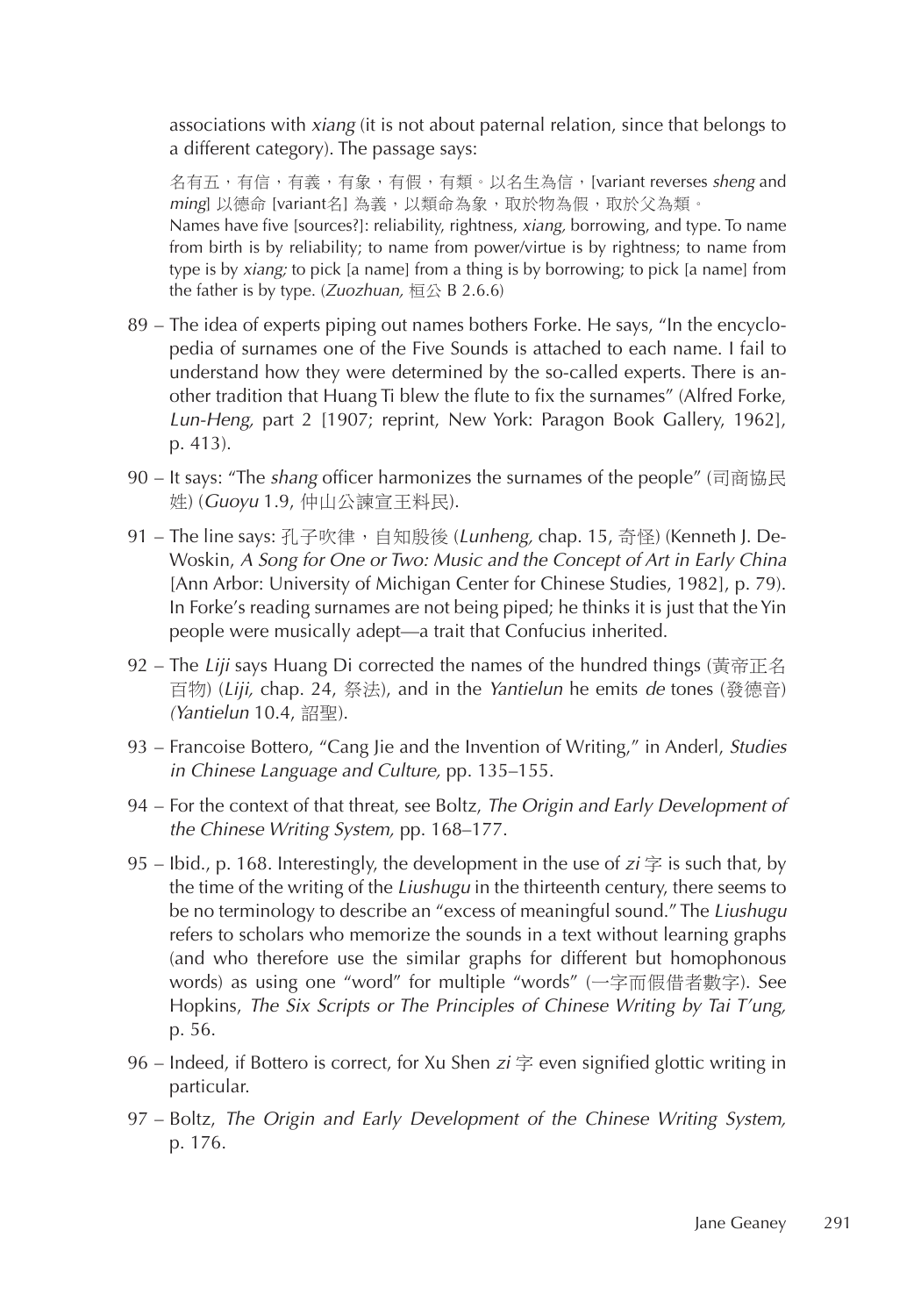- 98 Ibid., p. 177.
- 99 Ibid., p. 176. The quote is from Peter Boodberg, "The Chinese Script: An Essay on Nomenclature (The First Hecaton)," Bulletin of the Institute of History and Philology 29 (1957): 113–120. However, Boltz casts that desire for aural/ visual balance as a concern about semantic meaning, which is Boodberg's understanding of the graph  $yi$ 義. My sense is that, in the absence of a conception of "word," texts in the third century B.C.E. were also not yet focused on the semantic meaning of "words," and their use of the graph  $yi \frac{2}{56}$  in the context of "language" pointed to something more like the general gist, purport, or even portent of a phrase, text, unit of speech, or name. See note 70 above.
- 100 Boltz, The Origin and Early Development of the Chinese Writing System, p. 176.
- 101 Geaney, On the Epistemology of the Senses, pp. 67–80.
- 102 In an argument about Ezra Pound's use of Chinese writing, John Cayley and Yang Lian make a much stronger claim about the subversive potential of the use of aural and visual media in "irreducibly graphic poetics" (Cayley and Yang, "Hallucination and Coherence," p. 782). This is Derrida's term for Pound's work, which Derrida calls "the first break in the most entrenched Western tradition" (Derrida, Of Grammatology, p. 92). They suggest that the "breakthrough" that Derrida invokes is possible when difference is "not reduced to a structure of differences in a single channel of perceptual media." Such synesthesia is always present in writing, even in alphabetic writing, but it is more apparent, they argue, in translingual engagements. While still constrained to systems of differences, they suggest, the multiplicity of perceptual media can overturn hierarchy (Cayley and Yang, "Hallucination and Coherence," p. 779).
- 103 Haun Saussy, "Ritual Separates, Music Unites," in Recarving the Dragon: Understanding Chinese Poetics, ed. Olga Lomova (Prague: Karolinum Press, 2003), pp. 9–25, at p. 16.
- 104 Extrapolating on the importance of sound, Saussy proposes that early Chinese thinking itself is patterned on a musical-wave model in which waves emerge from within. This "vibratory ideology," Saussy writes, "creates insurmountable difficulties for those who would describe East Asian culture as 'developing outside of all logocentrism'. . . . The power of musical theory in ancient China shows that you can have phonocentrism, and all its effects, without a phonetic alphabet or other appurtenances of a 'logocentrism' " (Saussy, "Ritual Separates, Music Unites," p. 21 n. 13).

Using a different sense of "phonocentrism," Nulty argues that Daoist literature is not phonocentric. Nulty's argument takes phonocentrism to be the failure to recognize thought as "the internalized difference of speaking/ hearing." In Nulty's sense, phonocentrism is the disavowal of internalized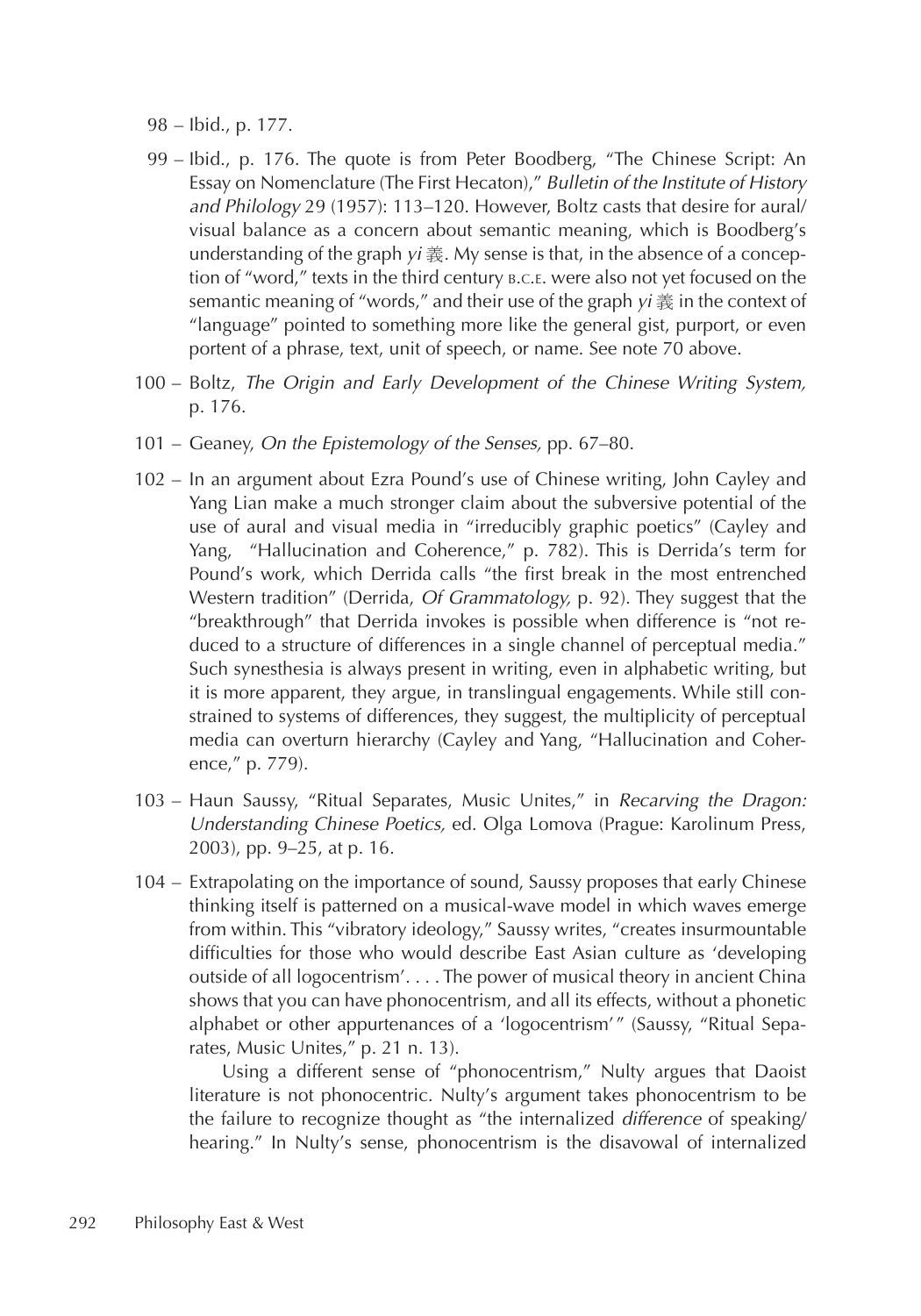speech—that is, it denies that thought is the result of linguistic exposure, and affirms mental concepts as pure unchanging ideas unmediated by language. Thus, for Nulty, speech being located "inside" represents internalized difference, and in his view Daoist texts are not phonocentric insofar as they seem to recognize that difference (Nulty, "A Critical Response to Zhang Longxi," pp. 141–143).

If, as Derrida notes, phonocentrism is universal, but the sounds in the heartmind are more like cries yearning to be expressed, we have reason to reconsider Kates' two-part definition of phonocentrism as "presence to a subject . . . and, with that, the privilege of speaking or oral discourse" (emphasis added). This topic should also cast early Chinese texts' rankings of writing, speech, and "intentions" ( $yi$ 意 or  $zhi$ 志) in a new light. It merits a more full analysis than is possible here.